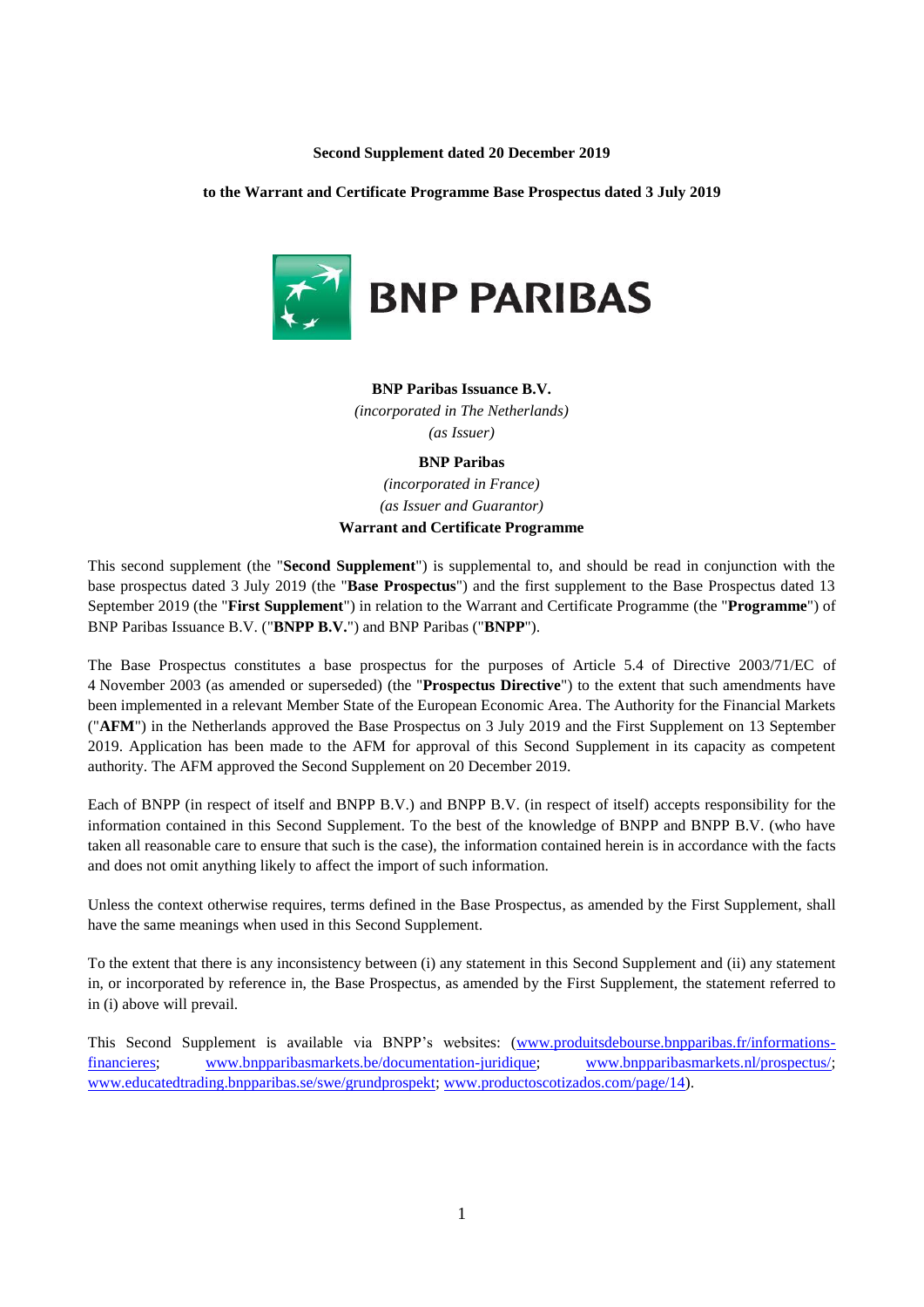This Second Supplement has been prepared in accordance with Article 16.1 of the Prospectus Directive, for the purposes of giving information which amends or is additional to the information already contained in the Base Prospectus, as amended by the First Supplement.

This Second Supplement has been prepared for the purposes of:

- A. incorporating by reference the BNPP's *Amendement au Document d'Enregistrement Universel au 30 juin 2019 déposé auprès de l'AMF le 31 octobre 2019* (in English) (the "**First Amendment to the BNPP 2019 Universal Registration Document (in English)**");
- B. amending the "Summary in relation to this Base Prospectus" section;
- C. amending the "Risks" section;
- D. amending the "Documents Incorporated by Reference" section; and
- E. amending the "General Information" section.

The incorporation of the documents referred to in (A) above has been included to update BNPP disclosures. The amendments referred to in (B), (D) and (E) above have been made to reflect the updated disclosures in respect of BNPP referred to in (A) above. The amendments referred to in (C) above have been made to update the risk factors relating to BNPP.

In accordance with Article 16.2 of the Prospectus Directive, in the case of an offer of Securities to the public, investors who, before this Second Supplement is published, have already agreed to purchase or subscribe for Securities issued under the Programme by BNPP or BNPP B.V. have the right, exercisable before the end of the period of two (2) working days beginning with the working day after the date of publication of this Second Supplement to withdraw their acceptances. This right to withdraw shall expire by close of business on 24 December 2019.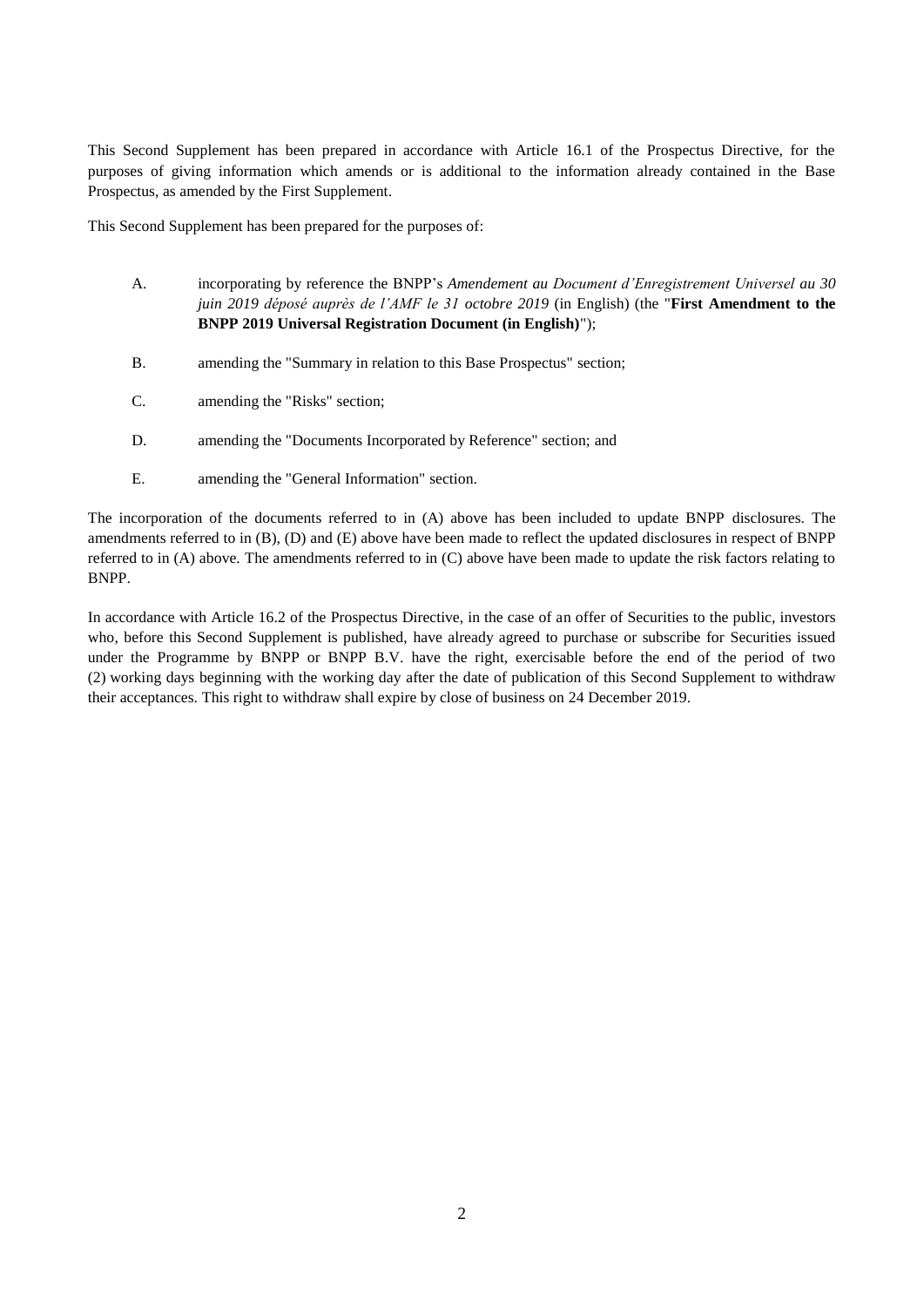# **TABLE OF CONTENTS**

# Page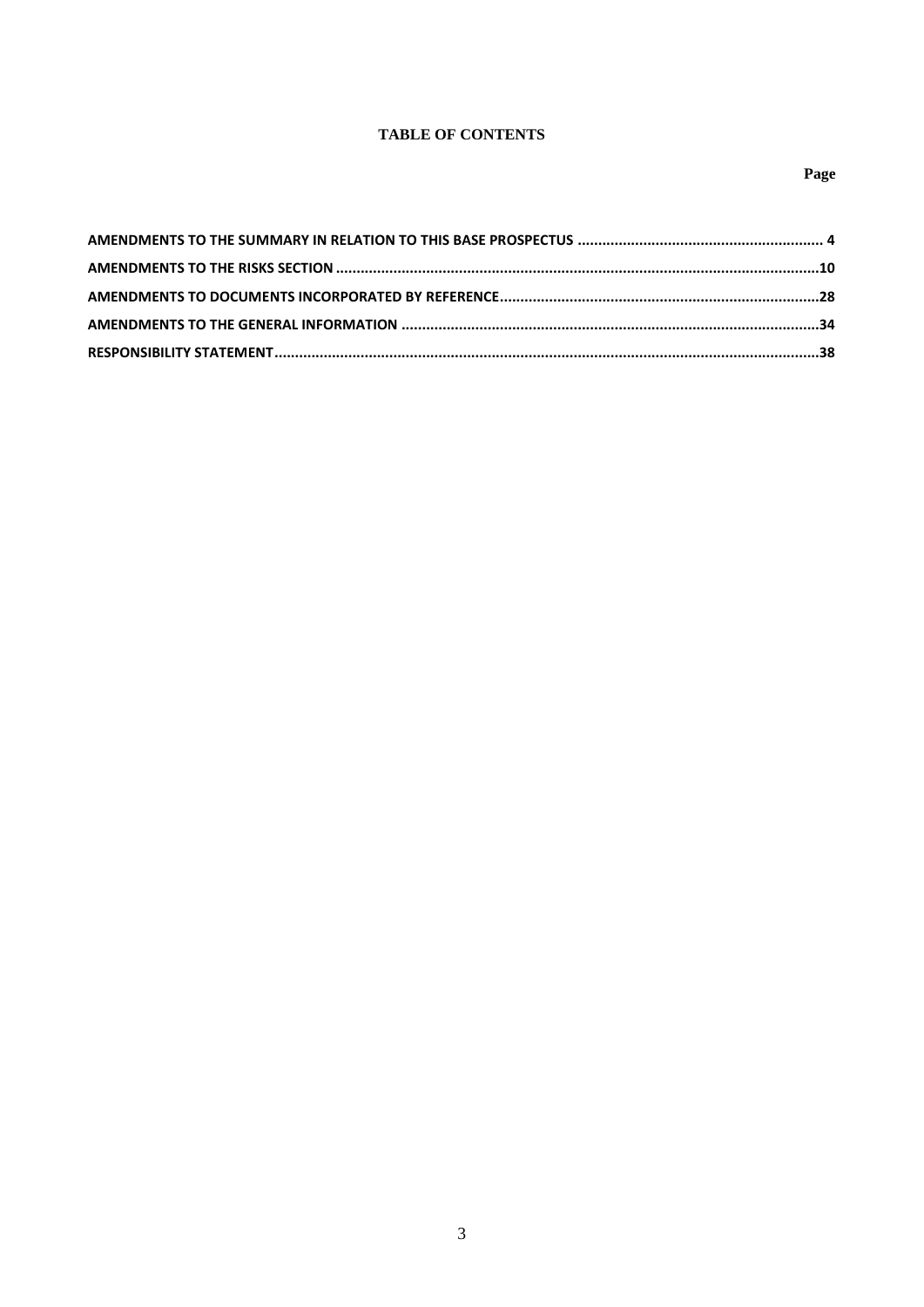# **AMENDMENTS TO THE SUMMARY IN RELATION TO THIS BASE PROSPECTUS**

The section "**SUMMARY IN RELATION TO THIS BASE PROSPECTUS**" on pages 9 to 64 of the Base Prospectus is amended as follows:

(a) In Element B.12, the following table is inserted immediately above the heading "*Statements of no significant or material adverse change*" and immediately below the table in relation to BNPP entitled "**Comparative Interim Financial Data for the six-month period ended 30 June 2019 – In millions of EUR**:

| In millions of EUR                                          |             |             |
|-------------------------------------------------------------|-------------|-------------|
|                                                             | 9M19*       | 9M18        |
|                                                             | (unaudited) | (unaudited) |
| Revenues                                                    | 33,264      | 32,356      |
| Cost of risk                                                | (2, 237)    | (1, 868)    |
| Net income, Group share                                     | 6,324       | 6,084       |
|                                                             | 30/09/2019* | 31/12/2018  |
| Common equity Tier 1 Ratio (Basel 3<br>fully loaded, CRD 4) | 12.0%       | 11.8%       |
|                                                             | 30/09/2019* | 31/12/2018  |
|                                                             | (unaudited) | (audited)   |
| Total consolidated balance sheet                            | 2,510,204   | 2,040,836   |
| Consolidated loans and receivables due<br>from customers    | 797,357     | 765,871     |
| Consolidated items due to customers                         | 850,458     | 796,548     |
| Shareholders' equity (Group share)                          | 107,157     | 101,467     |

(b) Element B.13 is deleted in its entirety and replaced with the following: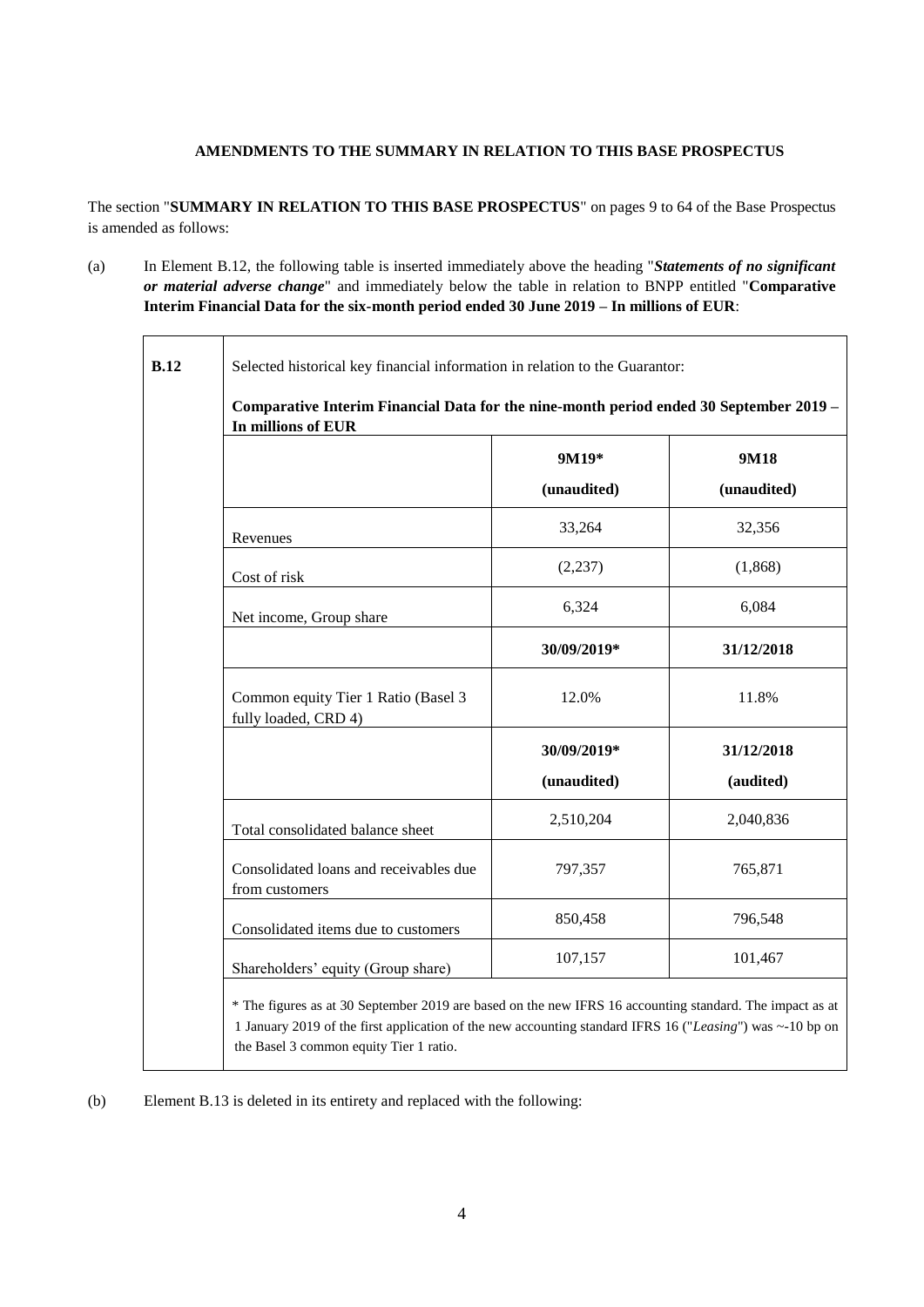| <b>B.13</b> | Events impacting the<br>Issuer's solvency | Not applicable, to the best of the Issuers' knowledge, there have not been<br>any recent events which are to a material extent relevant to the<br>evaluation of the Issuer's solvency since 30 June 2019 (in the case of<br>BNPP B.V.) and 30 September 2019 (in the case of BNPP).                       |
|-------------|-------------------------------------------|-----------------------------------------------------------------------------------------------------------------------------------------------------------------------------------------------------------------------------------------------------------------------------------------------------------|
|             |                                           | <i><b>Issue Specific Summary</b></i>                                                                                                                                                                                                                                                                      |
|             |                                           | [Not applicable, to the best of the Issuer's knowledge there have not<br>been any recent events which are to a material extent relevant to the<br>evaluation of the Issuer's solvency since <i>[Insert in the case of BNPP</i><br>B.V.: 30 June 2019] / [Insert in the case of BNPP: 30 September 2019]]. |
|             |                                           | [specify any recent events which are to a material extent relevant to the<br>evaluation of the Issuer's solvency].                                                                                                                                                                                        |

(c) In Element B.19/B.12, the following table is inserted immediately above the heading "*Statements of no significant or material adverse change*" and immediately below the table in relation to BNPP entitled "**Comparative Interim Financial Data for the six-month period ended 30 June 2019 – In millions of EUR**":

| <b>B.19/B.12</b><br>In millions of EUR                      | Selected historical key financial information in relation to the Guarantor:<br>Comparative Interim Financial Data for the nine-month period ended 30 September 2019 - |                     |  |  |  |
|-------------------------------------------------------------|-----------------------------------------------------------------------------------------------------------------------------------------------------------------------|---------------------|--|--|--|
|                                                             | 9M19*<br>(unaudited)                                                                                                                                                  | 9M18<br>(unaudited) |  |  |  |
| Revenues                                                    | 33,264                                                                                                                                                                | 32,356              |  |  |  |
| Cost of risk                                                | (2,237)                                                                                                                                                               | (1,868)             |  |  |  |
| Net income, Group share                                     | 6,324                                                                                                                                                                 | 6,084               |  |  |  |
|                                                             | 30/09/2019*                                                                                                                                                           | 31/12/2018          |  |  |  |
| Common equity Tier 1 Ratio (Basel 3<br>fully loaded, CRD 4) | 12.0%                                                                                                                                                                 | 11.8%               |  |  |  |
|                                                             | 30/09/2019*                                                                                                                                                           | 31/12/2018          |  |  |  |
|                                                             | (unaudited)                                                                                                                                                           | (audited)           |  |  |  |
| Total consolidated balance sheet                            | 2,510,204                                                                                                                                                             | 2,040,836           |  |  |  |
| Consolidated loans and receivables due<br>from customers    | 797,357                                                                                                                                                               | 765,871             |  |  |  |
| Consolidated items due to customers                         | 850,458                                                                                                                                                               | 796,548             |  |  |  |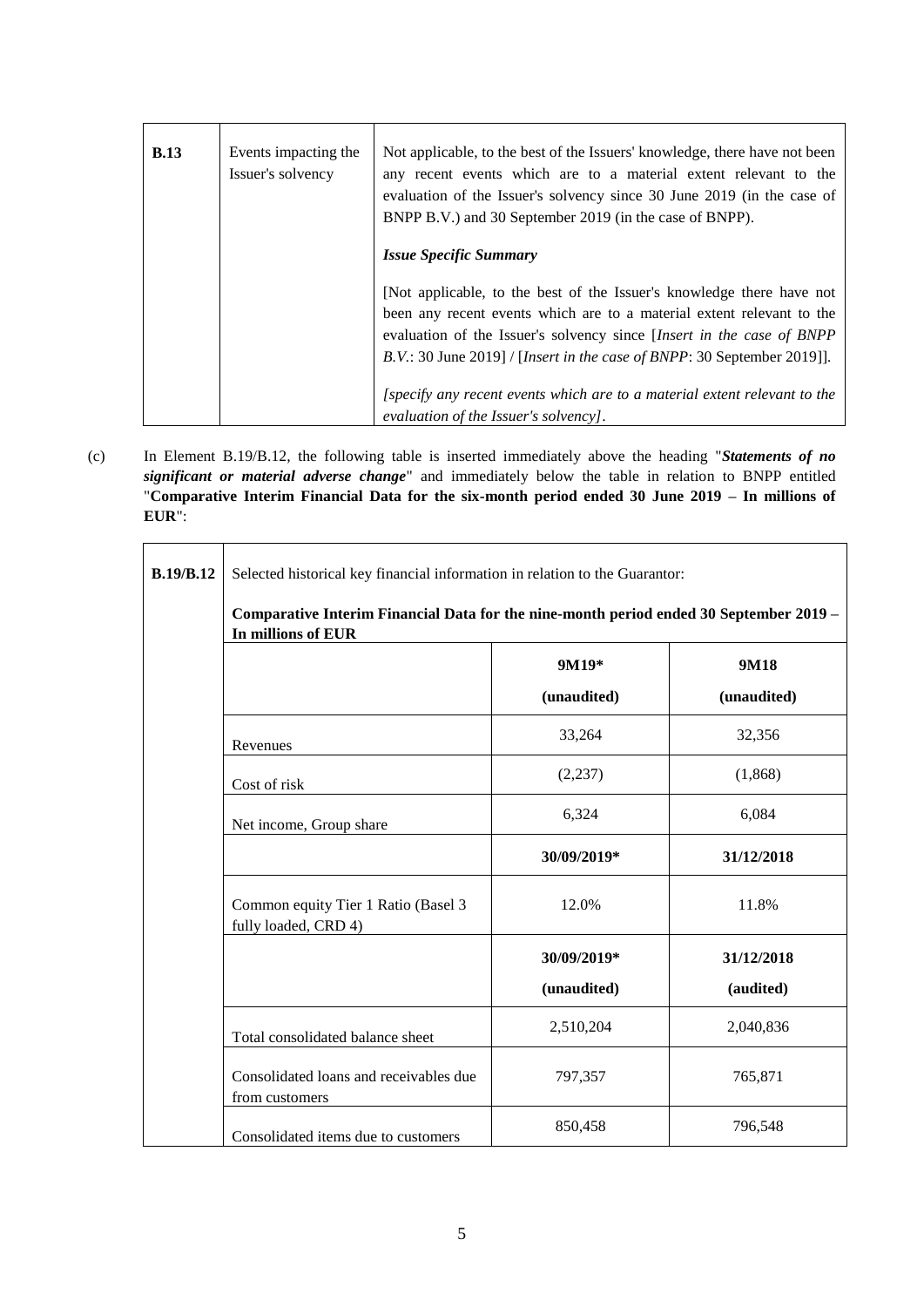| Shareholders' equity (Group share)                                                                                                                                                                                                                                    | 107,157 | 101.467 |
|-----------------------------------------------------------------------------------------------------------------------------------------------------------------------------------------------------------------------------------------------------------------------|---------|---------|
| * The figures as at 30 September 2019 are based on the new IFRS 16 accounting standard. The impact as at<br>1 January 2019 of the first application of the new accounting standard IFRS 16 ("Leasing") was $\sim$ 10 bp on<br>the Basel 3 common equity Tier 1 ratio. |         |         |

# (d) Element B.19/B.13 is deleted in its entirety and replaced with the following:

| <b>B.19/B.13</b> | Events impacting<br>Guarantor's<br>the<br>solvency | Not applicable, to the best of the Guarantor's knowledge, there have not<br>been any recent events which are to a material extent relevant to the<br>evaluation of the Guarantor's solvency since 30 September 2019.                                            |
|------------------|----------------------------------------------------|-----------------------------------------------------------------------------------------------------------------------------------------------------------------------------------------------------------------------------------------------------------------|
|                  |                                                    | <i><b>Issue Specific Summary</b></i><br>[Not applicable, to the best of the Guarantor's knowledge there have not<br>been any recent events which are to a material extent relevant to the<br>evaluation of the Guarantor's solvency since [30 September 2019]]. |
|                  |                                                    | [specify any recent events which are to a material extent relevant to the<br>evaluation of the Guarantor's solvency.]                                                                                                                                           |

(e) In Element D.2, the paragraphs from and including the second paragraph under the sub-heading "*In respect of BNPP:*", under the heading "*In relation to the Issuer / Guarantor*", to and including the paragraph immediately above the heading "*Issue Specific Summary***.**" are deleted and replaced with the following:

| D.2 | Key<br>risks<br>regarding<br>the<br>the<br>Issuer<br>[and<br>Guarantor] | In relation to the Issuer / Guarantor<br>In respect of BNPP:<br>BNPP's 2018 registration document (in English) sets out seven main<br>categories of risk inherent in its activities:                                                                                                                                                                                                                                                                                                |
|-----|-------------------------------------------------------------------------|-------------------------------------------------------------------------------------------------------------------------------------------------------------------------------------------------------------------------------------------------------------------------------------------------------------------------------------------------------------------------------------------------------------------------------------------------------------------------------------|
|     |                                                                         | (1)<br><i>Credit risk</i> – Credit risk is the consequence resulting from the<br>likelihood that a borrower or counterparty will fail to meet its<br>obligations in accordance with agreed terms. The probability of<br>default and the expected recovery on the loan or receivable in<br>the event of default are key components of the credit quality<br>assessment. BNPP's risk-weighted assets subject to this type of<br>risk amounted to EUR 504 billion at 31 December 2018. |
|     |                                                                         | (2)<br>Securitisation in the Banking Portfolio - Securitisation means a<br>transaction or scheme, whereby the credit risk associated with<br>an exposure or pool of exposures is tranched, having the<br>following characteristics:<br>payments made in the transaction or scheme are dependent<br>O                                                                                                                                                                                |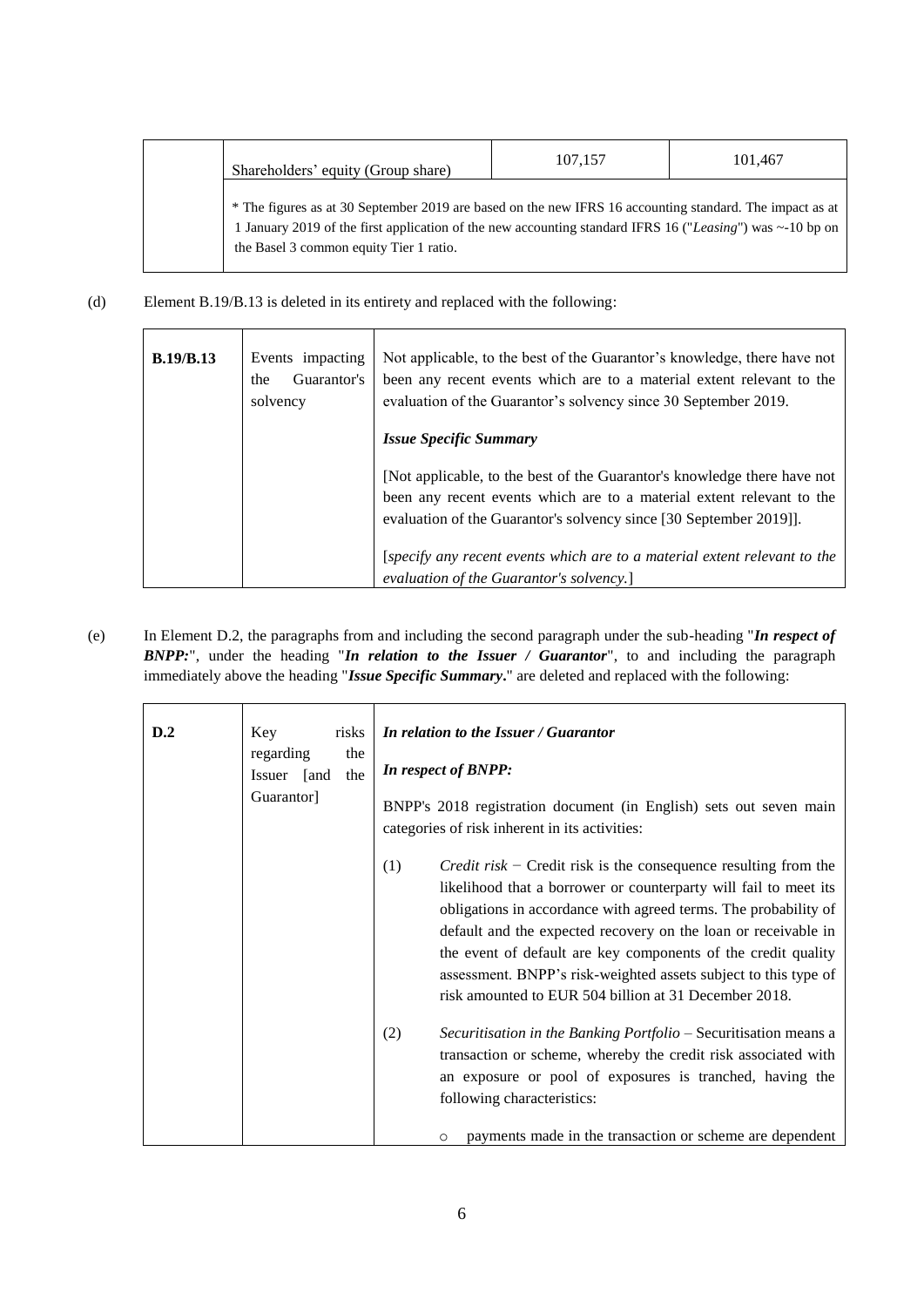|     | upon the performance of the exposure or pool of<br>exposures;                                                                                                                                                                                                                                                                                                                                                                                                                                                                                                      |
|-----|--------------------------------------------------------------------------------------------------------------------------------------------------------------------------------------------------------------------------------------------------------------------------------------------------------------------------------------------------------------------------------------------------------------------------------------------------------------------------------------------------------------------------------------------------------------------|
|     | the subordination of tranches determines the distribution of<br>$\circ$<br>losses during the life of the risk transfer.                                                                                                                                                                                                                                                                                                                                                                                                                                            |
|     | Any commitment (including derivatives and liquidity lines)<br>granted to a securitisation operation must be treated as a<br>securitisation exposure. Most of these commitments are held in<br>the prudential banking portfolio. BNPP's risk-weighted assets<br>subject to this type of risk amounted to EUR 7 billion at 31<br>December 2018.                                                                                                                                                                                                                      |
| (3) | Counterparty credit risk - Counterparty credit risk is the<br>translation of the credit risk embedded in financial transactions,<br>and/or<br>settlement<br>investments<br>transactions<br>between<br>counterparties. Those transactions include bilateral contracts<br>such as over-the-counter ("OTC") derivatives contracts as well<br>as contracts settled through clearing houses. The amount of this<br>risk may vary over time in line with changing market<br>parameters which then impacts the replacement value of the<br>relevant transactions.         |
|     | Counterparty risk lies in the event that a counterparty defaults<br>on its obligations to pay BNPP the full present value of the<br>flows relating to a transaction or a portfolio for which BNPP is<br>a net receiver. Counterparty credit risk is also linked to the<br>replacement cost of a derivative or portfolio in the event of<br>counterparty default. Hence, it can be seen as a market risk in<br>case of default or a contingent risk. BNPP's risk-weighted<br>assets subject to this type of risk amounted to EUR 27 billion at<br>31 December 2018. |
| (4) | <i>Market risk</i> – Market risk is the risk of incurring a loss of value<br>due to adverse trends in market prices or parameters, whether<br>directly observable or not.                                                                                                                                                                                                                                                                                                                                                                                          |
|     | Observable market parameters include, but are not limited to,<br>exchange rates, prices of securities and commodities (whether<br>listed or obtained by reference to a similar asset), prices of<br>derivatives, and other parameters that can be directly inferred<br>from them, such as interest rates, credit spreads, volatilities and<br>implied correlations or other similar parameters.                                                                                                                                                                    |
|     | Non-observable<br>factors<br>those<br>based<br>working<br>are<br>on<br>assumptions such as parameters contained in models or based<br>on statistical or economic analyses, non-ascertainable in the<br>market.                                                                                                                                                                                                                                                                                                                                                     |
|     | In fixed income trading books, credit instruments are valued on<br>the basis of bond yields and credit spreads, which represent                                                                                                                                                                                                                                                                                                                                                                                                                                    |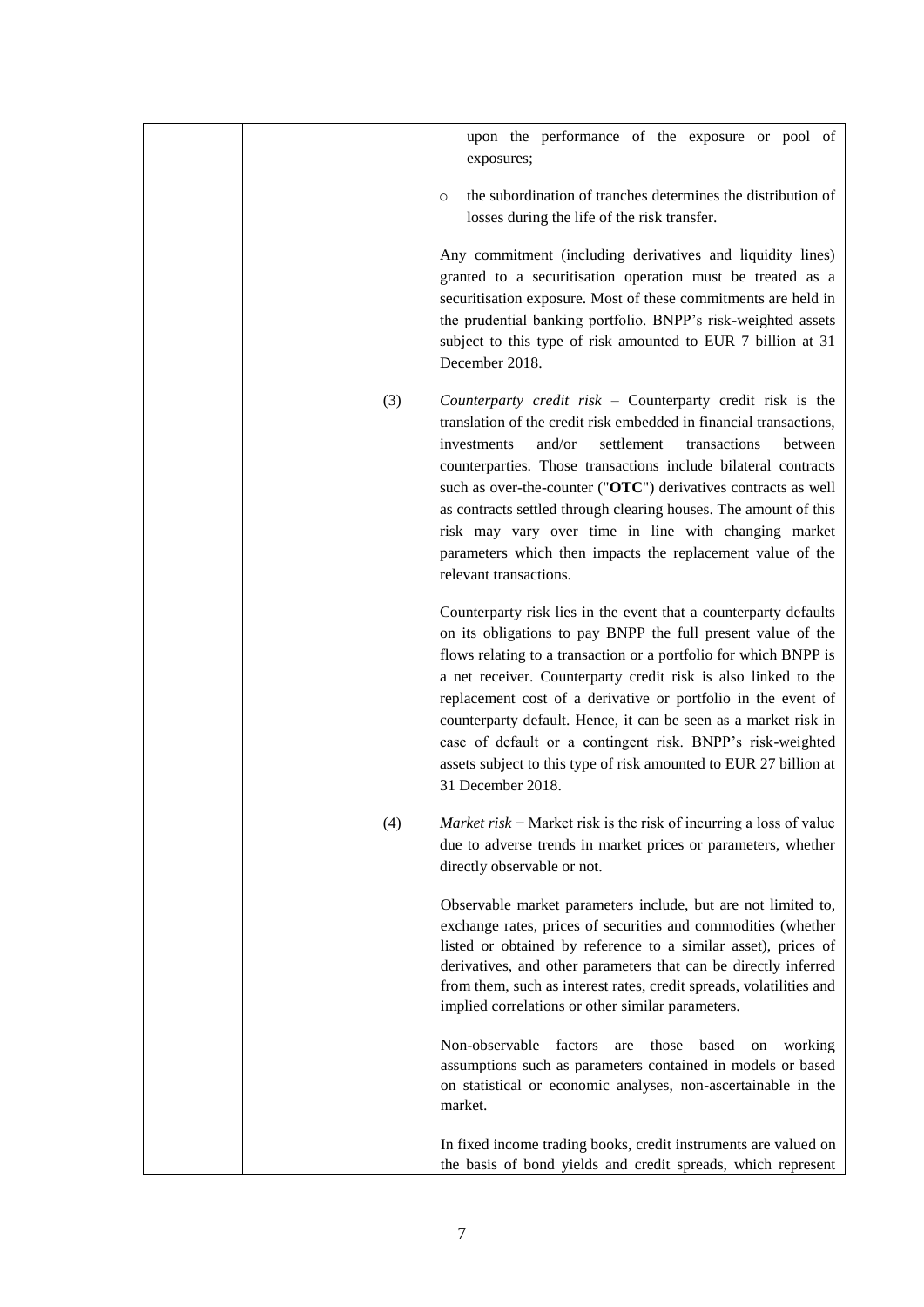|  |     | market parameters in the same way as interest rates or foreign<br>exchange rates. The credit risk arising on the issuer of the debt<br>instrument is therefore a component of market risk known as<br>issuer risk.                                                                                                                                                                                                                     |
|--|-----|----------------------------------------------------------------------------------------------------------------------------------------------------------------------------------------------------------------------------------------------------------------------------------------------------------------------------------------------------------------------------------------------------------------------------------------|
|  |     | Liquidity is an important component of market risk. In times of<br>limited or no liquidity, instruments or goods may not be<br>tradable or may not be tradable at their estimated value. This<br>may arise, for example, due to low transaction volumes, legal<br>restrictions or a strong imbalance between demand and supply<br>for certain assets.                                                                                  |
|  |     | The market risk related to banking activities encompasses the<br>interest rate and foreign exchange risks stemming from<br>banking intermediation activities. BNPP's risk-weighted assets<br>subject to this type of risk amounted to EUR 20 billion at 31<br>December 2018.                                                                                                                                                           |
|  | (5) | Liquidity $Risk$ – Liquidity risk is the risk that BNPP will not be<br>able to honour its commitments or unwind or settle a position<br>due to the market environment or idiosyncratic factors (i.e.<br>specific to BNP Paribas), within a given timeframe and at a<br>reasonable cost.                                                                                                                                                |
|  |     | Liquidity risk reflects the risk of the BNPP Group being unable<br>to fulfil current or future foreseen or unforeseen cash or<br>collateral requirements, across all time horizons, from the short<br>to the long term.                                                                                                                                                                                                                |
|  |     | This risk may stem from the reduction in funding sources,<br>draw down of funding commitments, a reduction in the<br>liquidity of certain assets, or an increase in cash or collateral<br>margin calls. It may be related to the bank itself (reputation<br>risk) or to external factors (risks in some markets).                                                                                                                      |
|  | (6) | <i>Operational risk</i> – Operational risk is the risk of incurring a<br>loss due to inadequate or failed internal processes, or due to<br>external events, whether deliberate, accidental or natural<br>occurrences. Management of operational risk is based on an<br>analysis of the "cause - event - effect" chain. BNPP's risk-<br>weighted assets subject to this type of risk amounted to EUR<br>73 billion at 31 December 2018. |
|  | (7) | Insurance Risks - BNP Paribas Cardif is exposed to the<br>following risks:                                                                                                                                                                                                                                                                                                                                                             |
|  |     | market risk, risk of a financial loss arising from adverse<br>$\circ$<br>of<br>financial<br>markets.<br>These<br>adverse<br>movements<br>movements are notably reflected in prices (including, but<br>not limited to, foreign exchange rates, bond prices, equity                                                                                                                                                                      |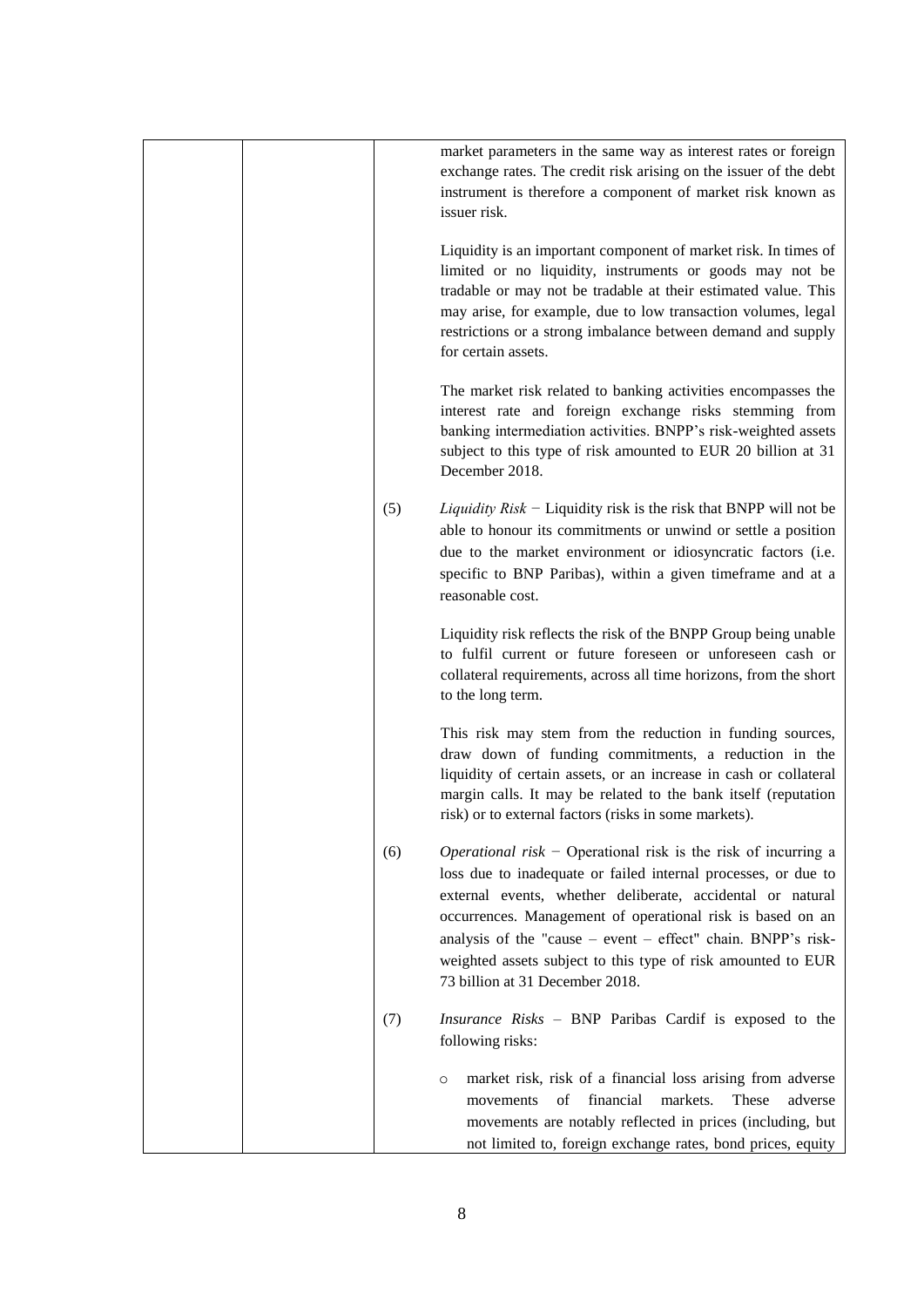| $\circ$ | and commodity prices, derivatives prices, real estate<br>prices) and derived from fluctuations in interest rates,<br>credit spreads, volatility and correlation;<br>credit risk, risk of loss resulting from fluctuations in the<br>credit standing of issuers of securities, counterparties and<br>any debtors to which insurance and reinsurance<br>undertakings are exposed. Among the debtors, risks related |
|---------|------------------------------------------------------------------------------------------------------------------------------------------------------------------------------------------------------------------------------------------------------------------------------------------------------------------------------------------------------------------------------------------------------------------|
|         | to financial instruments (including the banks in which BNP<br>Paribas Cardif holds deposits) and risks related to<br>receivables generated by the underwriting activities<br>(including, but not limited to, premium collection,<br>reinsurance recovering) are distinguished into two<br>categories: "Asset Credit Risk" and "Liabilities Credit<br>Risk";                                                      |
| $\circ$ | underwriting risk is the risk of a financial loss caused by a<br>unexpected increase in insurance claims.<br>sudden,<br>Depending on the type of insurance business (life, non-<br>life), this risk may be statistical, macroeconomic or<br>behavioural, or may be related to public health issues or<br>disasters; and                                                                                          |
| $\circ$ | operational risk is the risk of loss resulting from the<br>inadequacy or failure of internal processes, IT failures or<br>deliberate external events, whether accidental or natural.<br>The external events mentioned in this definition include<br>those of human or natural origin.                                                                                                                            |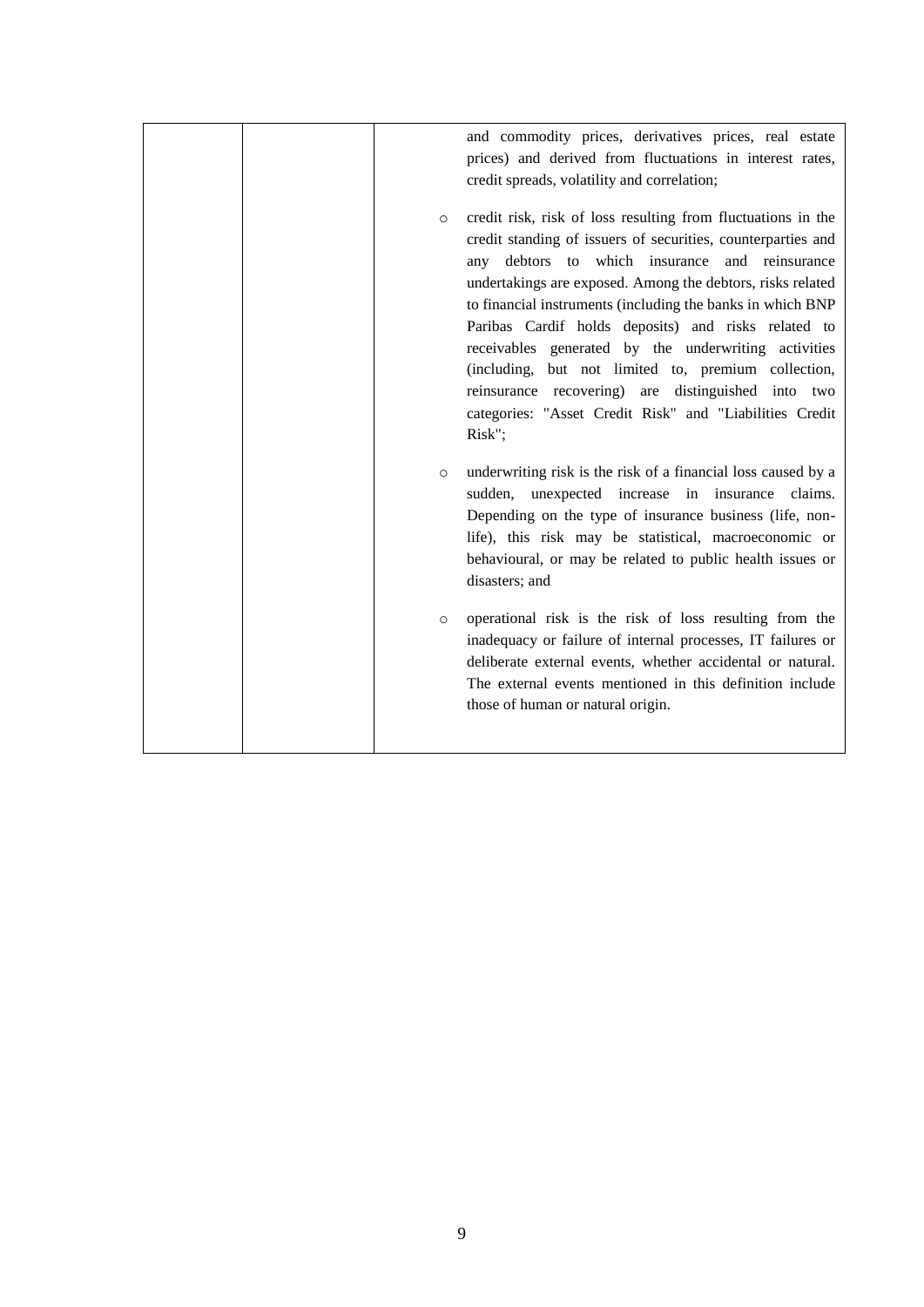#### **AMENDMENTS TO THE RISKS SECTION**

The "**RISKS**" section on pages 65 to 115 of the Base Prospectus is amended as follows:

(a) the paragraph entitled "**Risks Relating to BNPP and its Industry**" (which was amended by virtue of the First Supplement) is deleted in its entirety and replaced with the following:

## "**Risks Relating to BNPP and its Industry**

For a comprehensive description of the risks relating to the BNP Paribas Group, see "Risk Factors" under Chapter 5 on pages 277 to 464 of the BNPP 2018 Registration Document (in English), pages 73 and 77 of the First Update to the BNPP 2018 Registration Document (in English), pages 74 and 202 to 210 of the BNPP Universal Registration Document as at 30 June 2019 (in English) and pages 79 and 85 to 103 of the First Amendment to the BNPP 2019 Universal Registration Document (in English) (each as defined below), each of which is incorporated by reference in this Base Prospectus and discloses all material risks relating to BNPP's ability to fulfil its obligations under the Securities."

(b) the following paragraphs are inserted immediately below the heading "**Risk Factors**":

"The main categories of risk inherent in BNPP's business as further described in the First Amendment to the BNPP 2019 Universal Registration Document (in English) are presented below. They may be measured through risk-weighted assets or other quantitative or qualitative indicia, to the extent risk-weighted assets are not relevant (for example, for liquidity and funding risk).

| Risk-weighted assets in billions of euros       | 31.12.2018 | 31.12.2017 |
|-------------------------------------------------|------------|------------|
|                                                 |            |            |
| Credit risk                                     | 504        | 513        |
| Counterparty risk                               | 27         | 27         |
| Securitization risk in the banking book         |            | 3          |
| Operational risk                                | 73         | 66         |
| Market risk                                     | 20         | 17         |
|                                                 |            |            |
| Other risks $*$                                 | 17         | 16         |
|                                                 |            |            |
| <b>Total risk-weighted assets under Basel 3</b> | 647        | 642        |

\* Risks related to deferred taxes and certain investments in credit or financial institutions.

More generally, the risks to which BNPP is exposed may arise from a number of factors related, among others, to changes in its macroeconomic or regulatory environment or factors related to the implementation of its strategy and its business.

The risks specific to BNPP's business are presented below under 7 main categories: credit risk, counterparty risk and securitization risk in the banking portfolio; operational risk; market risk; liquidity and funding risk; risks related to the macroeconomic and market environment; regulatory risks; and risks related to BNPP's growth in its current environment.

BNPP's risk management policies have been taken into account in assessing the materiality of these risks; in particular, risk-weighted assets factor in risk mitigation elements to the extent eligible in accordance with applicable banking regulations."; and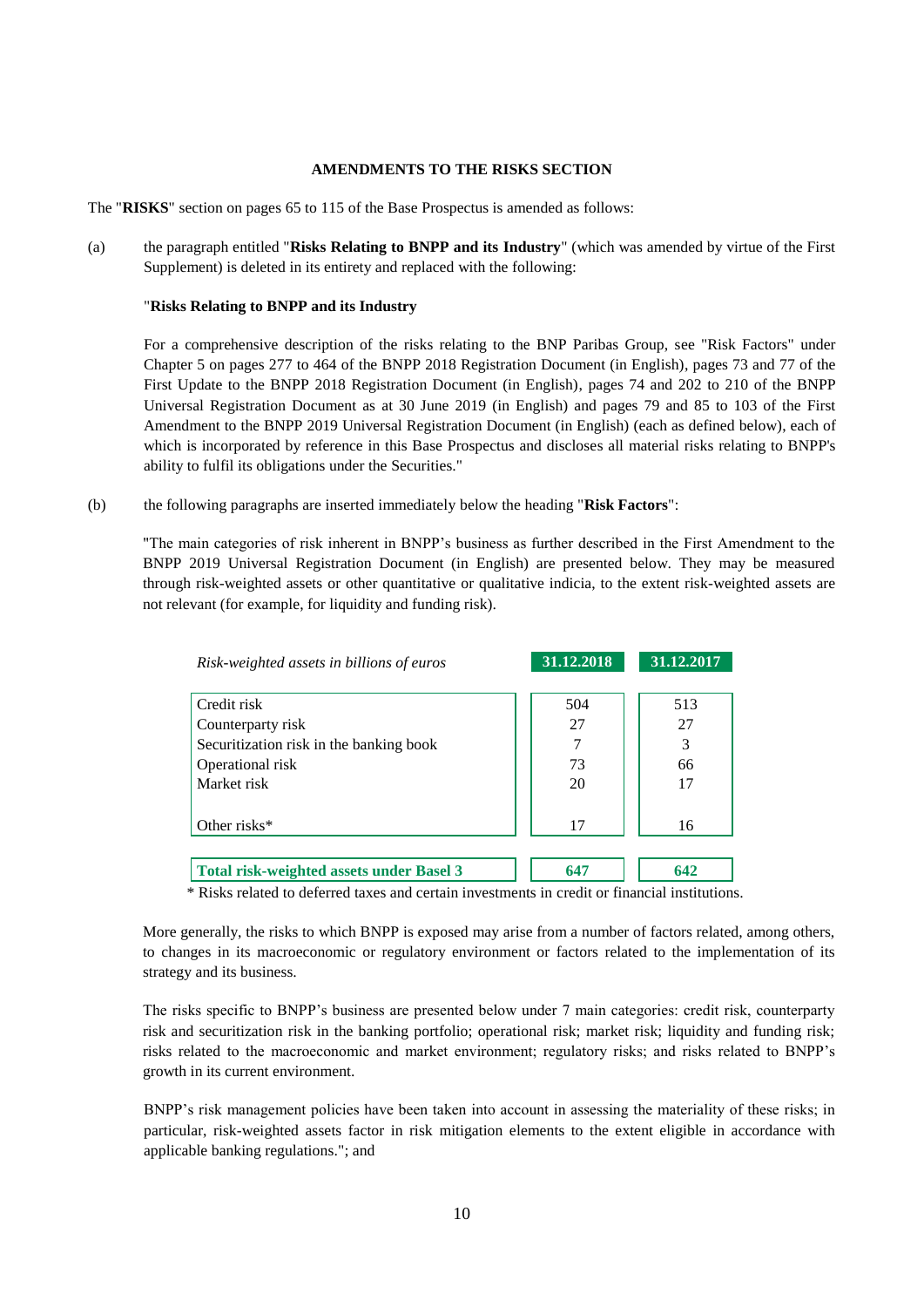(c) the paragraphs under the headings "**Risks Related To The Macroeconomic Environment**", "**Risks Related to the Market Environment**", "**Regulatory Risks**", "**Risks Related to the Implementation of BNPP's Strategy**", "**Risks Related to the Management of BNPP's Business**" and "**Risks Related to BNPP's Operations**" on pages 65 to 77 of the Base Prospectus are deleted and replaced with the following:

#### "**1. Credit risk, counterparty risk and securitization risk in the banking portfolio**

BNPP's **credit risk** is defined as the probability of a borrower or counterparty defaulting on its obligations to BNPP. Probability of default along with the recovery rate of the loan or debt in the event of default are essential elements in assessing credit quality. In accordance with European Banking Authority recommendations, this category of risk also includes risks on equity investments, as well as those related to insurance activities. As of 31 December 2018, BNPP's credit risk exposure broke down as follows: corporates (42%), retail customers (29%), central governments and central banks (21%), credit institutions (5%), other risky assets (2%) and equities (1%). As of 31 December 2018, 32% of BNPP's credit exposure was comprised of exposures in France, 14% in Belgium and Luxembourg, 10% in Italy, 19% in other European countries, 13% in North America, 6% in Asia and 6% in the rest of the world. BNPP's risk-weighted assets subject to this type of risk amounted to €504 billion at 31 December 2018, or 78% of the total risk-weighted assets of BNPP.

BNPP's **counterparty risk** arises from its credit risk in the specific context of market transactions, investments, and/or settlements. BNPP's exposure to counterparty risk, excluding CVA (Credit Valuation Adjustment) risk as of 31 December 2018, was comprised of: 40% in the corporate sector, 17% in governments and the central banks, 15% in credit institutions and investment firms, and 28% in clearing houses. By product, BNPP's exposure, excluding CVA risk, as of 31 December 2018 was comprised of: 56% in over-the-counter ("**OTC**") derivatives, 24% in repurchase transactions and securities lending/borrowing, 18% in listed derivatives and 2% in contributions to the clearing houses' default funds. The amount of this risk varies over time, depending on fluctuations in market parameters affecting the potential future value of the covered transactions. In addition, CVA risk measures the risk of losses related to CVA volatility resulting from fluctuations in credit spreads associated with the counterparties in respect of which BNPP is subject to risk. The risk-weighted assets subject to this type of risk amounted to  $\epsilon$ 27 billion at 31 December 2018, representing 4% of the BNP Paribas Group's total risk-weighted assets, including €3 billion in respect of CVA risk.

**Securitization risk in the banking portfolio**: Securitization is a transaction or arrangement by which the credit risk associated with a liability or set of liabilities is subdivided into tranches. Any commitment made by BNPP under a securitization structure (including derivatives and liquidity lines) is considered to be a securitization. The bulk of BNPP's commitments are in the prudential banking portfolio. Securitized exposures are essentially those generated by BNPP. The securitization positions held or acquired by BNPP may also be categorized by its role: of the positions as at 31 December 2018, BNPP generated 43%, was sponsor of 44% and was investor of 13%. The risk-weighted assets subject to this type of risk amounted to  $\epsilon$ 7 billion at 31 December 2018 for BNPP, or 1% of the total risk-weighted assets of BNPP.

# 1.1 *A substantial increase in new provisions or a shortfall in the level of previously recorded provisions exposed to credit risk and counterparty risk could adversely affect BNPP's results of operations and financial condition.*

Credit risk and counterparty risk impact BNPP's consolidated financial statements when a customer or counterparty is unable to honour its obligations and when the book value of these obligations in BNPP's records is positive. The customer or counterparty may be a bank, a financial institution, an industrial or commercial enterprise, a government or a government entity, an investment fund, or a natural person. If the level of customer or counterparty defaults increases compared to recent historically low levels, BNPP may have to record significant charges and provisions for possible unrecoverable or doubtful debts, affecting its profitability.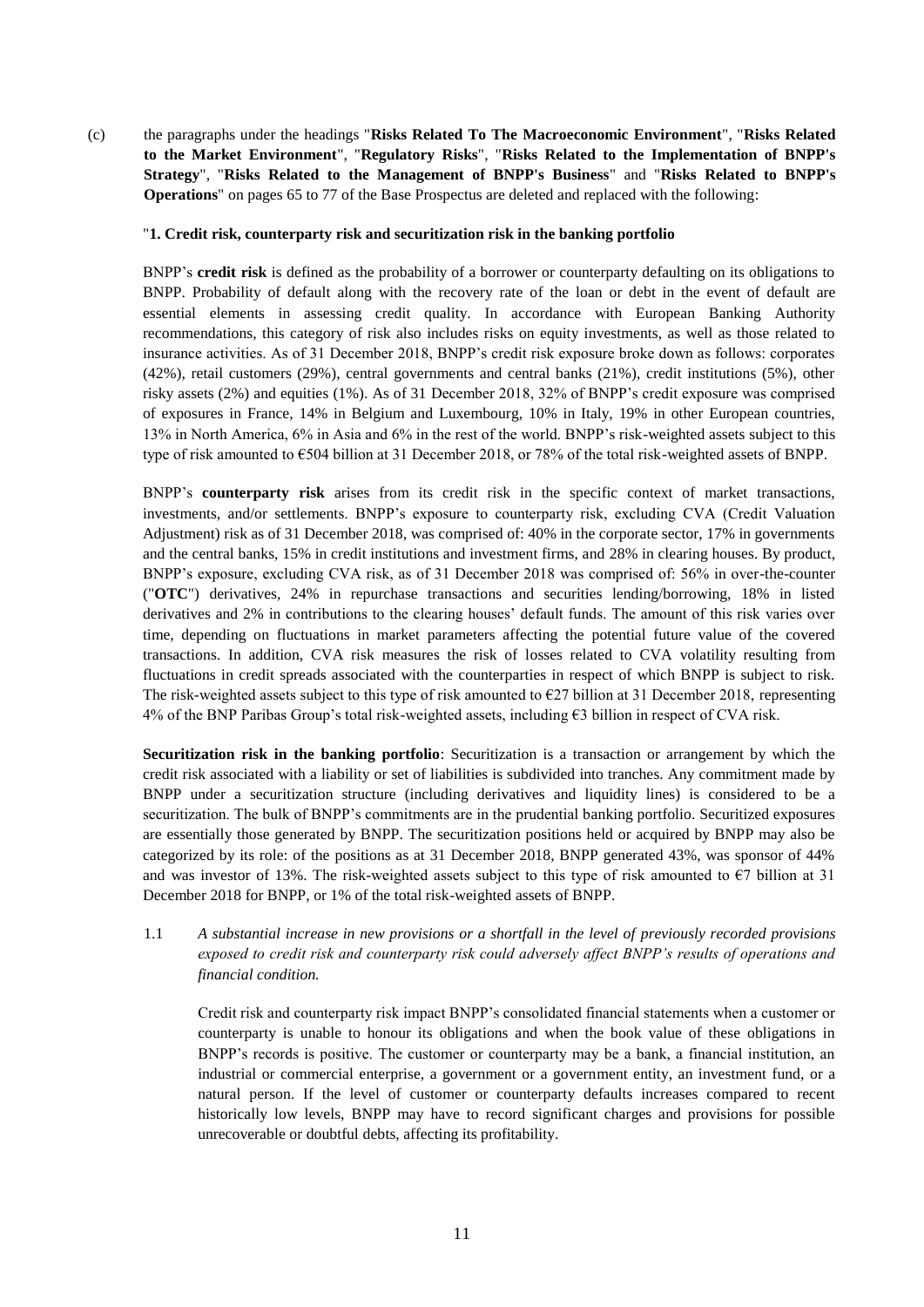As a result, in connection with its lending activities, BNPP regularly establishes provisions for loan losses, which are recorded on its income statement in the line item Cost of Risk. These provisions amounted to €2.764 billion at 31 December 2018, representing 35 basis points of outstanding customer loans (compared with 39 basis points at 31 December 2017).

BNPP's overall level of provisions is based on its assessment of prior loss experience, the volume and type of lending being conducted, industry standards, past due loans, economic conditions and other factors related to the recoverability of various loans or statistical analysis based on scenarios applicable to asset classes.

Although BNPP seeks to establish an appropriate level of provisions, its lending businesses may have to increase their provisions for loan losses substantially in the future as a result of deteriorating economic conditions or other causes. Any significant increase in provisions for loan losses or a significant change in BNPP's estimate of the risk of loss inherent in its portfolio of non impaired loans, as well as the occurrence of loan losses in excess of the related provisions, could have a material adverse effect on BNPP's results of operations and financial condition.

As at 31 December 2018, the ratio of doubtful loans to total loans outstanding was 2.6% and the coverage ratio of these loans (net of guarantees received) by provisions was 76.2%.

While BNPP seeks to reduce its exposure to credit risk and counterparty risk by using risk mitigation techniques such as collateralization, obtaining guarantees, entering into credit derivatives and entering into netting agreements, it cannot be certain that these techniques will be effective to offset losses resulting from counterparty defaults that are covered by these techniques. Moreover, BNPP is also exposed to the risk of default by the party providing the credit risk coverage (such as a counterparty in a derivative or a loan insurance contract) or to the risk of loss of value of any collateral. In addition, only a portion of BNPP's overall credit risk and counterparty risk is covered by these techniques. Accordingly, BNPP has very significant exposure to these risks.

## 1.2 *The soundness and conduct of other financial institutions and market participants could adversely affect BNPP.*

BNPP's ability to engage in financing, investment and derivative transactions could be adversely affected by the soundness of other financial institutions or market participants. Financial institutions are interrelated as a result of trading, clearing, counterparty, funding or other relationships. As a result, defaults, or even rumours or questions about, one or more financial services institutions, or the financial services industry generally, may lead to market wide liquidity problems and could lead to further losses or defaults. BNPP has exposure to many counterparties in the financial industry, directly and indirectly, including clearing houses, brokers and dealers, commercial banks, investment banks, mutual and alternative investment funds, and other institutional clients with which it regularly executes transactions. BNPP may also be exposed to risks related to the increasing involvement in the financial sector of players and the introduction of new types of transactions subject to little or no regulation (e.g., unregulated funds, trading venues or crowdfunding platforms). Credit and counterparty risks could be exacerbated if the collateral held by BNPP cannot be realized or is liquidated at prices not sufficient to recover the full amount of the loan or derivative exposure due to BNPP or in case of a failure of a significant financial market participant such as a central counterparty. It is worth noting in this respect that regulatory changes requiring mandatory clearing of standardized OTC derivatives through central counterparties have resulted in an increase of the exposure of financial market participants to such central counterparties.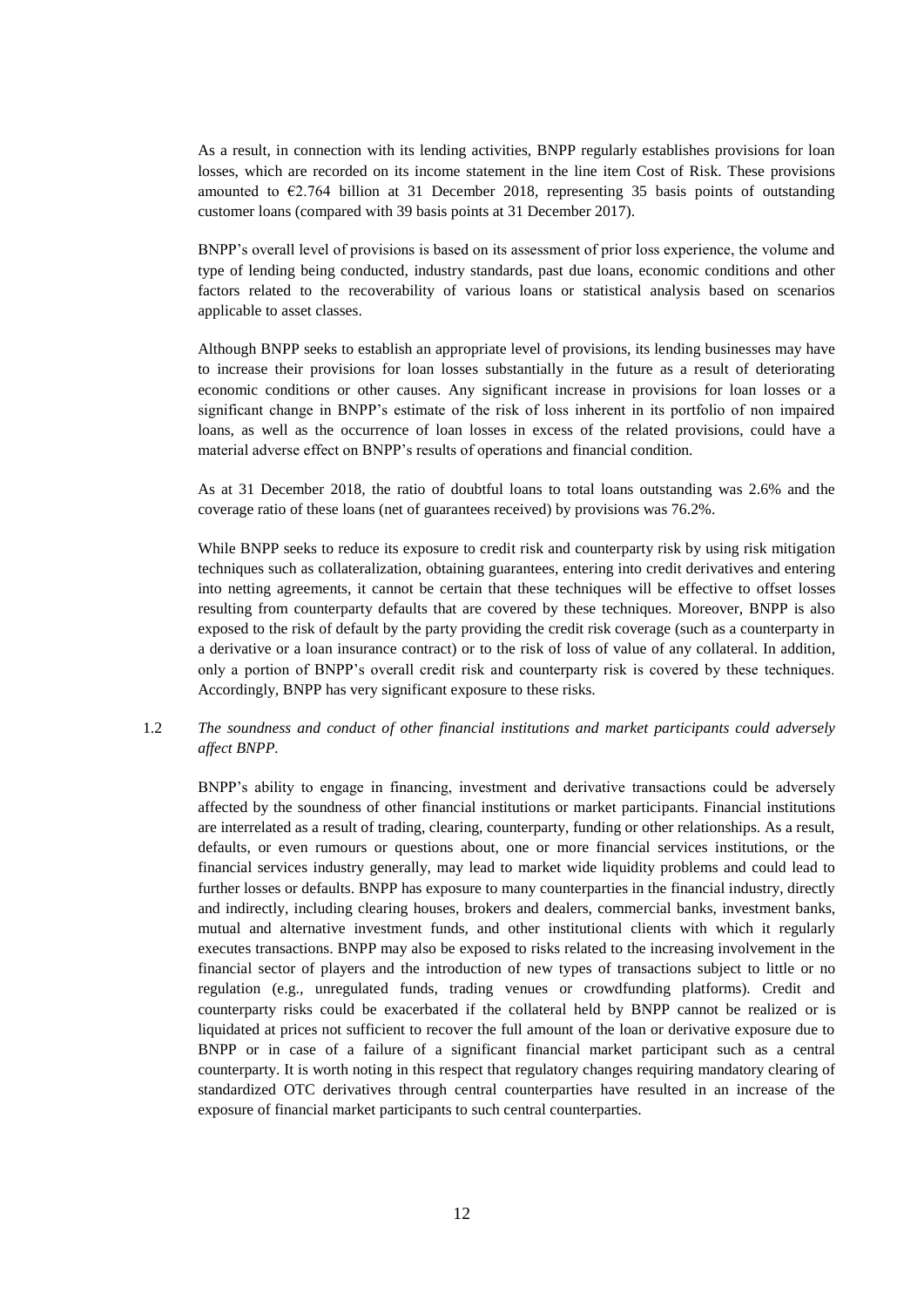For reference, counterparty risk exposure related to financial institutions was  $E22$  billion at 31 December 2018, or 15% of BNPP's total counterparty risk exposure, and counterparty risk exposure related to clearing houses was  $\epsilon$ 40 billion, or 28% of BNPP's total counterparty risk exposure.

In addition, fraud or misconduct by financial market participants can have a material adverse effect on financial institutions due in particular to the interrelated nature of the financial markets. An example is the fraud perpetrated by Bernard Madoff that came to light in 2008, as a result of which numerous financial institutions globally, including BNPP, announced losses or exposure to losses in substantial amounts. BNPP remains the subject of various claims in connection with the Madoff matter; see Note 8.b (Contingent liabilities: legal proceedings and arbitration) to its consolidated financial statements as of and for the period ended 31 December 2018, set out in the BNPP 2018 Registration Document (in English).

Losses resulting from the risks summarized above could materially and adversely affect BNPP's results of operations.

#### **2. Operational Risk**

BNPP's operational risk is the risk of loss resulting from failed or inadequate internal processes (particularly those involving personnel and information systems) or external events, whether deliberate, accidental or natural (floods, fires, earthquakes, terrorist attacks, etc.). BNPP's operational risks cover fraud, human resources risks, legal and reputational risks, non-compliance risks, tax risks, information systems risks, risk of providing inadequate financial services (conduct risk), risk of failure of operational processes including credit processes, or from the use of a model (model risk), as well as potential financial consequences related to reputation risk management. From 2010-2018, BNPP's main type of incidents involving operational risk were in "Clients, products and business practices", which represents 63% of the total financial impact, largely as a result of BNPP's agreement with US authorities regarding its review of certain dollar transactions concluded in June 2014. The next largest category of incident for BNPP in operational risk was in "Execution, delivery and process management", accounting for 18% of the financial impact. Other types of risk in operational risk consist of external fraud (13%), business disruption and systems failure (3%), internal fraud (1%), damage to physical assets (1%) and employment practices and workplace safety (1%).

The risk-weighted assets subject to this type of risk amounted to  $\epsilon$ 73 billion at 31 December 2018, or 11% of the total risk-weighted assets of BNPP.

2.1 *BNPP's risk management policies, procedures and methods may leave it exposed to unidentified or unanticipated risks, which could lead to material losses.*

BNPP has devoted significant resources to developing its risk management policies, procedures and assessment methods and intends to continue to do so in the future. Nonetheless, BNPP's risk management techniques and strategies may not be fully effective in mitigating its risk exposure in all economic and market environments or against all types of risk, particularly risks that BNPP may have failed to identify or anticipate. BNPP's ability to assess the creditworthiness of its customers or to estimate the values of its assets may be impaired if, as a result of market turmoil such as that experienced in recent years, the models and approaches it uses become less predictive of future behaviour, valuations, assumptions or estimates. Some of BNPP's qualitative tools and metrics for managing risk are based on its use of observed historical market behaviour. BNPP applies statistical and other tools to these observations to arrive at quantifications of its risk exposures. The process BNPP uses to estimate losses inherent in its credit exposure or estimate the value of certain assets requires difficult, subjective, and complex judgments, including forecasts of economic conditions and how these economic predictions might impair the ability of its borrowers to repay their loans or impact the value of assets, which may, during periods of market disruption, be incapable of accurate estimation and, in turn, impact the reliability of the process. These tools and metrics may fail to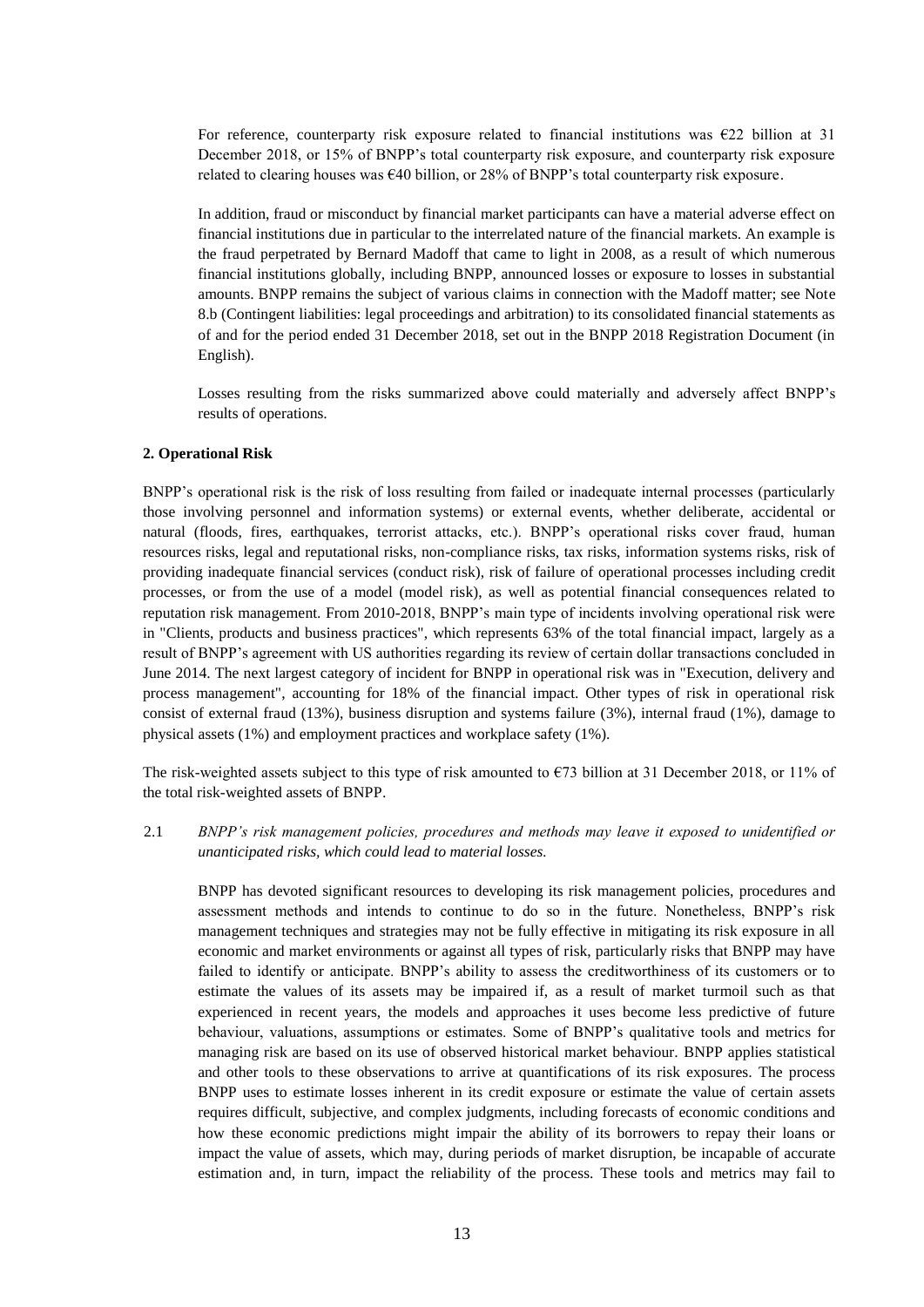predict future risk exposures, e.g., if BNPP does not anticipate or correctly evaluate certain factors in its statistical models, or upon the occurrence of an event deemed extremely unlikely by the tools and metrics. This would limit BNPP's ability to manage its risks. BNPP's losses could therefore be significantly greater than the historical measures indicate. In addition, BNPP's quantified modelling does not take all risks into account. Its more qualitative approach to managing certain risks could prove insufficient, exposing it to material unanticipated losses.

## 2.2 *An interruption in or a breach of BNPP's information systems may cause substantial losses of client or customer information, damage to BNPP's reputation and result in financial losses.*

As with most other banks, BNPP relies heavily on communications and information systems to conduct its business. This dependency has increased with the spread of mobile and online banking services, and the development of cloud computing and blockchain technologies. Any failure or interruption or breach in security of these systems could result in failures or interruptions in BNPP's customer relationship management, general ledger, deposit, servicing and/or loan organization systems or could cause BNPP to incur significant costs in recovering and verifying lost data. BNPP cannot provide assurances that such failures or interruptions will not occur or, if they do occur, that they will be adequately addressed.

In addition, BNPP is subject to cybersecurity risk, or risk caused by a malicious and/or fraudulent act, committed virtually, with the intention of manipulating information (confidential data, bank/insurance, technical or strategic), processes and users, in order to cause material losses to BNPP's subsidiaries, employees, partners and clients. An increasing number of companies (including financial institutions) have in recent years experienced intrusion attempts or even breaches of their information technology security, some of which have involved sophisticated and highly targeted attacks on their computer networks. Because the techniques used to obtain unauthorized access, disable or degrade service, steal confidential data or sabotage information systems have become more sophisticated, change frequently and often are not recognized until launched against a target, BNPP and its third party service providers may be unable to anticipate these techniques or to implement in a timely manner effective and efficient countermeasures.

Any failures of or interruptions in BNPP's information systems or those of its providers and any subsequent disclosure of confidential information related to any client, counterparty or employee of BNPP (or any other person) or any intrusion or attack against the its communication system could cause significant losses and have an adverse effect on BNPP's reputation, financial condition and results of operations.

Moreover, BNPP is exposed to the risk of operational failure or interruption of a clearing agent, foreign markets, clearing houses, custodian banks or any other financial intermediary or external service provider used by BNPP to execute or facilitate financial transactions. Due to its increased interaction with clients, BNPP is also exposed to the risk of operational malfunction of the latter's information systems. BNPP's communications and data systems and those of its clients, service providers and counterparties may also be subject to malfunctions or interruptions as a result of cybercrime or cyber-terrorism. BNPP cannot guarantee that these malfunctions or interruptions in its own systems or those of other parties will not occur or that in the event of a cyberattack, these malfunctions or interruptions will be adequately resolved. These operational malfunctions or interruptions accounted for an average of 3% of operational risk losses over the 2010-2018 period.

2.3 *Reputational risk could weigh on BNPP's financial strength and diminish the confidence of clients and counterparties in it.*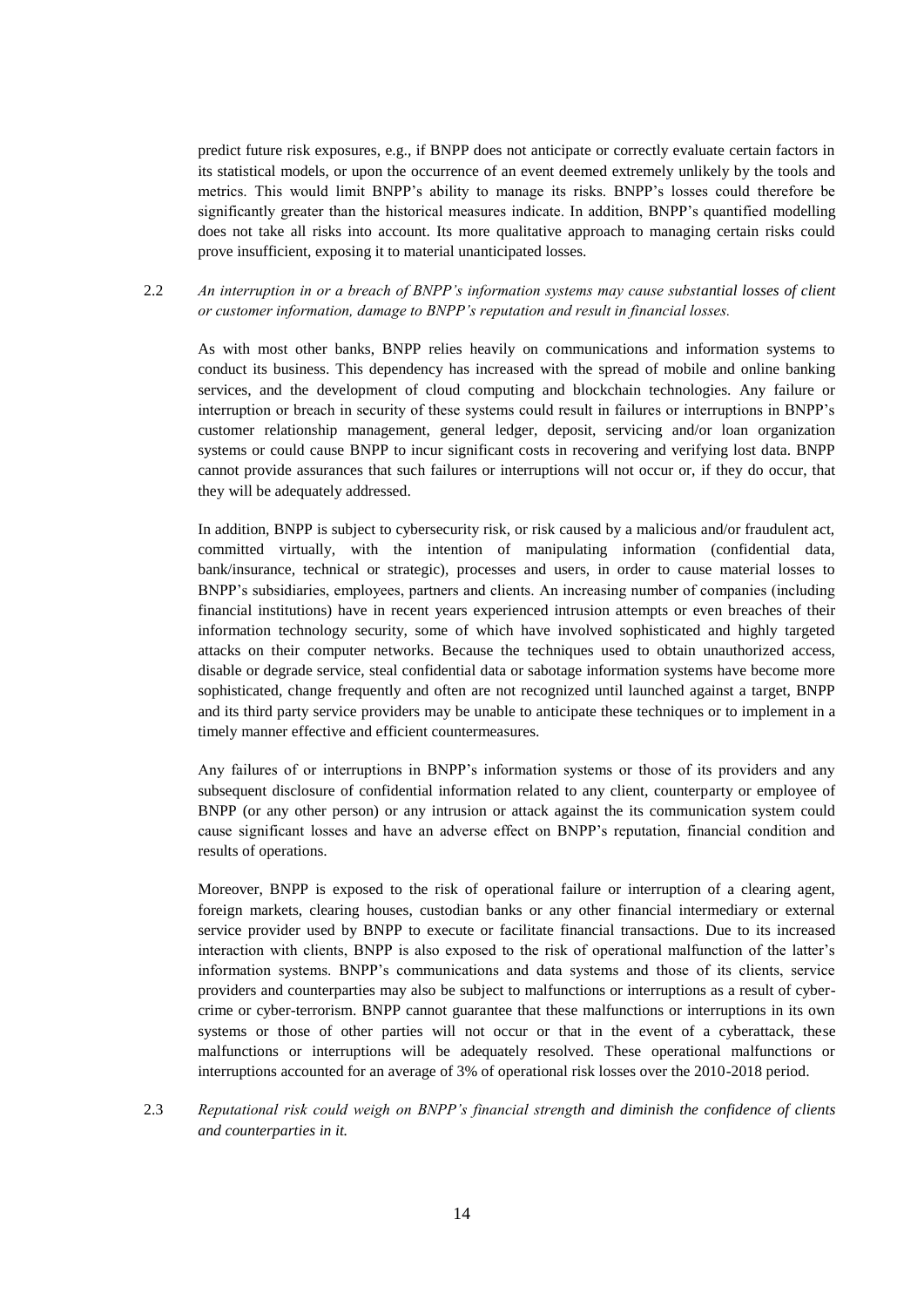Considering the highly competitive environment in the financial services industry, a reputation for financial strength and integrity is critical to BNPP's ability to attract and retain customers. BNPP's reputation could be harmed if it cannot adequately promote and market its products and services. BNPP's reputation could also be damaged if, as it increases its client base and the scale of its businesses, BNPP's comprehensive procedures and controls dealing with conflicts of interest fail, or appear to fail, to address them properly. At the same time, BNPP's reputation could be damaged by employee misconduct, fraud or misconduct by financial industry participants to which BNPP is exposed, a decline in, a restatement of, or corrections to, its financial results, as well as any adverse legal or regulatory action, such as the settlement BNPP entered into with the U.S. authorities in 2014 for violations of U.S. laws and regulations regarding economic sanctions. The loss of business that could result from damage to BNPP's reputation could have an adverse effect on its results of operations and financial position.

#### **3. Market risk**

BNPP's market risk is the risk of loss of value caused by an unfavourable trend in prices or market parameters. The parameters affecting BNPP's market risk include, but are not limited to, exchange rates, prices of securities and commodities (whether the price is directly quoted or obtained by reference to a comparable asset), the price of derivatives on an established market and all benchmarks that can be derived from market quotations such as interest rates, credit spreads, volatility or implicit correlations or other similar parameters.

BNPP is exposed to market risk mainly through trading activities carried out by the business lines of its Corporate & Institutional Banking ("**CIB**") operating division, primarily in Global Markets, which represented 11% of BNPP's revenue in 2018. BNPP's trading activities are directly linked to economic relations with clients of these business lines, or indirectly as part of its market making activity. The proprietary trading activities of BNPP's subsidiary Opera Trading Capital, which began in mid-2015, were discontinued at the beginning of 2019.

In addition, the market risk relating to BNPP's banking activities covers its interest rate and foreign exchange rate risk in connection with its activities as a banking intermediary. The "operating" foreign exchange risk exposure relates to net earnings generated by activities conducted in currencies other than the functional currency of the entity concerned. The "structural" foreign exchange risk position of an entity relates to investments in currencies other than the functional currency. In measuring interest rate risk, BNPP defines the concepts of standard rate risk and structural rate risk as the following: the standard rate risk corresponds to the general case, namely when it is possible to define the most appropriate hedging strategy for a given transaction, and the structural rate risk is the interest rate risk for equity and non-interest-bearing current accounts.

BNP Paribas' market risk based on its activities is measured by Value at Risk ("**VaR**"), or the maximum potential loss over one year, at a 99.9% confidence level to calculate regulatory capital requirements, and various other market indicators (stressed VaR, Incremental Risk Charge, Comprehensive Risk Measure for credit correlation portfolio) as well as by stress tests and sensitivity analysis compared with market limits.

The risk-weighted assets subject to this type of risk amounted to  $\epsilon$ 20 billion at 31 December 2018, or 3% of the total risk-weighted assets of BNPP.

### 3.1 *BNPP may incur significant losses on its trading and investment activities due to market fluctuations and volatility.*

BNPP maintains trading and investment positions in the debt, currency, commodity and equity markets and in unlisted securities, real estate and other asset classes, including through derivative contracts. These positions could be adversely affected by extreme volatility in these markets, i.e., the degree to which prices fluctuate over a particular period in a particular market, regardless of market levels. Moreover, volatility trends that prove substantially different from BNPP's expectations may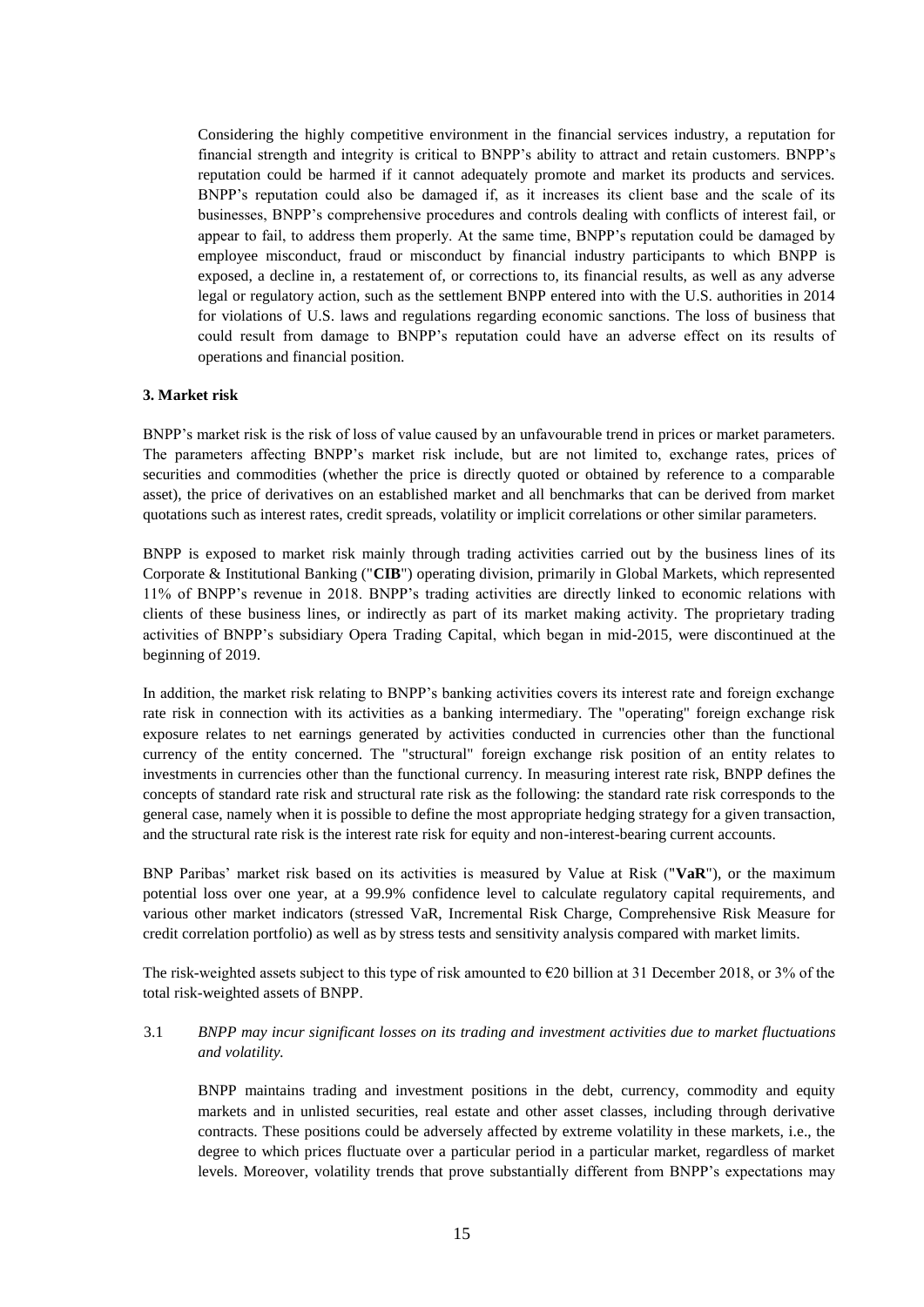lead to losses relating to a broad range of other products that BNPP uses, including swaps, forward and future contracts, options and structured products.

To the extent that BNPP owns assets, or has net long positions, in any of those markets, a market downturn could result in losses from a decline in the value of its positions. Conversely, to the extent that BNPP has sold assets that it does not own, or has net short positions in any of those markets, a market upturn could, in spite of the existing limitation of risks and control systems, expose BNPP to potentially substantial losses as it attempts to cover its net short positions by acquiring assets in a rising market. BNPP may from time to time hold a long position in one asset and a short position in another, in order to hedge transactions with clients and/or from which it expects to gain based on changes in the relative value of the two assets. If, however, the relative value of the two assets changes in a direction or manner that BNPP did not anticipate or against which it is not hedged, it might realize a loss on those paired positions. Such losses, if significant, could adversely affect BNPP's results and financial condition. In addition, BNPP's hedging strategies may not be suitable for certain market conditions.

If any of the variety of instruments and strategies that BNPP uses to hedge its exposure to various types of risk in its businesses is not effective, the Group may incur losses. Many of its strategies are based on historical trading patterns and correlations. For example, if BNPP holds a long position in an asset, it may hedge that position by taking a short position in another asset where the short position has historically moved in a direction that would offset a change in the value of the long position. However, the hedge may only be partial, or the strategies used may not protect against all future risks or may not be fully effective in mitigating BNPP's risk exposure in all market environments or against all types of risk in the future. Unexpected market developments may also reduce the effectiveness of BNPP's hedging strategies, as occurred for example in late 2018 with BNPP's index derivatives hedging in the United States. In addition, the manner in which gains and losses resulting from certain ineffective hedges are recorded may result in additional volatility in BNPP's reported earnings.

BNPP uses a VaR model to quantify its exposure to potential losses from market risks, and also performs stress testing with a view to quantifying its potential exposure in extreme scenarios. However, these techniques rely on statistical methodologies based on historical observations, which may turn out to be unreliable predictors of future market conditions. Accordingly, BNPP's exposure to market risk in extreme scenarios could be greater than the exposures predicted by its quantification techniques.

The Global Markets business line in particular had  $E18$  billion in risk-weighted assets subject to market risk at 31 December 2018, or 2.7% of the total risk-weighted assets of BNPP.

# 3.2 *BNPP may generate lower revenues from commission and fee based businesses during market downturns.*

BNPP's commissions represented 22% of total revenues in 2018. Financial and economic conditions affect the number and size of transactions for which BNPP provides securities underwriting, financial advisory and other investment banking services. These revenues, which include fees from these services, are directly related to the number and size of the transactions in which BNPP participates and can thus be significantly affected by economic or financial changes that are unfavourable to its Investment Banking business and clients. In addition, because the fees that BNPP charges for managing its clients' portfolios are in many cases based on the value or performance of those portfolios, a market downturn that reduces the value of its clients' portfolios or increases the amount of withdrawals would reduce the revenues it receives from its asset management, equity derivatives and private banking businesses. Independently of market changes, below market performance by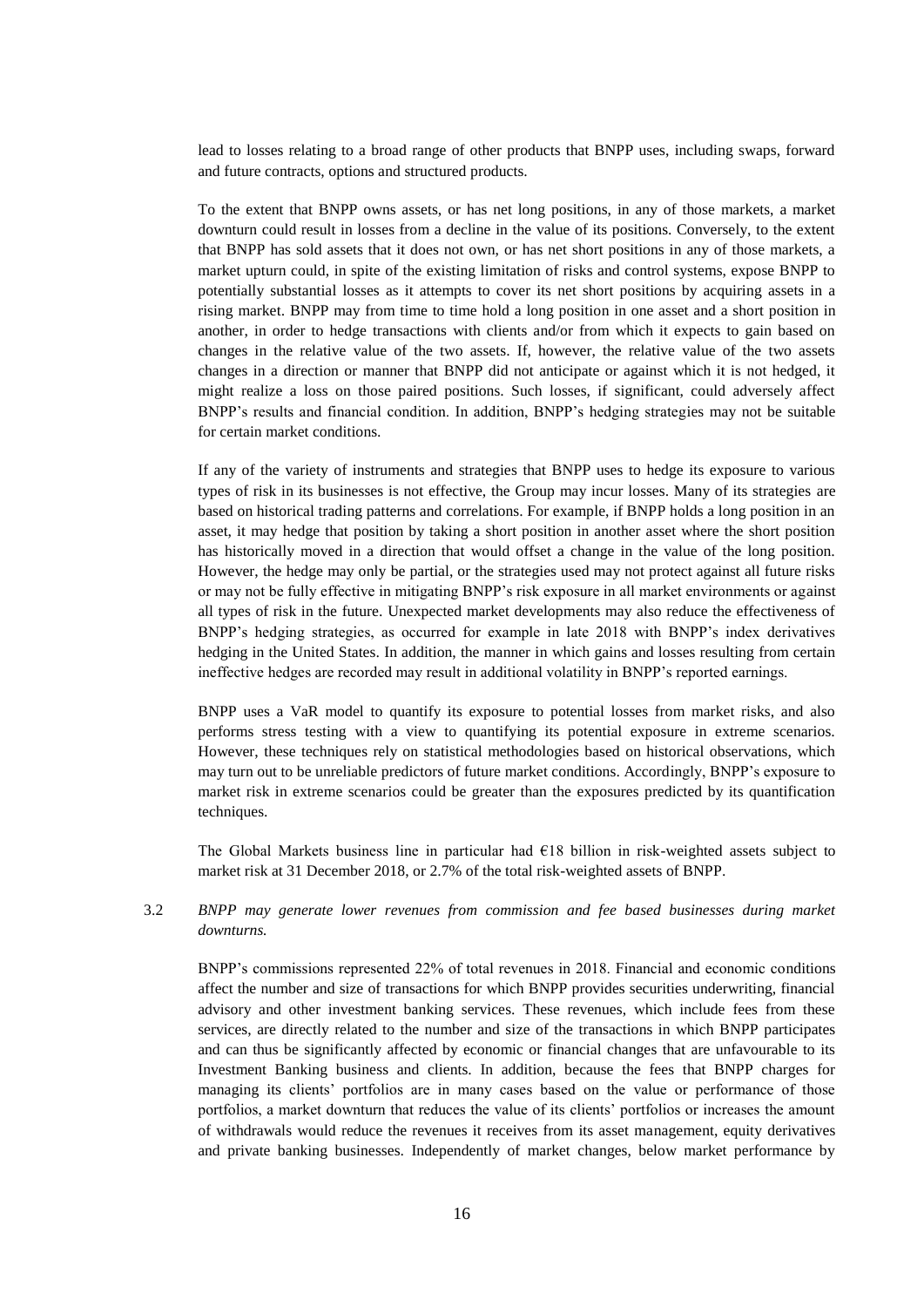BNPP's mutual funds may result in increased withdrawals and reduced inflows, which would reduce the revenues BNPP receives from its asset management business.

3.3 *Adjustments to the carrying value of BNPP's securities and derivatives portfolios and BNPP's own debt could have an adverse effect on its net income and shareholders' equity.*

The carrying value of BNPP's securities and derivatives portfolios and certain other assets, as well as its own debt, in its balance sheet is adjusted as of each financial statement date. As at 31 December 2018, on the assets side of BNPP's balance sheet, financial instruments at fair value through profit or loss, derivative financial instruments used for hedging purposes and financial assets at fair value through shareholders' equity amounted to  $\epsilon$ 538.6 billion,  $\epsilon$ 9.8 billion and  $\epsilon$ 60 billion respectively. In the liabilities column, financial instruments at fair value through profit or loss and derivative financial instruments used for hedging purposes amounted to  $\epsilon$ 560 billion and  $\epsilon$ 11.7 billion, respectively, at 31 December 2018. Most of the adjustments are made on the basis of changes in fair value of BNPP's assets or debt during an accounting period, with the changes recorded either in the income statement or directly in shareholders' equity. Changes that are recorded in the income statement, to the extent not offset by opposite changes in the value of other assets, affect BNPP's consolidated revenues and, as a result, its net income. All fair value adjustments affect shareholders' equity and, as a result, BNPP's capital adequacy ratios. The fact that fair value adjustments are recorded in one accounting period does not mean that further adjustments will not be needed in subsequent periods.

#### **4. Liquidity and funding risk**

Liquidity risk is the risk that BNPP will not be able to honour its commitments or unwind or offset a position due to market conditions or specific factors within a specified period of time and at a reasonable cost. It reflects the risk of not being able to cope with net cash outflows, including collateral requirements, over shortterm to long-term horizons. The Group's specific risk can be assessed through its short-term liquidity ratio ("**Liquidity Coverage Ratio**" or "**LCR**"), which analyses the hedging of net cash outflows during a thirty-day stress period. The monthly average in 2018 of the Group's LCR was 117%, representing a liquidity surplus of  $\epsilon$ 41 billion compared to regulatory requirements. The liquidity reserve was  $\epsilon$ 308.1 billion at the end of 2018.

4.1 *BNPP's access to and cost of funding could be adversely affected by a resurgence of financial crises, worsening economic conditions, rating downgrades, increases in sovereign credit spreads or other factors.*

The financial crisis, the euro zone sovereign debt crisis as well as the general macroeconomic environment have at times adversely affected the availability and cost of funding for European banks in recent years. This was due to several factors, including a sharp increase in the perception of bank credit risk due to exposure to sovereign debt in particular, credit rating downgrades of sovereigns and of banks, and debt market speculation. Many European banks, including BNPP, at various points experienced restricted access to wholesale debt markets and to the interbank market, as well as a general increase in their cost of funding. Accordingly, reliance on direct borrowing from the European Central Bank ("**ECB**") at times increased substantially. If such adverse credit market conditions were to reappear in the event of prolonged stagnation of growth, deflation, resurgence of the financial crisis, the sovereign debt crisis or new forms of financial crises, factors relating to the financial industry in general or to BNPP in particular, the effect on the liquidity of the European financial sector in general and BNPP in particular could be materially adverse and have a negative impact on BNPP's results of operations and financial condition.

4.2 *Protracted market declines can reduce BNPP's liquidity, making it harder to sell assets and possibly leading to material losses. Accordingly, BNPP must ensure that its assets and liabilities properly match in order to avoid exposure to losses.*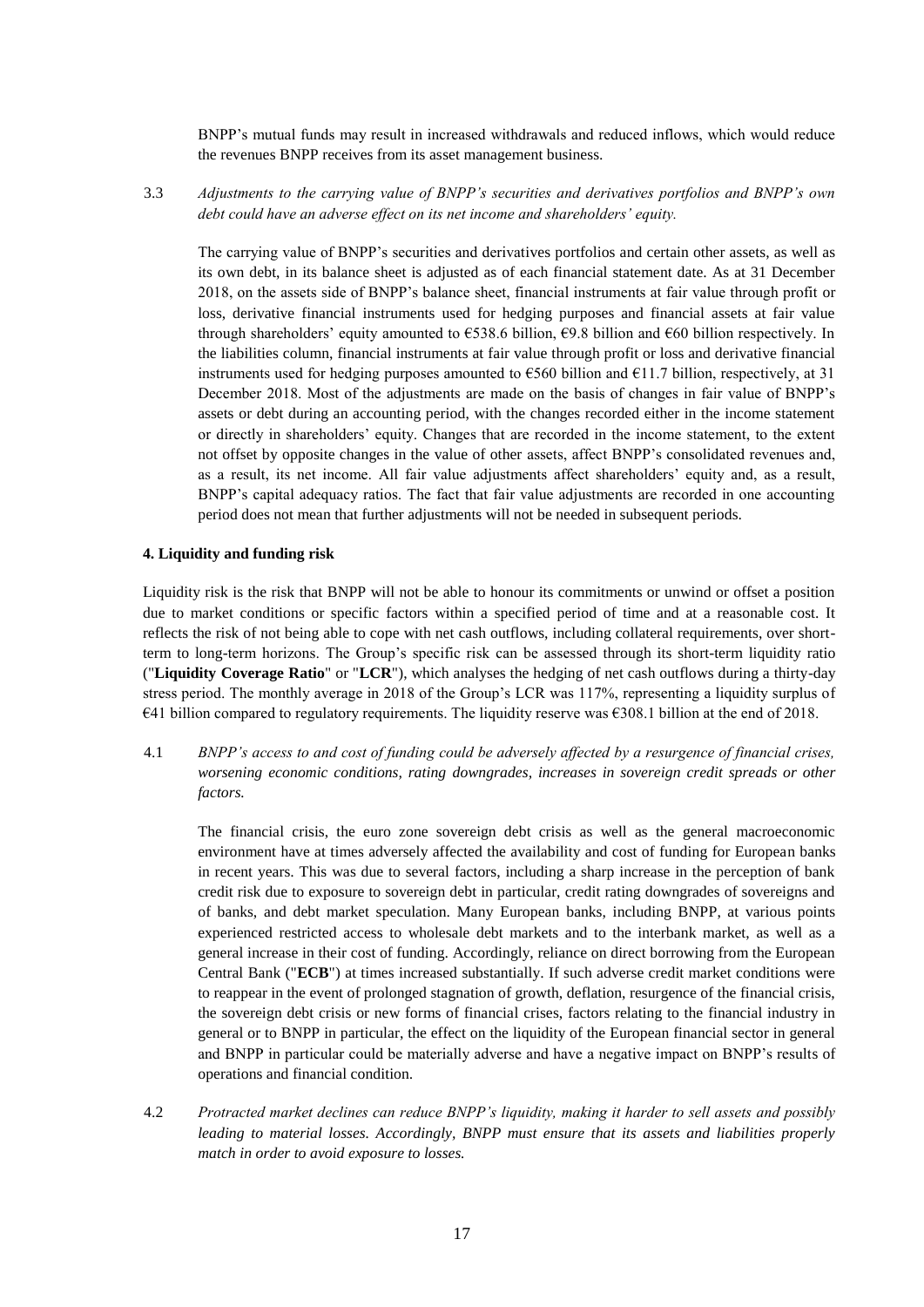In some of BNPP's businesses, particularly Global Markets (which represented 11% of BNPP's revenue in 2018) and Asset/Liability Management, protracted market movements, particularly asset price declines, can reduce the level of activity in the market or reduce market liquidity. These developments can lead to material losses if BNPP cannot close out deteriorating positions in a timely way. This is particularly true for assets that are intrinsically illiquid. Assets that are not traded on stock exchanges or other public trading markets, such as certain derivative contracts between financial institutions, may have values that BNPP calculates using models rather than publicly quoted prices. Monitoring the deterioration of prices of assets like these is difficult and could lead to significant unanticipated losses.

BNPP is exposed to the risk that the maturity, interest rate or currencies of its assets might not match those of its liabilities. The timing of payments on certain of BNPP's assets is uncertain, and if BNPP receives lower revenues than expected at a given time, it might require additional market funding in order to meet its obligations on its liabilities. While BNPP imposes strict limits on the gaps between its assets and its liabilities as part of its risk management procedures, it cannot be certain that these limits will be fully effective to eliminate potential losses arising from asset and liability mismatches.

#### 4.3 *The credit ratings of BNPP may be downgraded, which would weigh on its profitability.*

Credit ratings have a significant impact on BNPP's liquidity. On 5 April 2019, Standard & Poor's revised the long-term rating of BNPP's deposits and senior preferred debt from A to A+, and confirmed its short-term rating as A-1, with a stable outlook. On 6 June 2019, Fitch France revised its long-term deposits and senior preferred debt rating for BNPP from A+ to AA-, and raised its shortterm rating from F1 to F1+, with a stable outlook. On 27 September 2017, Moody's revised its longterm deposits and senior preferred debt rating from A1 to Aa3, and confirmed its short-term rating as P-1, with a stable outlook. On 12 July 2019, DBRS confirmed BNPP's senior preferred debt rating as AA (low), as well as its short-term rating as R-1(middle) with a stable outlook. A downgrade in BNPP's credit rating could affect its liquidity and competitive position. It could also increase BNPP's borrowing costs, limit access to the capital markets or trigger additional obligations under its covered bonds or under certain bilateral provisions in some trading, derivative or collateralized financing contacts. See also "*Credit Ratings may not Reflect all Risks*" below.

In addition, BNPP's cost of obtaining long term unsecured funding from market investors is also directly related to its credit spreads, which in turn depend to a certain extent on its credit ratings. Increases in credit spreads can significantly increase BNPP's cost of funding. Changes in credit spreads are continuous, market driven, and subject at times to unpredictable and highly volatile movements. Credit spreads are also influenced by market perceptions of BNPP's creditworthiness. Furthermore, credit spreads may be influenced by movements in the cost to purchasers of credit default swaps referenced to BNPP's debt obligations, which are influenced both by the credit quality of those obligations, and by a number of market factors that are beyond the control of BNPP.

#### **5. Risks related to the macroeconomic and market environment**

5.1 *Adverse economic and financial conditions have in the past had and may in the future have an impact on BNPP and the markets in which it operates.*

BNPP's business is sensitive to changes in the financial markets and more generally to economic conditions in France (32% of BNPP's revenues), other countries in Europe (43% of BNPP's revenues) and the rest of the world (25% of BNPP's revenues). A deterioration in economic conditions in the markets where BNPP operates could have some or all of the following impacts: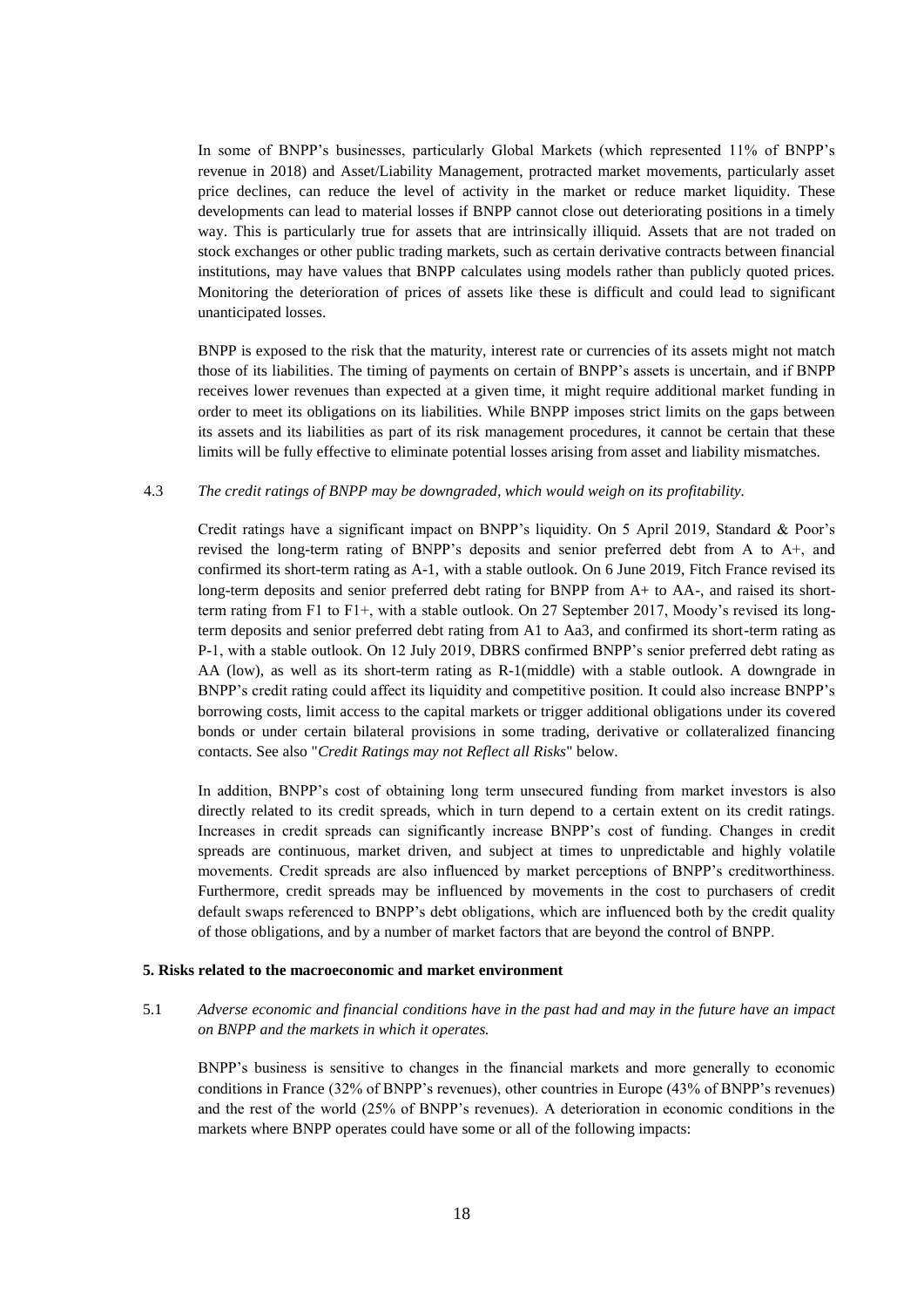- Adverse economic conditions could affect the business and operations of BNPP's customers, reducing credit demand and trading volume and resulting in an increased rate of default on loans and other receivables;
- A decline in market prices of bonds, equities and commodities could impact many of the businesses of BNPP, including in particular trading, investment banking and asset management revenues;
- Macroeconomic policies adopted in response to actual or anticipated economic conditions could have unintended effects, and are likely to impact market parameters such as interest rates and foreign exchange rates, which in turn could affect BNPP's businesses that are most exposed to market risk;
- Perceived favourable economic conditions generally or in specific business sectors could result in asset price bubbles, which could in turn exacerbate the impact of corrections when conditions become less favourable;
- A significant economic disruption (such as the global financial crisis of 2008 or the European sovereign debt crisis of 2011) could have a severe impact on all of BNPP's activities, particularly if the disruption is characterized by an absence of market liquidity that makes it difficult to sell certain categories of assets at their estimated market value or at all;
- A significant deterioration of market and economic conditions resulting from, among other things, adverse political and geopolitical events such as natural disasters, societal unrest, geopolitical tensions (in particular protectionist measures), acts of terrorism, cyber attacks, military conflicts or threats thereof and related risks could affect the operating environment for BNPP episodically or for extended periods.

European markets may be affected by a number of factors in 2019 and into 2020, including continuing uncertainty resulting from the decision of the United Kingdom to leave the European Union (possibly through a "no-deal" exit), evolving monetary policy in Europe and the United States and uncertain political and economic conditions in certain large European countries. Markets in the United States may be affected by factors, such as trade policy or a tendency towards political stalemate, which has affected currency markets globally. Asian markets could be impacted by factors such as slower than expected economic growth rates in certain countries in the region.

Share prices have recently experienced significant volatility, which may occur again. Credit markets and the value of fixed income assets could be adversely affected if interest rates were to rise as central banks continue to scale back the extraordinary support measures put in place in response to recent adverse economic conditions. Conversely, a continued or renewed loosening of monetary policy would weigh on banks' profitability. The price of oil has been particularly volatile in recent months, and could be impacted by unpredictable geopolitical factors in regions such as the Middle East and Russia.

More generally, increased volatility of financial markets could adversely affect BNPP's trading and investment positions in the debt, currency, commodity and equity markets, as well as its positions in other investments. For reference, Global Markets accounted for 11% of BNPP's revenues in 2018. Severe market disruptions and extreme market volatility have occurred in recent years and may occur again in the future, which could result in significant losses for BNPP. Such losses may extend to a broad range of trading and hedging products, including swaps, forward and future contracts, options and structured products. The volatility of financial markets makes it difficult to predict trends and implement effective trading strategies.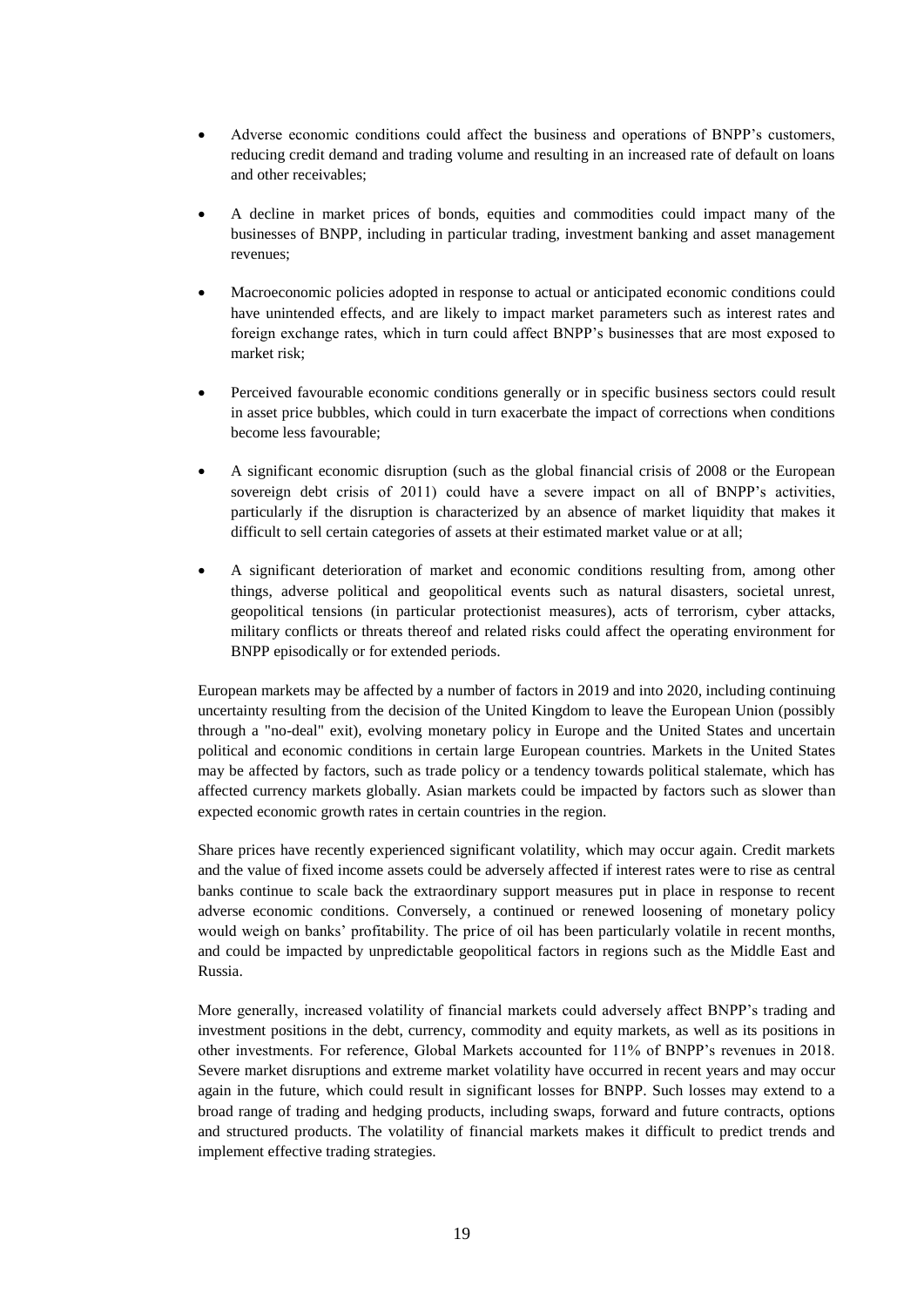It is difficult to predict when economic or market downturns will occur, and which markets will be most significantly impacted. If economic or market conditions in France or elsewhere in Europe, or global markets more generally, were to deteriorate or become more volatile, BNPP's operations could be disrupted, and its business, results of operations and financial condition could be adversely affected.

5.2 *Significant interest rate changes could adversely affect BNPP's revenues or profitability. The prolonged low interest rate environment carries inherent systemic risks, which could impact BNPP's income or profitability, and an exit from such environment also carries risks.*

The amount of net interest income earned by BNPP during any given period significantly affects its overall revenues and profitability for that period. Interest rates are highly sensitive to many factors beyond BNPP's control, such as the rate of inflation, country-specific monetary policies and certain decisions concerning regulatory capital. Changes in market interest rates could affect the interest rates charged on interest-earning assets differently than the interest rates paid on interest-bearing liabilities. Any adverse change in the yield curve could cause a decline in net interest income from BNPP's lending activities. In addition, increases in the interest rates at which BNPP's short-term funding is available and maturity mismatches may adversely affect its profitability.

Since the 2008-2009 financial crisis, global markets have been characterized by an extended period of low interest rates. If the low interest rate environment continues, as a result of continued monetary loosening, low growth or other factors, BNPP's profitability may be affected, given that BNPP's net interest income represented 50% of total revenues in 2018 (see Note 2.a (Net interest income) to BNPP's consolidated financial statements as of and for the year ended 31 December 2018, set out in the BNPP 2018 Registration Document (in English)). In this respect, after announcing in December 2018 the end of its quantitative easing policy, the ECB announced in March 2019 – in the face of slower than anticipated growth – a status quo on its benchmark lending rates until at least the end of 2019 (extended in June 2019 to at least the first half of 2020) as well as new targeted longer-term financing operations ("**TLTRO**") bearing, under certain conditions, negative rates. During periods of low interest rates, interest rate spreads tend to tighten, and BNPP may be unable to lower interest rates on deposits sufficiently to offset reduced income from lending at lower interest rates. On an indicative basis, over one-, two- and three-year timeframes, the sensitivity of revenues at 31 December 2018 to a parallel, instantaneous and definitive increase in market rates of +50 basis points (+0.5%) across all currencies had a positive impact of  $+E185$  million,  $+E510$  million and  $+E698$  million, respectively, or 0.4%, 1.2% and 1.6% of BNPP's net banking income. In addition, BNPP has been facing and may continue to face an increase in early repayment and refinancing of mortgages and other fixed rate consumer and corporate loans as clients take advantage of lower borrowing costs. This, along with the issuance of new loans at the low prevailing market interest rates, has resulted and may continue to result in a decrease in the average interest rate of BNPP's portfolio of loans thereby causing a decline in its net interest income from lending activities. Moreover, an environment of persistently low interest rates can also have the effect of flattening the yield curve in the market more generally, which could reduce the premium generated by BNPP from its funding activities. A flattening yield curve can also influence financial institutions to engage in riskier activities in an effort to earn the desired level of returns, which can increase overall market risk and volatility. Low interest rates may also negatively affect the profitability of BNPP's insurance activities, which may not be able to generate sufficient returns to be competitive with other investment products. Low interest rates may also adversely affect commissions charged by BNPP's asset management subsidiaries on money market and other fixed income products. A reduction in credit spreads and decline in retail banking income resulting from lower portfolio interest rates may adversely affect the profitability of BNPP's retail banking operations.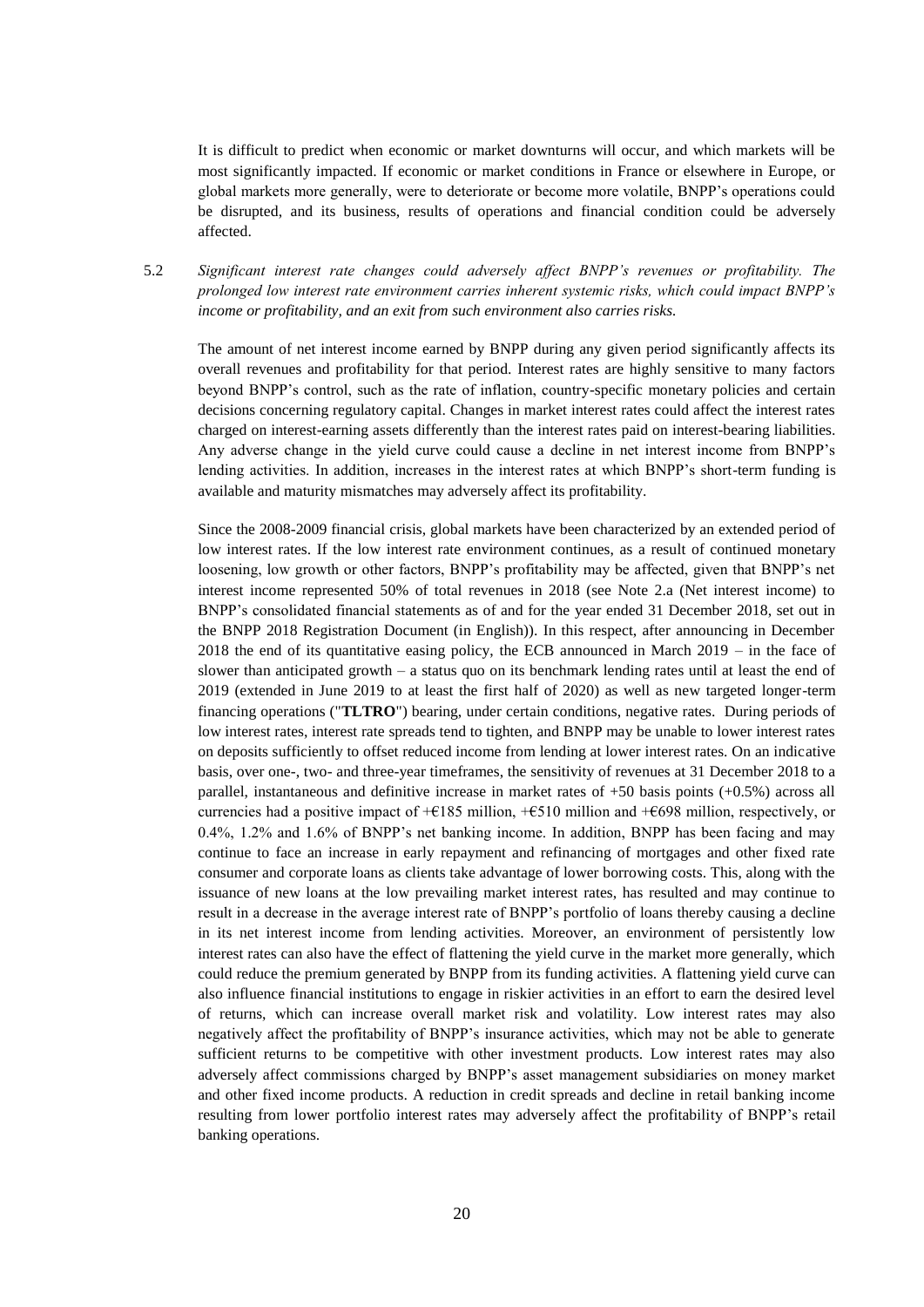However, the end of a period of prolonged low interest rates, in particular due to tightening monetary policy, also carries risks. In this respect, the U.S. Federal Reserve tightened its monetary policy in 2017 and 2018, before lowering its key interest rate as from July 2019. If market interest rates were to rise, a portfolio featuring significant amounts of lower interest loans and fixed income assets would be expected to decline in value. If BNPP's hedging strategies are ineffective or provide only a partial hedge against such a change in value, BNPP could incur losses. Any sharper or more rapid than expected tightening could have a negative impact on the economic recovery. On the lending side, it could in particular cause stress in loan and bond portfolios, possibly leading to an increase in non performing exposures and defaults. More generally, the ending of accommodative monetary policies (including liquidity infusions from central bank asset purchases) may lead to severe corrections in certain markets or asset classes (e.g., non investment grade corporate and sovereign borrowers, certain sectors of equities and real estate) that particularly benefitted (including from very low risk premia as compared to historical averages) from the prolonged low interest rate and high liquidity environment, and such corrections could potentially be contagious to financial markets generally, including through substantially increased volatility.

5.3 *Given the global scope of its activities, BNPP may be vulnerable to risk in certain countries where it operates and may be vulnerable to political, macroeconomic or financial changes in the countries and regions where it operates.*

BNPP is subject to country risk, meaning the risk that economic, financial, political or social conditions in a given foreign country in which it operates could affect its business and results. BNPP monitors country risk and takes it into account in the fair value adjustments and cost of risk recorded in its financial statements. However, a significant change in political or macroeconomic environments may require it to record additional charges or to incur losses beyond the amounts previously written down in its financial statements. In addition, factors specific to a country or region in which BNPP operates could make it difficult for it to carry out its business and lead to losses or impairment of assets.

At 31 December 2018, BNPP's loan portfolio consisted of receivables from borrowers located in France (32%), Belgium and Luxembourg (14%), Italy (10%), other European countries (19%), North America (13%), Asia (6%) and the rest of the world (6%). Adverse conditions that particularly affect these countries and regions would have a particularly significant impact on BNPP. In addition, BNPP has significant exposures in countries outside the OECD, which are subject to risks that include political instability, unpredictable regulation and taxation, expropriation and other risks that are less present in more developed economies.

#### **6. Regulatory Risks**

6.1 *Laws and regulations adopted in recent years, particularly in response to the global financial crisis, as well as new legislative proposals, may materially impact BNPP and the financial and economic environment in which it operates.*

Laws and regulations have been enacted in the past few years, in particular in France, Europe and the United States, with a view to introducing a number of changes, some permanent, in the financial environment. The impact of the measures has changed substantially the environment in which BNPP and other financial institutions operate.

The measures that have been adopted include:

 more stringent capital and liquidity requirements (particularly for global systemically important banks such as BNPP), as well as changes to the risk-weighting methodologies and the methods of using internal models that could lead to increased capital requirements;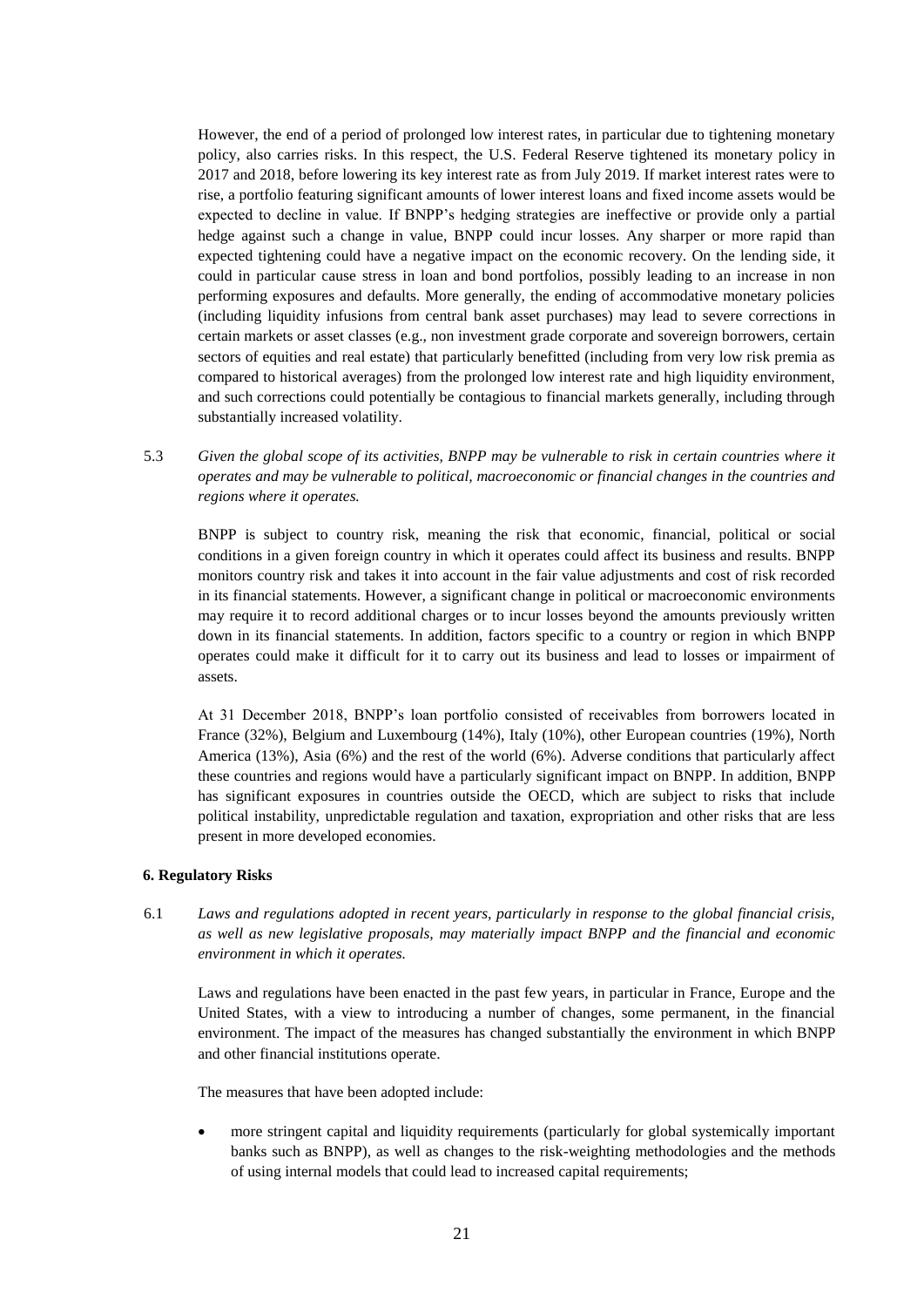- restrictions on certain types of activities considered as speculative undertaken by commercial banks that are prohibited or need to be ring fenced in subsidiaries (particularly proprietary trading) and are subject to prudential requirements and autonomous funding;
- prohibitions or restrictions on certain types of financial products or activities;
- enhanced recovery and resolution regimes, in particular the Bank Recovery and Resolution Directive of 15 May 2014 (the "**BRRD**"), which strengthens powers to prevent and resolve banking crises in order to ensure that losses are borne largely by the creditors and shareholders of the banks and in order to keep the costs incurred by taxpayers to a minimum;
- the establishment of the national resolution funds by the BRRD and the creation of the Single Resolution Board (the "**SRB**") by the European Parliament and Council of the European Union in a resolution dated 15 July 2014, which can initiate resolution proceedings for banking institutions such as BNPP, and the Single Resolution Fund (the "**SRF**"), the financing of which by BNPP (up to its annual contribution) can be significant;
- the establishment of national deposit guarantee schemes and a proposed European deposit guarantee scheme or deposit insurance which will gradually cover all or part of the guarantee schemes of participating countries;
- increased internal control and reporting requirements with respect to certain activities;
- more stringent governance and conduct of business rules and restrictions and increased taxes on employee compensation over specified levels;
- measures to improve the transparency, efficiency and integrity of financial markets and in particular the regulation of high frequency trading, more extensive market abuse regulations, increased regulation of certain types of financial products including mandatory reporting of derivative and securities financing transactions, requirements either to mandatorily clear, or otherwise mitigate risks in relation to, OTC derivative transactions (including through posting of collateral in respect of non centrally cleared derivatives);
- the taxation of financial transactions;
- enhanced protection of personal data and cybersecurity requirements;
- enhanced disclosure requirements, for instance in the area of sustainable finance; and
- strengthening the powers of supervisory bodies, such as the French Prudential Supervision and Resolution Authority (the "**ACPR**") and the creation of new authorities, including the adoption of the Single Resolution Mechanism (the "**SRM**") in October 2013, which placed BNPP under the direct supervision of the ECB as of November 2014.

These measures may have a significant impact. For example, the introduction of a required contribution to the Single Resolution Fund resulted in a substantial additional expense for BNPP (BNPP made a  $\epsilon$ 0.6 billion contribution to the SRF in 2018).

These measures could be further amended, expanded or strengthened. Moreover, additional measures could be adopted in other areas. It is impossible to predict what additional measures will be adopted and, given the complexity and continuing uncertainty of a certain number of these measures, to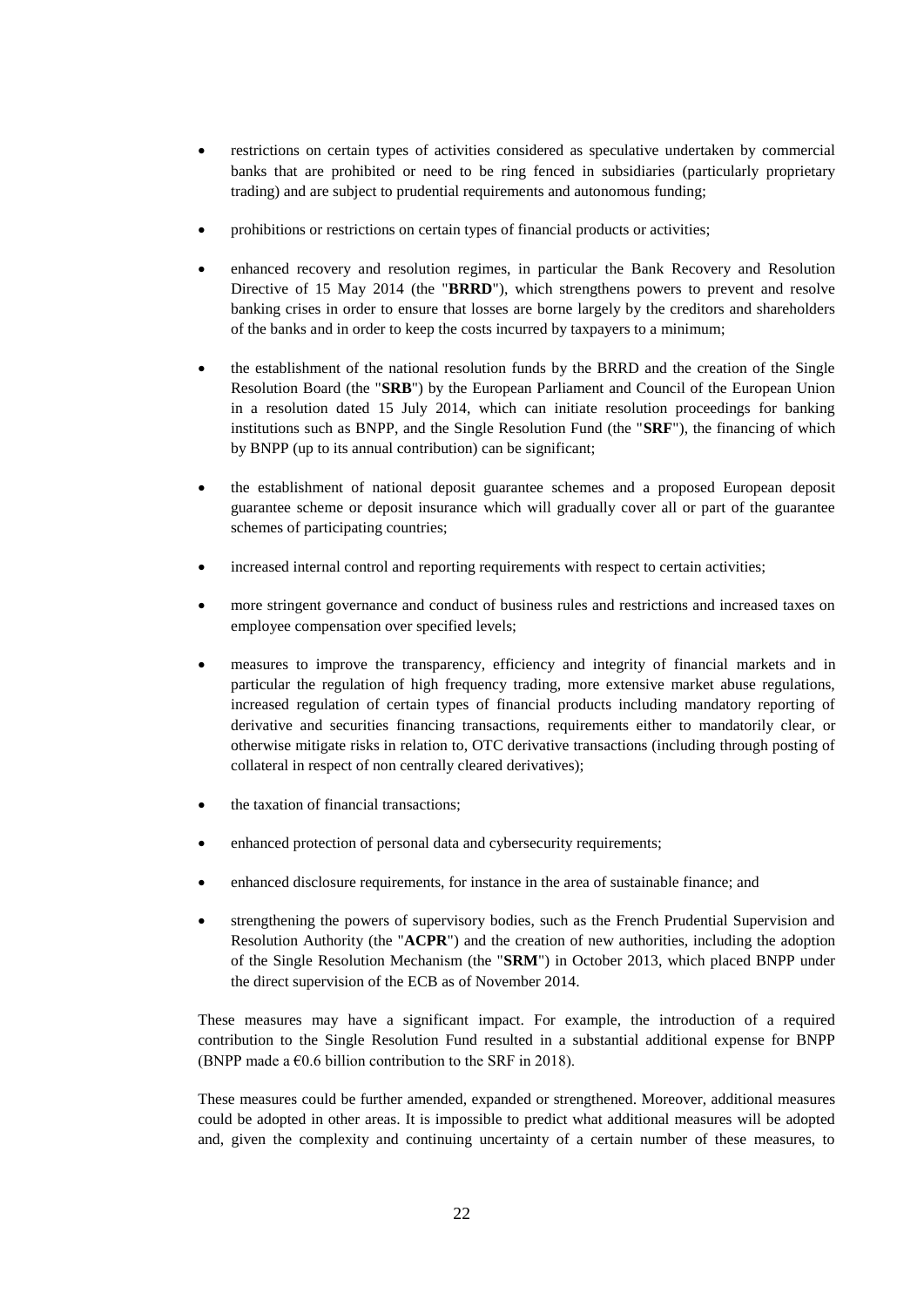determine their impact on BNPP. The cumulative effect of these measures, whether already adopted or that may be adopted in the future, has been and could continue to be a decrease in BNPP's ability to allocate its capital and capital resources to financing, limit its ability to diversify risks, reduce the availability of certain financing and liquidity resources, increase the cost of financing, increase the cost or reduce the demand for the products and services offered by BNPP, require BNPP to proceed with internal reorganizations, structural changes or reallocations, affect the ability of BNPP to carry on certain activities or to attract and/or retain talent and, more generally, affect its competitiveness and profitability, which could have an impact on its profitability, financial condition and operating results.

BNPP is subject to extensive and evolving regulatory regimes in the jurisdictions in which it operates. BNPP faces the risk of changes in legislation or regulation in all of the countries in which it operates, including, but not limited to, the following:

- monetary, liquidity, interest rate and other policies of central banks and regulatory authorities;
- changes in government or regulatory policy that may significantly influence investor decisions, in particular in the markets in which BNPP operates;
- changes in regulatory requirements applicable to the financial industry, such as rules relating to applicable governance, remunerations, capital adequacy and liquidity frameworks, restrictions on activities considered as speculative and recovery and resolution frameworks;
- changes in securities regulations as well as in financial reporting, disclosure and market abuse regulations;
- changes in the regulation of certain types of transactions and investments, such as derivatives and securities financing transactions and money market funds;
- changes in the regulation of market infrastructures, such as trading venues, central counterparties, central securities depositories, and payment and settlement systems;
- changes in the regulation of payment services, crowdfunding and fintech;
- changes in the regulation of protection of personal data and cybersecurity;
- changes in tax legislation or the application thereof;
- changes in accounting norms;
- changes in rules and procedures relating to internal controls, risk management and compliance; and
- expropriation, nationalization, price controls, exchange controls, confiscation of assets and changes in legislation relating to foreign ownership.

These changes, the scope and implications of which are highly unpredictable, could substantially affect BNPP and have an adverse effect on its business, financial condition and results of operations. Some reforms not aimed specifically at financial institutions, such as measures relating to the funds industry or promoting technological innovation (such as open data projects), could facilitate the entry of new players in the financial services sector or otherwise affect BNPP's business model, competitiveness and profitability, which could in turn affect its financial condition and results of operations.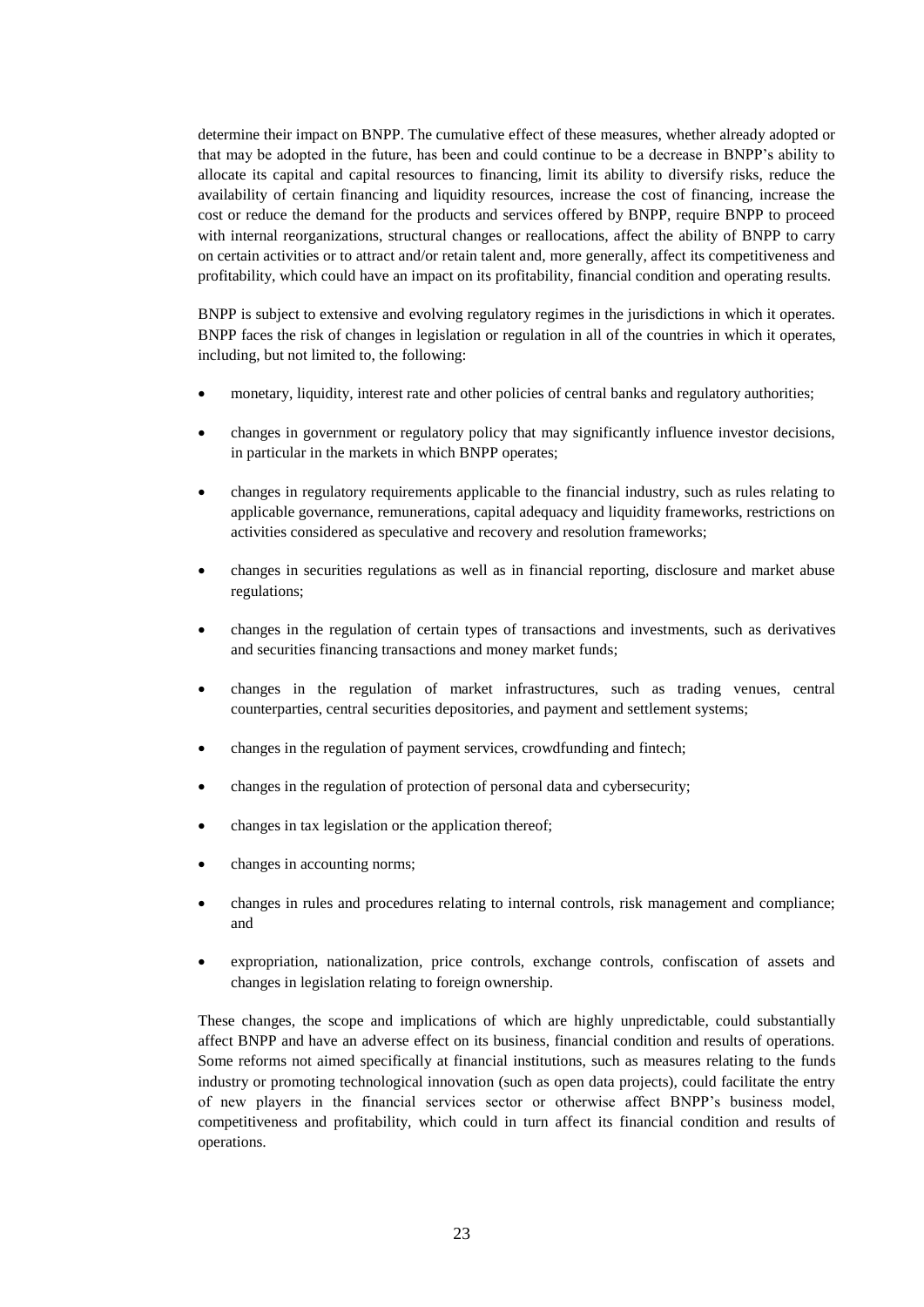6.2 *BNPP may incur substantial fines and other administrative and criminal penalties for non compliance with applicable laws and regulations, and may also incur losses in related (or unrelated) litigation with private parties.*

BNPP is exposed to regulatory compliance risk, i.e. the failure to comply fully with the laws, regulations, codes of conduct, professional norms or recommendations applicable to the financial services industry. This risk is exacerbated by the adoption by different countries of multiple and occasionally diverging and even conflicting legal or regulatory requirements. Besides damage to BNPP's reputation and private rights of action (including class actions), non compliance could lead to material legal proceedings, fines and expenses (including fines and expenses in excess of recorded provisions), public reprimand, enforced suspension of operations or, in extreme cases, withdrawal by the authorities of operating licenses. This risk is further exacerbated by continuously increasing regulatory scrutiny of financial institutions as well as substantial increases in the quantum of applicable fines and penalties. Moreover, litigation by private parties against financial institutions has substantially increased in recent years. Accordingly, BNPP faces significant legal risk in its operations, and the volume and amount of damages claimed in litigation, regulatory proceedings and other adversarial proceedings against financial services firms have substantially increased in recent years and may increase further. BNPP may record provisions in this respect as indicated in Note 5.p to the financial statements (Provisions for contingencies and charges) as of and for the period ended 31 December 2018, set out in the BNPP 2018 Registration Document (in English).

In this respect, on 30 June 2014 BNPP entered into a series of agreements with, and was the subject of several orders issued by, U.S. federal and New York state government agencies and regulatory authorities in settlement of investigations into violations of U.S. laws and regulations regarding economic sanctions. The fines and penalties imposed on BNPP as part of this settlement included, among other things, the payment of monetary penalties amounting in the aggregate to \$8.97 billion (€6.6 billion) and guilty pleas by BNP Paribas S.A., the parent company of BNPP, to charges of having violated U.S. federal criminal law and New York State criminal law. Following this settlement, BNPP remains subject to increased scrutiny by regulatory authorities (including via the presence of an independent consultant within BNPP) who are monitoring its compliance with a remediation plan agreed with them.

BNPP is currently involved in various litigations and investigations as summarized in Note 8.b (Contingent liabilities: legal proceedings and arbitration) to its consolidated financial statements as of and for the period ended 31 December 2018, set out in the BNPP 2018 Registration Document (in English). It may become involved in further such matters at any point. No assurance can be given that an adverse outcome in one or more of such matters would not have a material adverse effect on BNPP's operating results for any particular period.

6.3 *BNPP could experience an unfavourable change in circumstances, causing it to become subject to a resolution proceeding: holders of securities of BNPP could suffer losses as a result.*

The BRRD and the Ordinance of 20 August 2015 confer upon the ACPR or the SRB the power to commence resolution proceedings for a banking institution, such as BNPP, with a view to ensuring the continuity of critical functions, avoiding the risks of contagion and recapitalizing or restoring the viability of the institution. These powers are to be implemented so that, subject to certain exceptions, losses are borne first by shareholders, then by holders of additional capital instruments qualifying as tier 1 and tier 2 (such as subordinated bonds), then by the holders of non-preferred senior debt and finally by the holders of senior preferred debt, all in accordance with the order of their claims in normal insolvency proceedings. For reference, BNPP's medium- to long-term wholesale financing at 31 December 2018 consisted of the following: €9 billion of hybrid Tier 1 debt, €16.1 billion of Tier 2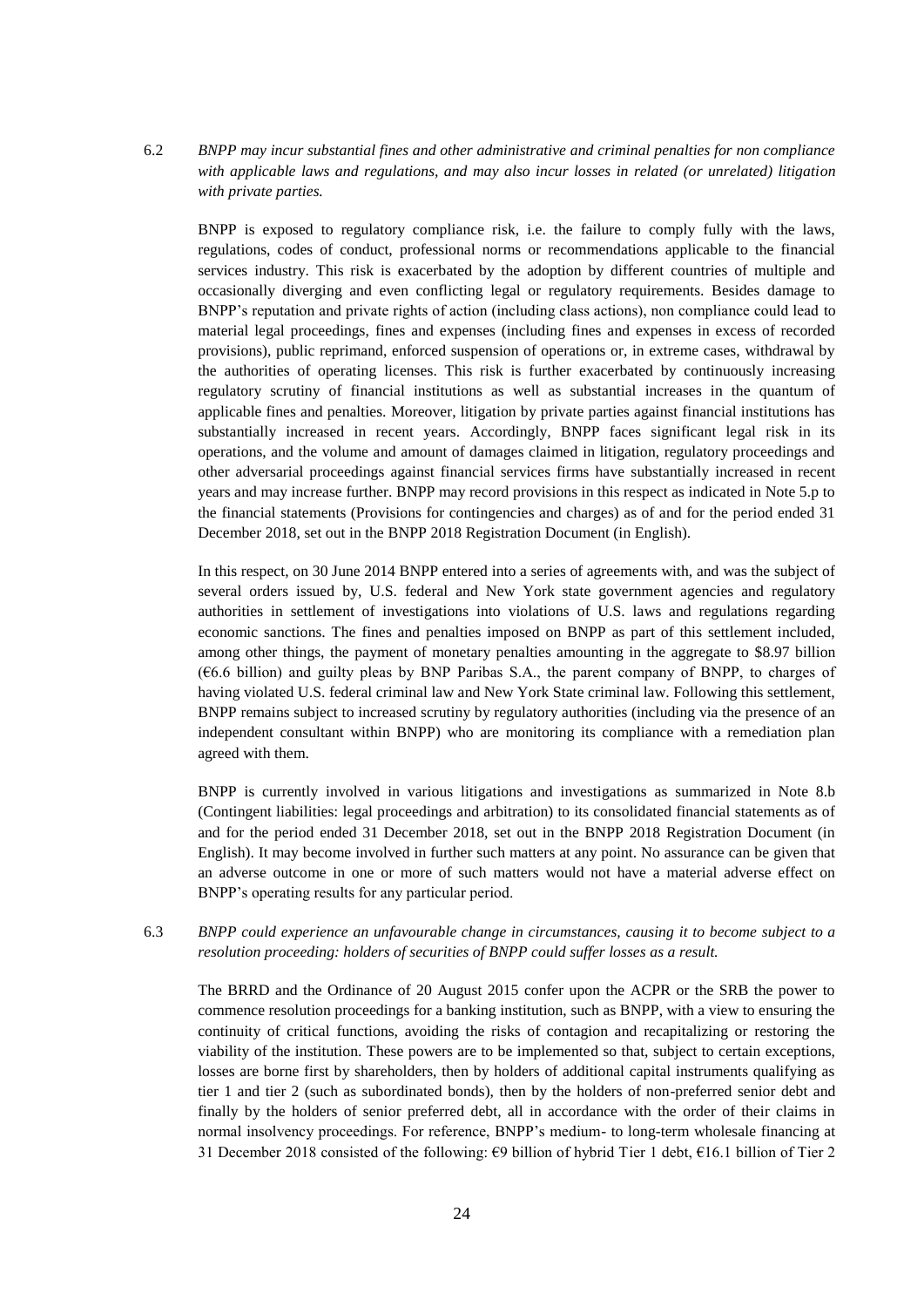subordinated debt, €23.4 billion of senior unsecured non-preferred debt, €80.5 billion of senior unsecured preferred debt and  $E29.7$  billion of senior secured debt.

Resolution authorities have broad powers to implement resolution measures with respect to institutions and groups subject to resolution proceedings, which may include (without limitation): the total or partial sale of the institution's business to a third party or a bridge institution, the separation of assets, the replacement or substitution of the institution as obligor in respect of debt instruments, the full or partial write down of capital instruments, the dilution of capital instruments through the issuance of new equity, the full or partial write down or conversion into equity of debt instruments, modifications to the terms of debt instruments (including altering the maturity and/or the amount of interest payable and/or imposing a temporary suspension on payments), discontinuing the listing and admission to trading of financial instruments, the dismissal of managers or the appointment of a special manager (*administrateur spécial*).

Certain powers, including the full or partial write down of capital instruments, the dilution of capital instruments through the issuance of new equity, the full or partial write down or conversion into equity of additional capital instruments qualifying as tier 1 and tier 2 (such as subordinated bonds), can also be exercised as a precautionary measure, outside of resolution proceedings and/or pursuant to the European Commission's State Aid framework if the institution requires exceptional public financial support.

The implementation of these tools and powers with respect to BNPP may result in significant structural changes to BNPP (including as a result of asset or business sales or the creation of bridge institutions) and in a partial or total write down, modification or variation of claims of shareholders and creditors. Such powers may also result, after any transfer of all or part of BNPP's business or separation of any of its assets, in the holders of securities (even in the absence of any such write down or conversion) being left as creditors of BNPP in circumstances where BNPP's remaining business or assets are insufficient to support the claims of all or any of the creditors of BNPP.

#### **7. Risks related to BNPP's growth in its current environment**

#### 7.1 *BNPP's failure to implement its strategic plan could affect the trading price of its securities.*

BNPP announced a strategic plan for the 2017-2020 period on 7 February 2017. This plan contemplates a number of initiatives, including the implementation of new customer pathways, BNPP's digital transformation, continuing to improve operating efficiency and various business development initiatives. BNPP closely monitors these initiatives and provided an update on its 2020 targets on 6 February 2019 (including anticipated growth in revenues over the 2016-2020 period at 1.5% per year compared to 2.5% per year in the initial plan, and a target of recurring cost savings in 2020 of  $\epsilon$ 3.3 billion compared to  $\epsilon$ 2.7 billion in the initial plan). These financial targets and objectives were established primarily for purposes of internal planning and allocation of resources, and are based on a number of assumptions with regard to business and economic conditions.

BNPP's actual results could vary significantly from these targets and objectives for a number of reasons, including the occurrence of one or more of the risk factors described elsewhere in this section. If BNPP does not achieve its objectives, its financial position and the trading price of its securities could be affected, as well as its financing costs.

Additionally, as part of BNPP's commitment to environmental responsibility within its CSR policy, it has announced a number of initiatives to support the energy transition towards a low carbon economy, including a reduction in financing for energies with the most negative environmental impact. In 2018, BNPP accordingly ceased financing for companies whose main business is fracking of gas/shale oil, oil from oil sands or oil/gas production in the Arctic as well as financing for tobacco companies.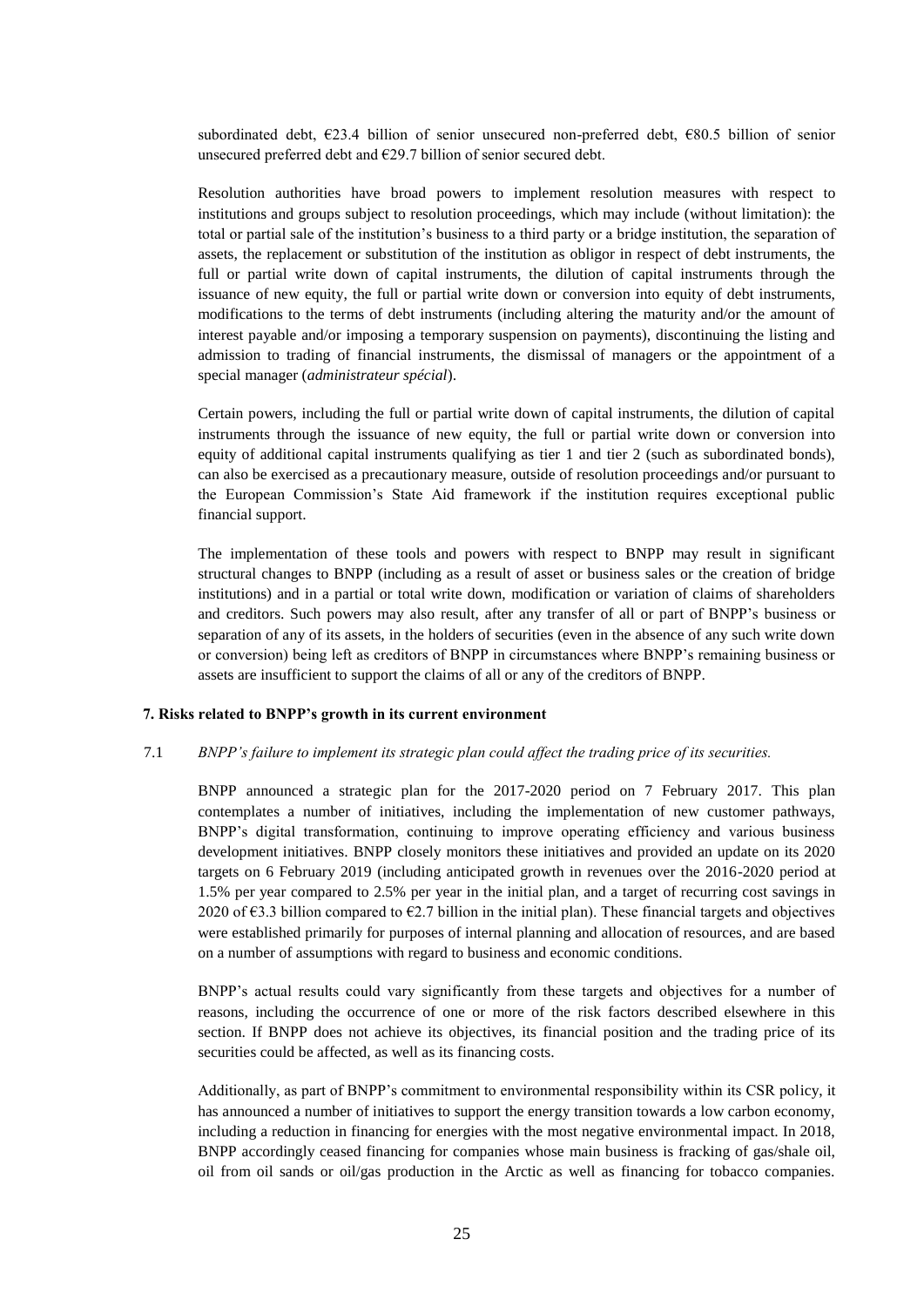These measures (and any future ones along similar lines) may in certain cases adversely affect BNPP's results in the relevant sectors.

7.2 *BNPP may experience difficulties integrating acquired companies and may be unable to realize the benefits expected from its acquisitions.*

BNPP makes acquisitions on a regular basis. For example, BNPP's most recent major acquisition was of substantially all of the activities of Raiffeisen Bank Polska in Poland, which was completed on 31 October 2018; such activities were subsequently merged with BGZ BNP Paribas. Integrating acquired businesses is a long and complex process, and may entail restructuring costs; in 2018, BNPP incurred  $€129$  million in restructuring costs related mainly to the integration of LaSer, DAB Bank, GE LLD, ABN Amro Luxembourg and Raffeisen Bank Polska. Successful integration and the realization of synergies require, among other things, proper coordination of business development and marketing efforts, retention of key members of management, policies for effective recruitment and training as well as the ability to adapt information and computer systems. Any difficulties encountered in combining operations could result in higher integration costs and lower savings or revenues than expected. There will accordingly be uncertainty as to the extent to which anticipated synergies will be achieved and the timing of their realization. Moreover, the integration of BNPP's existing operations with those of the acquired operations could interfere with its respective businesses and divert management's attention from other aspects of BNPP's business, which could have a negative impact on BNPP's business and results. In some cases, moreover, disputes relating to acquisitions may have an adverse impact on the integration process or have other adverse consequences, including financial ones.

Although BNPP undertakes an in depth analysis of the companies it plans to acquire, such analyses often cannot be complete or exhaustive. As a result, BNPP may increase its exposure to doubtful or troubled assets and incur greater risks as a result of its acquisitions, particularly in cases in which it was unable to conduct comprehensive due diligence prior to the acquisition.

# 7.3 *BNPP's current environment may be affected by the intense competition amongst banking and non banking operators, which could adversely affect BNPP's revenues and profitability.*

Competition is intense in all of BNPP's primary business areas in France and the other countries in which it conducts a substantial portion of its business, including other European countries and the United States. Competition in the banking industry could intensify as a result of consolidation in the financial services area or as a result of the presence of new players in the payment and the financing services area or the development of crowdfunding platforms. While BNPP has launched initiatives in these areas, such as the debut of Hello Bank! and its acquisition of Nickel, competitors subject to less extensive regulatory requirements or to less strict capital requirements (e.g., debt funds, shadow banks), or benefiting from economies of scale, data synergies or technological innovation (e.g., internet and mobile operators, digital platforms, fintechs), could be more competitive by offering lower prices or more innovative services. In addition, new payment systems and crypto-currencies, such as Bitcoin, and new technologies that facilitate transaction processes, such as blockchain, have developed in recent years. While it is difficult to predict the effects of these emerging technologies as well as any applicable regulations, their use could nevertheless reduce BNPP's market share or secure investments that otherwise would have used technology used by more established financial institutions, such as BNPP. If BNPP is unable to respond to the competitive environment in France or in its other major markets by offering attractive, innovative and profitable product and service solutions, it may lose market share in key areas of its business or incur losses on some or all of its activities. In addition, downturns in the economies of its principal markets could add to the competitive pressure, through, for example, increased price pressure and lower business volumes for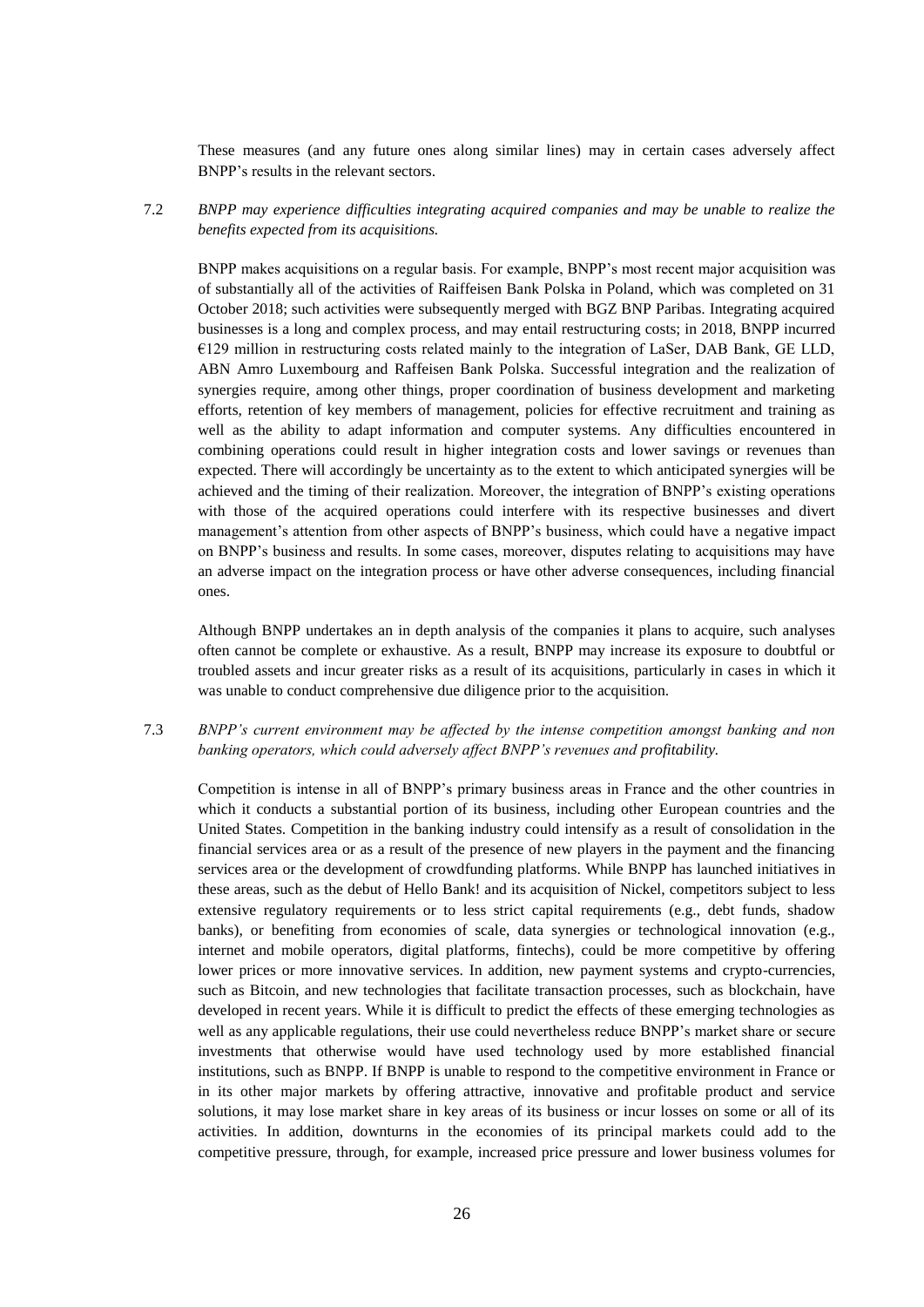BNPP and its competitors (the results of BNPP's various business lines in 2018 are described on pages 116 to 127 of the BNPP 2018 Registration Document (in English)). It is also possible that the imposition of more stringent requirements (particularly capital requirements and business restrictions) on large or systemically significant financial institutions, could lead to distortions in competition in a manner adverse to large private sector institutions such as BNPP.

# 7.4 *Changes in certain holdings in credit or financial institutions could have an impact on BNPP's financial position.*

Amounts below the thresholds for prudential capital deduction are assets subject to a risk-weight of 250% in accordance with Article 48 of Regulation (EU) No. 575/2013. These assets include: credit or financial institutions consolidated under the equity method within the prudential scope, which are weighted using the simple weighting method; significant financial interest in credit or financial institutions in which BNPP holds a stake of more than 10%; and deferred tax assets that rely on future profitability and arise from temporary differences.

The risk-weighted assets subject to this type of risk amounted to  $E17$  billion at 31 December 2018, or 2.6% of the total risk-weighted assets of BNPP."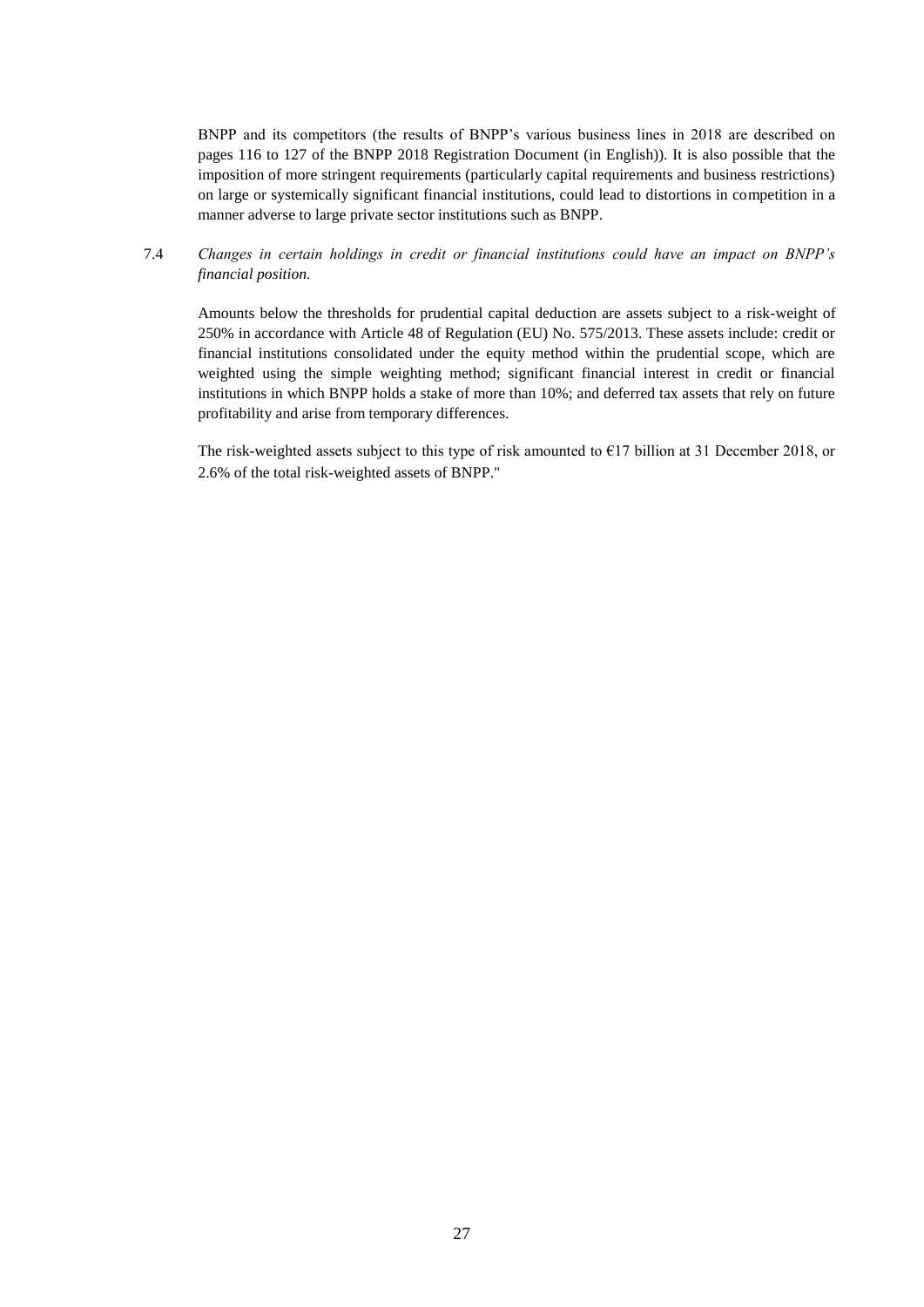# **AMENDMENTS TO DOCUMENTS INCORPORATED BY REFERENCE**

The section "**DOCUMENTS INCORPORATED BY REFERENCE**" on pages 123 to 129 in the Base Prospectus is amended as follows:

- (a) paragraph (f) is deleted and replaced with the following:
	- "(f) BNPP's *Document d'enregistrement universel au 30 juin 2019 et rapport financier semestriel déposé auprès de l'AMF le 31 juillet 2019* (in English) (other than the sections entitled "Persons Responsible for the Update of the Registration Document" and "Tables of Concordance") with filing number D.19-0731 (the "**BNPP Universal Registration Document as at 30 June 2019 (in English)**") – **<https://invest.bnpparibas.com/en/registration-documents-annual-financial-reports>**);";
- (b) the "." at the end of paragraph (g) is deleted and replaced with "; and";
- (c) the following new paragraphs (h) is added under paragraph  $(g)$ :
	- "(h) BNPP's *Amendement au Document d'enregistrement universel au 30 juin 2019 déposé auprès de l'AMF le 31 octobre 2019* (in English) (other than the sections entitled "Persons Responsible for the Update of the Registration Document" and "Tables of Concordance") with filing number D.19-0731-A01 (the "**First Amendment to the BNPP 2019 Universal Registration Document (in English)**") – **<https://invest.bnpparibas.com/en/registration-documents-annual-financial-reports>**)".
- (d) The table entitled "**BNP PARIBAS** *Extracts of Annex XI of the European Regulation 809/2004/EC of 29 April 2004*" is deleted in its entirety and replaced with the following:

| <b>BNP PARIBAS</b>                                                                                                                                                                   |                                                                                                                   |  |  |  |
|--------------------------------------------------------------------------------------------------------------------------------------------------------------------------------------|-------------------------------------------------------------------------------------------------------------------|--|--|--|
| Extracts of Annex XI of the European Regulation 809/2004/EC of 29 April 2004                                                                                                         |                                                                                                                   |  |  |  |
| 3. Risk Factors                                                                                                                                                                      |                                                                                                                   |  |  |  |
| 3.1. Prominent disclosure of risk factors that may affect the Issuer's<br>ability to fulfil its obligations under the securities to investors in a<br>section headed "Risk Factors". | 277<br>Pages<br>464<br>to<br>of the BNPP 2018 Registration Document (in<br>English)                               |  |  |  |
|                                                                                                                                                                                      | Pages 73 and 77 of the First Update to the<br><b>BNPP</b><br>2018<br>Registration Document<br>(in<br>English)     |  |  |  |
|                                                                                                                                                                                      | Pages 74 and 200 to 240 of the BNPP Universal<br>Registration Document as at 30 June 2019 (in<br>English)         |  |  |  |
|                                                                                                                                                                                      | Pages 79 and 85 to 103 of the First Amendment<br>to the BNPP 2019 Universal Registration<br>Document (in English) |  |  |  |
| 4. Information about the Issuer                                                                                                                                                      |                                                                                                                   |  |  |  |
| 4.1. History and development of the Issuer:                                                                                                                                          | Page 5 of the BNPP 2018 Registration<br>Document (in English)                                                     |  |  |  |
|                                                                                                                                                                                      | Page 3 of the First Update to the BNPP 2018<br><b>Registration Document (in English)</b>                          |  |  |  |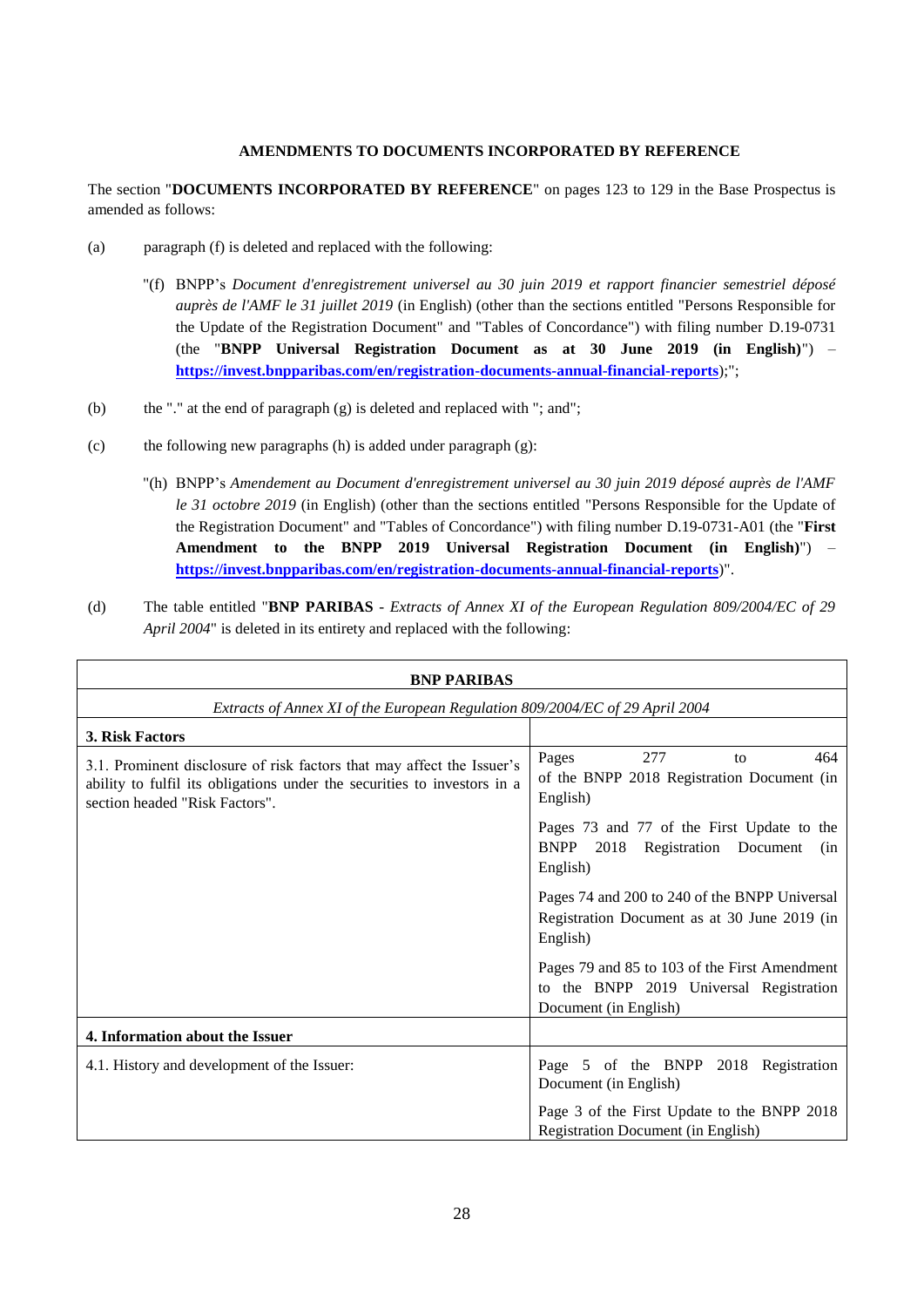|                                                                                                                                          | Page 3 of the BNPP Universal Registration<br>Document as at 30 June 2019 (in English)                               |  |  |
|------------------------------------------------------------------------------------------------------------------------------------------|---------------------------------------------------------------------------------------------------------------------|--|--|
|                                                                                                                                          | Page 3 of the First Amendment to the BNPP<br>2019 Universal Registration Document (in<br>English)                   |  |  |
| 4.1.1. The legal and commercial name of the Issuer;                                                                                      | Page 585 of the BNPP 2018 Registration<br>Document (in English)                                                     |  |  |
| 4.1.2. The place of registration of the Issuer and its registration<br>number;                                                           | Pages 585 and 606 (back cover) of the BNPP<br>2018 Registration Document (in English)                               |  |  |
| 4.1.3. The date of incorporation and the length of life of the Issuer,<br>except where indefinite;                                       | Page 585 of the BNPP 2018 Registration<br>Document (in English)                                                     |  |  |
| 4.1.4.<br>- the domicile and legal form of the Issuer,                                                                                   | Pages 585 and 606 (back cover) of the BNPP<br>2018 Registration Document (in English)                               |  |  |
| - the legislation under which the Issuer operates,                                                                                       |                                                                                                                     |  |  |
| - its country of incorporation, and                                                                                                      |                                                                                                                     |  |  |
| - the address and telephone number of its registered office (or<br>principal place of business if different from its registered office). |                                                                                                                     |  |  |
| 4.1.5. Any recent events particular to the Issuer which are to a<br>material extent relevant to the evaluation of the Issuer's solvency. | Pages 280, 316 to 317 and 577 of the BNPP<br>2018 Registration Document (in English)                                |  |  |
|                                                                                                                                          | Pages 54, 74, 200 and 242 of the BNPP<br>Universal Registration Document as at 30 June<br>2019 (in English)         |  |  |
|                                                                                                                                          |                                                                                                                     |  |  |
| 5. Business Overview                                                                                                                     |                                                                                                                     |  |  |
|                                                                                                                                          |                                                                                                                     |  |  |
| 5.1.1. A brief description of<br>- the Issuer's principal activities stating,                                                            | Pages 6 to 15, 196 to 199 and 578 to 584 of the<br>Registration Document<br><b>BNPP</b><br>2018<br>(in<br>English)  |  |  |
| - the main categories of products sold and/or services performed.                                                                        | Page 3 of the BNPP Universal Registration<br>Document as at 30 June 2019 (in English)                               |  |  |
|                                                                                                                                          | Page 3 of the First Amendment to the BNPP<br>2019 Universal Registration Document (in<br>English)                   |  |  |
| 5.1.2. An indication of any significant new products and/or activities.                                                                  | Pages 6 to 15, 135, 196 to 199 and 578 to 584<br>of the BNPP 2018 Registration Document (in<br>English)             |  |  |
| 5.1.3. A brief description of the principal markets in which the Issuer<br>competes.                                                     | Pages 6 to 15, 196 to 199 and 578 to 584 of the<br><b>BNPP</b><br>Registration Document<br>2018<br>(nn)<br>English) |  |  |
| 5.1.4. The basis for any statements in the registration document made<br>by the Issuer regarding its competitive position.               | Pages 6 to 15 and 114 to 127 of the BNPP 2018<br><b>Registration Document (in English)</b>                          |  |  |
| <b>6. Organisational Structure</b>                                                                                                       |                                                                                                                     |  |  |
| 6.1. If the Issuer is part of a group, a brief description of the group<br>and of the Issuer's position within it.                       | Page 4; 6 of the BNPP 2018 Registration<br>Document (in English)                                                    |  |  |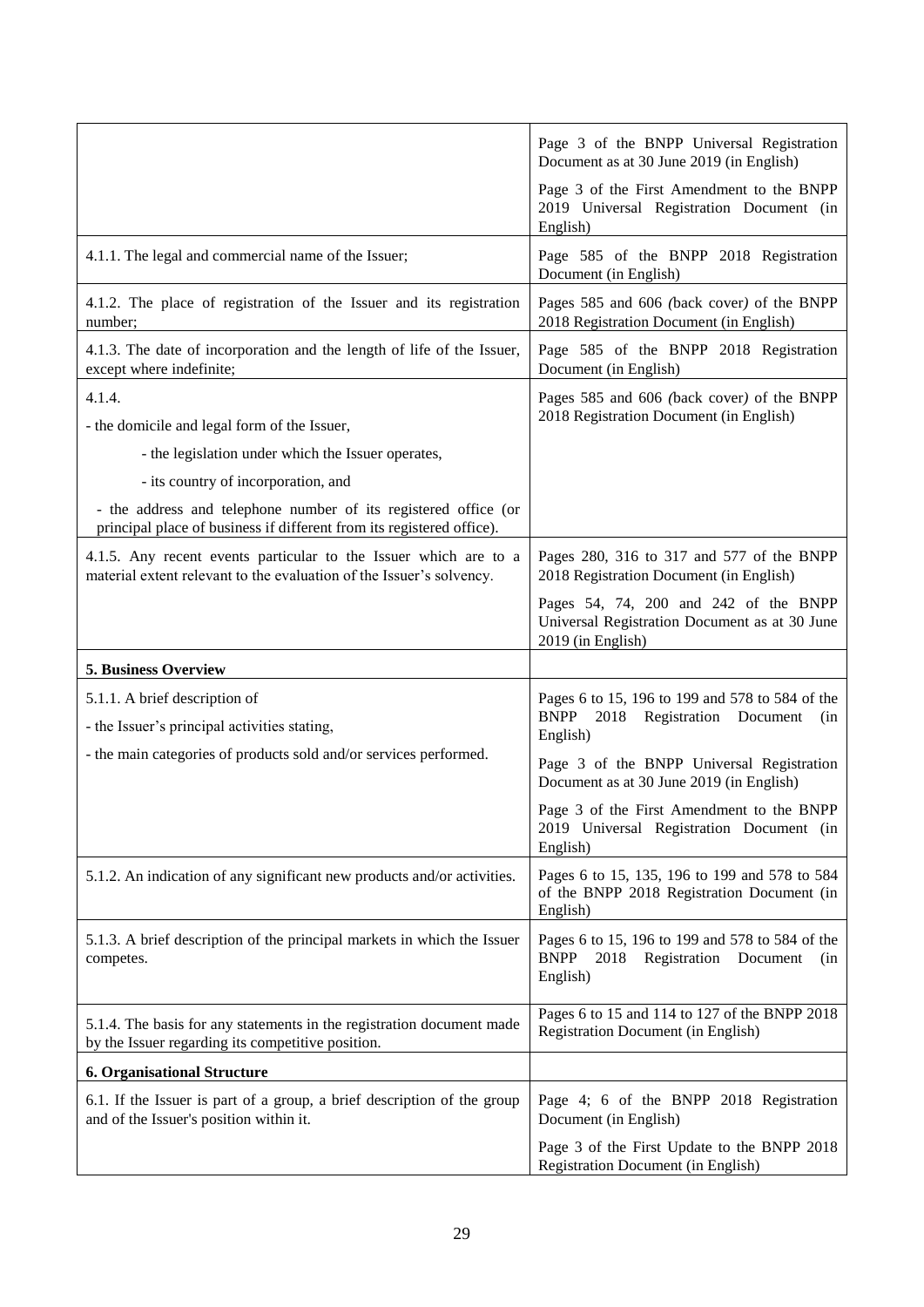|                                                                                                                                                                                                                                                                                                                                                                                                                                                                                                                                                                                                              | Page 3 of the BNPP Universal Registration<br>Document as at 30 June 2019 (in English)<br>Page 3 of the First Amendment to the BNPP<br>2019 Universal Registration Document (in<br>English) |
|--------------------------------------------------------------------------------------------------------------------------------------------------------------------------------------------------------------------------------------------------------------------------------------------------------------------------------------------------------------------------------------------------------------------------------------------------------------------------------------------------------------------------------------------------------------------------------------------------------------|--------------------------------------------------------------------------------------------------------------------------------------------------------------------------------------------|
| 6.2. If the Issuer is dependent upon other entities within the group,<br>this must be clearly stated together with an explanation of this<br>dependence.                                                                                                                                                                                                                                                                                                                                                                                                                                                     | Pages 261 to 268, 496 to 501, 576, and 578 to<br>584 of the BNPP 2018 Registration Document<br>(in English)                                                                                |
|                                                                                                                                                                                                                                                                                                                                                                                                                                                                                                                                                                                                              | Pages 173 to 197 of the BNPP Universal<br>Registration Document as at 30 June 2019 (in<br>English)                                                                                         |
| 7. Trend Information                                                                                                                                                                                                                                                                                                                                                                                                                                                                                                                                                                                         |                                                                                                                                                                                            |
| 7.2 Information on any known trends, uncertainties, demands,<br>commitments or events that are reasonably likely to have a material                                                                                                                                                                                                                                                                                                                                                                                                                                                                          | Pages 136 to 138 and 286 of the BNPP 2018<br><b>Registration Document (in English)</b>                                                                                                     |
| effect on the issuer's prospects for at least the current financial year.                                                                                                                                                                                                                                                                                                                                                                                                                                                                                                                                    | Page 242 of the BNPP Universal Registration<br>Document as at 30 June 2019 (in English)                                                                                                    |
|                                                                                                                                                                                                                                                                                                                                                                                                                                                                                                                                                                                                              | Page 106 of the First Amendment to the BNPP<br>2019 Universal Registration Document (in<br>English)                                                                                        |
| 8. Profit Forecasts or Estimates                                                                                                                                                                                                                                                                                                                                                                                                                                                                                                                                                                             |                                                                                                                                                                                            |
| 8.1. A statement setting out the principal assumptions upon which the<br>Issuer has based its forecast, or estimate.<br>There must be a clear distinction between assumptions about factors<br>which the members of the administrative, management or supervisory<br>bodies can influence and assumptions about factors which are<br>exclusively outside the influence of the members<br>of the<br>administrative, management or supervisory bodies; be readily<br>understandable by investors; be specific and precise; and not relate to<br>the general accuracy of the estimates underlying the forecast. | <b>NA</b>                                                                                                                                                                                  |
| 8.2. A report prepared by independent accountants or auditors stating<br>that in the opinion of the independent accountants or auditors the<br>forecast or estimate has been properly compiled on the basis stated,<br>and that the basis of accounting used for the profit forecast or<br>estimate is consistent with the accounting policies of the Issuer.                                                                                                                                                                                                                                                | <b>NA</b>                                                                                                                                                                                  |
| Where financial information relates to the previous financial year and<br>only contains non-misleading figures substantially consistent with the<br>final figures to be published in the next annual audited financial<br>statements for the previous financial year, and the explanatory<br>information necessary to assess the figures, a report shall not be<br>required provided that the prospectus includes all of the following<br>statements:                                                                                                                                                        |                                                                                                                                                                                            |
| (a) the person responsible for this financial information, if different<br>from the one which is responsible for the prospectus in general,<br>approves that information;                                                                                                                                                                                                                                                                                                                                                                                                                                    |                                                                                                                                                                                            |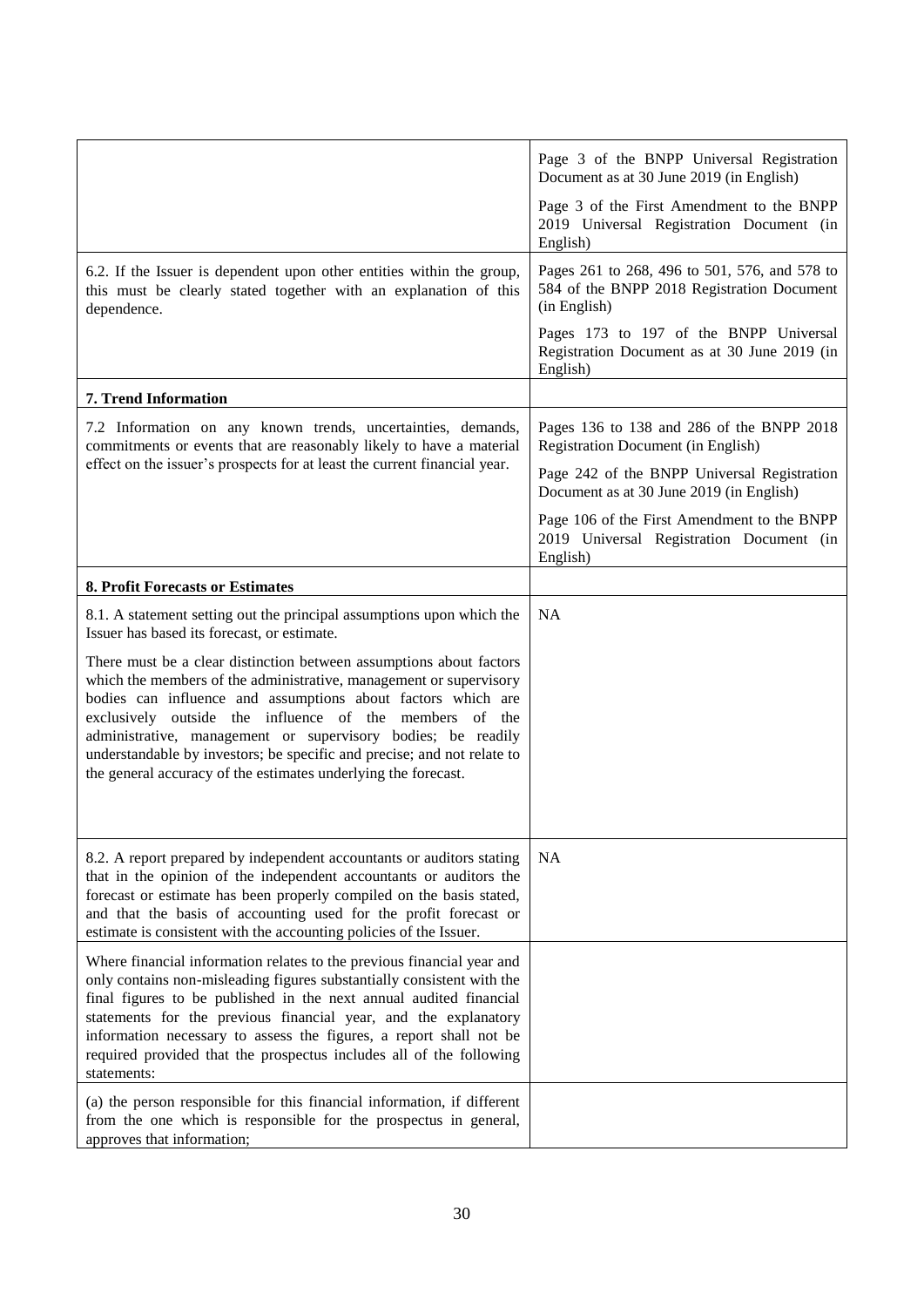| (b) independent accountants or auditors have agreed that this<br>information is substantially consistent with the final figures to be<br>published in the next annual audited financial statements;                                                          |                                                                                                                                                                   |  |
|--------------------------------------------------------------------------------------------------------------------------------------------------------------------------------------------------------------------------------------------------------------|-------------------------------------------------------------------------------------------------------------------------------------------------------------------|--|
| (c) this financial information has not been audited.                                                                                                                                                                                                         |                                                                                                                                                                   |  |
| 8.3. The profit forecast or estimate must be prepared on a basis<br>comparable with the historical financial information.                                                                                                                                    | <b>NA</b>                                                                                                                                                         |  |
| 9. Administrative, Management, and Supervisory Bodies                                                                                                                                                                                                        |                                                                                                                                                                   |  |
| 9.1. Names, business addresses and functions in the Issuer of the<br>following persons, and an indication of the principal activities<br>performed by them outside the Issuer where these are significant with<br>respect to that Issuer:                    | Pages 31 to 45 and 98 of the BNPP 2018<br><b>Registration Document (in English)</b>                                                                               |  |
| (a) members of the administrative, management or supervisory<br>bodies;                                                                                                                                                                                      |                                                                                                                                                                   |  |
| (b) partners with unlimited liability, in the case of a limited<br>partnership with a share capital.                                                                                                                                                         |                                                                                                                                                                   |  |
| 9.2. Administrative, Management, and Supervisory bodies conflicts<br>of interests.                                                                                                                                                                           | Pages 49 to 50, 63 to 64 and 74 to 94 of the<br>BNPP 2018 Registration Document<br>(in                                                                            |  |
| Potential conflicts of interests between any duties to the issuing entity<br>of the persons referred to in item 9.1 and their private interests and or<br>other duties must be clearly stated.                                                               | English)                                                                                                                                                          |  |
| In the event that there are no such conflicts, make a statement to that<br>effect.                                                                                                                                                                           |                                                                                                                                                                   |  |
| 10. Major Shareholders                                                                                                                                                                                                                                       |                                                                                                                                                                   |  |
| 10.1. To the extent known to the Issuer, state whether the Issuer is<br>directly or indirectly owned or controlled and by whom, and describe<br>the nature of such control, and describe the measures in place to<br>ensure that such control is not abused. | Pages 16 and 17 of the BNPP 2018 Registration<br>Document (in English)<br>Page 241 of the BNPP Universal Registration<br>Document as at 30 June 2019 (in English) |  |
| 10.2. A description of any arrangements, known to the Issuer, the<br>operation of which may at a subsequent date result in a change in<br>control of the Issuer.                                                                                             | Page 17 of the BNPP 2018 Registration<br>Document (in English)                                                                                                    |  |
| 11. Financial Information concerning the Issuer's assets and liabilities, financial position and profits and losses                                                                                                                                          | Pages 4, 20, 109 to 136, 137 to 242, 440 to 482                                                                                                                   |  |
| 11.1. Historical Financial Information<br>Audited historical financial information covering the latest 2 financial<br>years (or such shorter period that the issuer has been in operation),<br>and the audit report in respect of each year.                 | of the BNPP 2017 Registration Document (in<br>English)<br>Pages 4, 20, 113 to 269, 466 to 502, of the BNPP<br>2018 Registration Document (in English)             |  |
| 11.2. Financial statements                                                                                                                                                                                                                                   | Pages 137 to 236, 439 to 476 of the BNPP 2017<br><b>Registration Document (in English)</b>                                                                        |  |
| If the issuer prepares both own and consolidated financial statements,<br>include at least the consolidated financial statements in the<br>registration document.                                                                                            | Pages 149 to 269, 465 to 502 of the BNPP 2018<br>Registration Document (in English)                                                                               |  |
|                                                                                                                                                                                                                                                              | Pages 75 to 196 of the BNPP Universal<br>Registration Document as at 30 June 2019 (in<br>English)                                                                 |  |
|                                                                                                                                                                                                                                                              | Page 78 of the First Amendment to the BNPP<br>2019 Universal Registration Document (in                                                                            |  |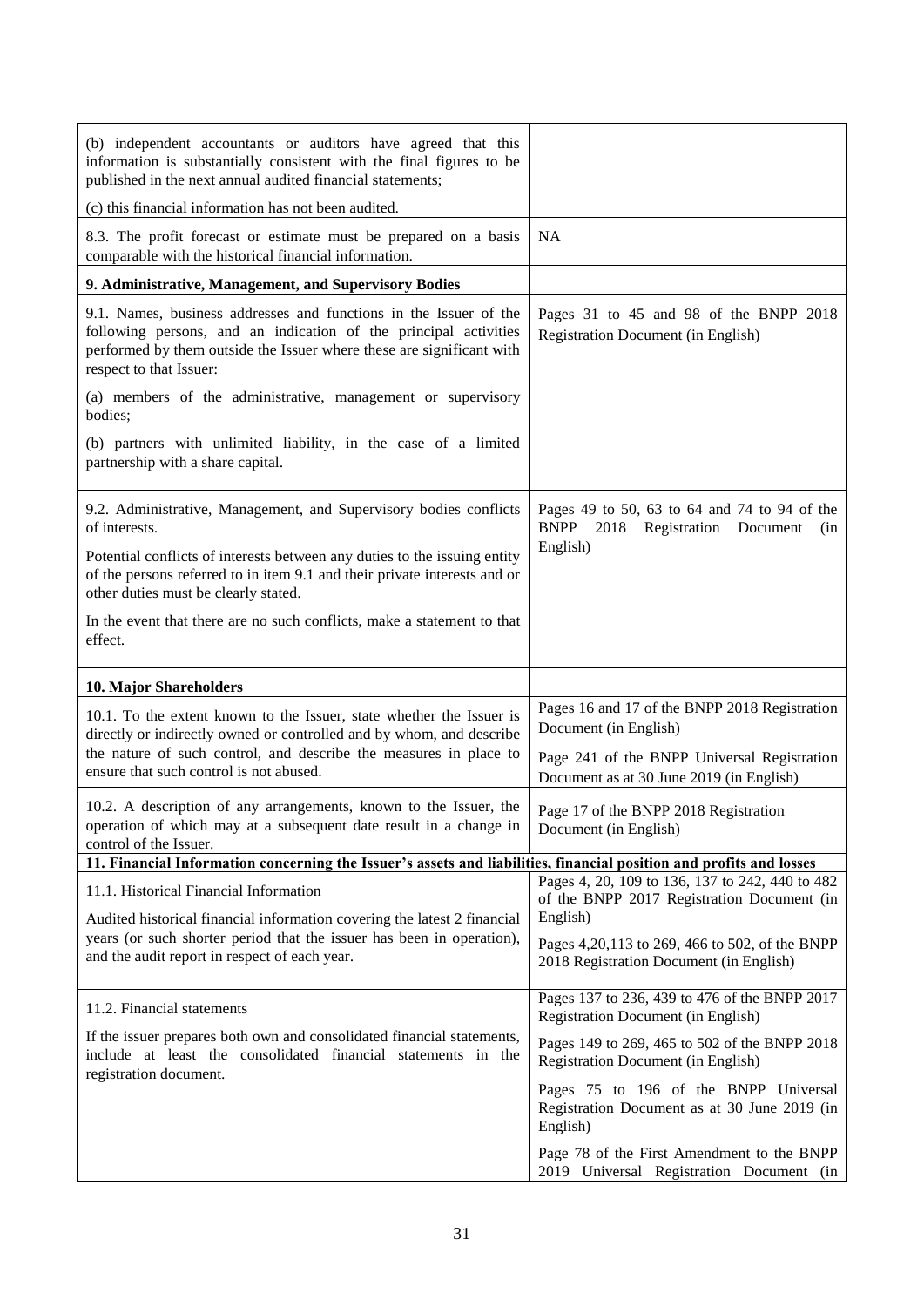|                                                                                                                                                                                                                                                                                                                                                                                                                                                                      | English)                                                                                                                           |
|----------------------------------------------------------------------------------------------------------------------------------------------------------------------------------------------------------------------------------------------------------------------------------------------------------------------------------------------------------------------------------------------------------------------------------------------------------------------|------------------------------------------------------------------------------------------------------------------------------------|
|                                                                                                                                                                                                                                                                                                                                                                                                                                                                      |                                                                                                                                    |
| 11.3. Auditing of historical annual financial information                                                                                                                                                                                                                                                                                                                                                                                                            |                                                                                                                                    |
| 11.3.1. A statement that the historical financial information has been<br>audited. If audit reports on the historical financial information have                                                                                                                                                                                                                                                                                                                     | Pages 237 to 242, 477 to 482 of the BNPP 2017<br><b>Registration Document (in English)</b>                                         |
| been refused by the statutory auditors or if they contain qualifications<br>or disclaimers, such refusal or such qualifications or disclaimers must<br>be reproduced in full and the reasons given.                                                                                                                                                                                                                                                                  | Pages 270 to 276, 503 to 508 of the BNPP 2018<br><b>Registration Document (in English)</b>                                         |
| 11.3.2. An indication of other information in the registration<br>document which has been audited by the auditors.                                                                                                                                                                                                                                                                                                                                                   | Pages 94, 564 to 565 of the BNPP 2017<br><b>Registration Document (in English)</b>                                                 |
|                                                                                                                                                                                                                                                                                                                                                                                                                                                                      | Pages 98, 590 to 591 of the BNPP 2018<br>Registration Document (in English)                                                        |
| 11.4. Age of latest financial information                                                                                                                                                                                                                                                                                                                                                                                                                            |                                                                                                                                    |
| 11.4.1. The last year of audited financial information may not be<br>older than 18 months from the date of the registration document.                                                                                                                                                                                                                                                                                                                                | Pages 140 and 440 of the BNPP 2017<br><b>Registration Document (in English)</b>                                                    |
|                                                                                                                                                                                                                                                                                                                                                                                                                                                                      | Pages 152 and 466 of the BNPP<br>2018<br><b>Registration Document (in English)</b>                                                 |
| 11.5. Interim and other financial information                                                                                                                                                                                                                                                                                                                                                                                                                        |                                                                                                                                    |
| 11.5.1. If the issuer has published quarterly or half yearly financial<br>information since the date of its last audited financial statements,<br>these must be included in the registration document. If the quarterly<br>or half yearly financial information has been reviewed or audited the<br>audit or review report must also be included. If the quarterly or half<br>yearly financial information is unaudited or has not been reviewed<br>state that fact. | Pages 4 to 69 and page 72 of the First Update to<br>the BNPP 2018 Registration Document (in<br>English)                            |
|                                                                                                                                                                                                                                                                                                                                                                                                                                                                      | Pages 4 to 71 and 75 to 197 of the BNPP<br>Universal Registration Document as at 30 June<br>2019 (in English)                      |
|                                                                                                                                                                                                                                                                                                                                                                                                                                                                      | Pages 4 to 75 and 78 of the First Amendment to<br><b>BNPP</b><br>2019<br>Universal<br>Registration<br>the<br>Document (in English) |
| 11.6. Legal and arbitration proceedings                                                                                                                                                                                                                                                                                                                                                                                                                              | Pages 248 and 249 of the BNPP 2018<br><b>Registration Document (in English)</b>                                                    |
|                                                                                                                                                                                                                                                                                                                                                                                                                                                                      | Pages 97 to 98 of the First Update to the BNPP<br>2018 Registration Document (in English)                                          |
|                                                                                                                                                                                                                                                                                                                                                                                                                                                                      | Pages 165 to 166 of the BNPP Universal<br>Registration Document as at 30 June 2019 (in<br>English)                                 |
|                                                                                                                                                                                                                                                                                                                                                                                                                                                                      | Pages 104 to 105 of the First Amendment to the<br>BNPP 2019 Universal Registration Document<br>(in English)                        |

(e) The first sentence of the paragraph below the table entitled "**BNP PARIBAS ISSUANCE B.V.** - *Extracts of Annex IV of the European Regulation 809/2004/EC of 29 April 2004*" is deleted in its entirety and replaced with the following;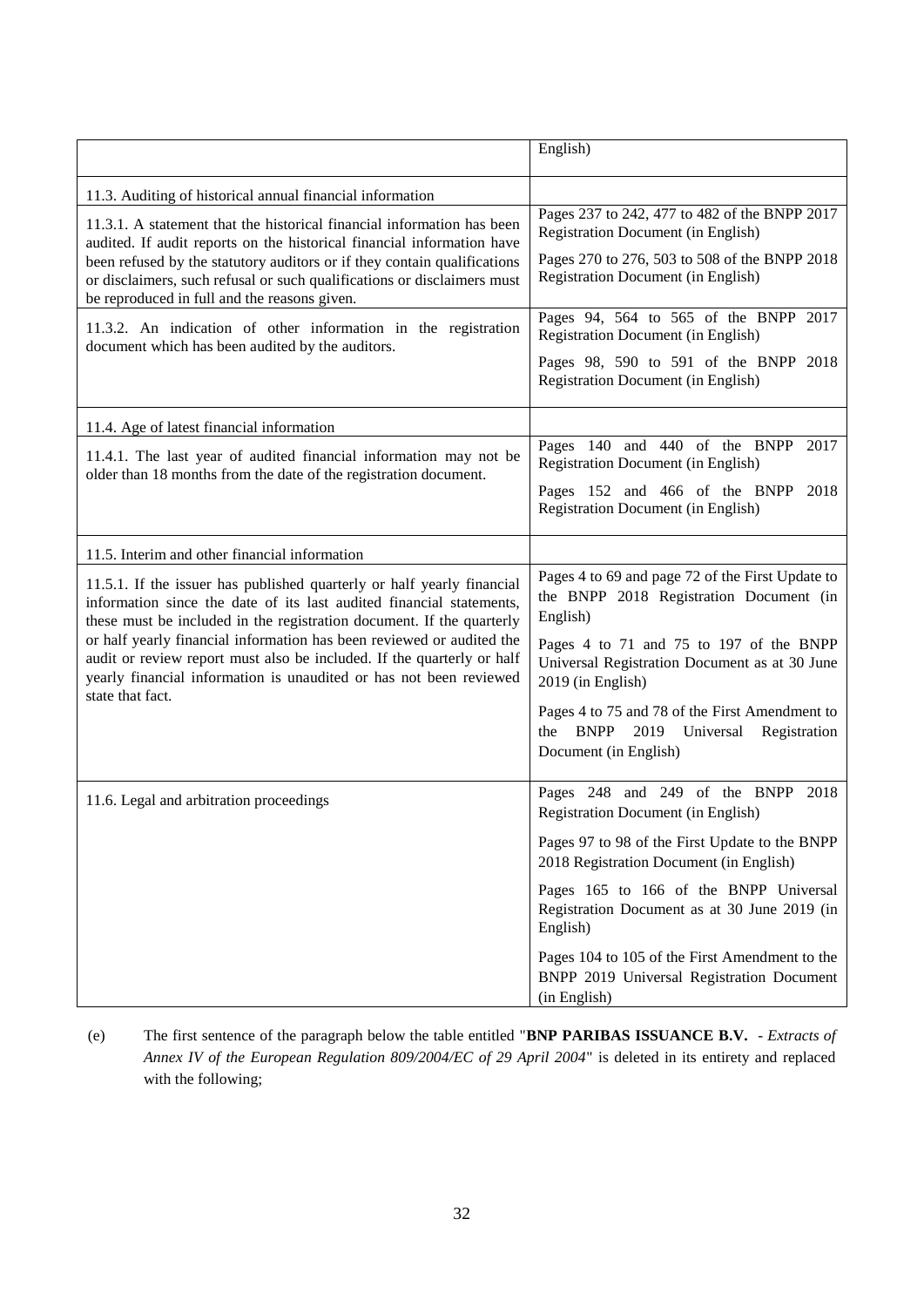"Each of the documents incorporated by reference in (b) to (h) above will only be made available by the relevant Issuer or the Guarantor (if applicable) to which such document relates."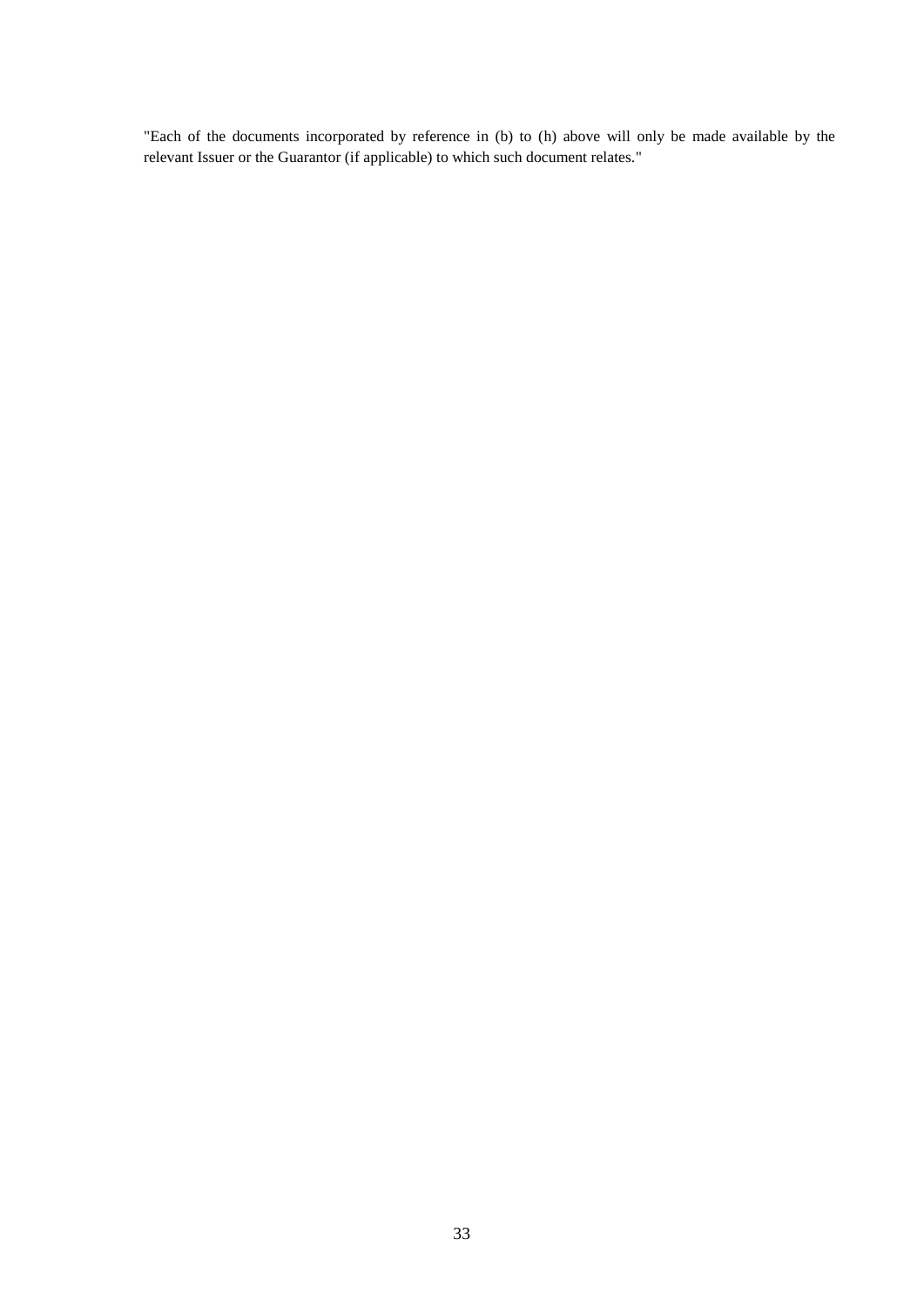#### **AMENDMENTS TO THE GENERAL INFORMATION**

The section "**GENERAL INFORMATION**" on pages 582 to 588 of the Base Prospectus is amended as follows:

- (a) the paragraphs under the heading "**4. Documents Available**" are amended as follows:
	- (i) the word "and" at the end of sub-paragraph (xii) is deleted;
	- (ii) the word "and" is added at the end of sub-paragraph (xiii);
	- (iii) the following new sub-paragraph (xiv) is added under sub-paragraph (xiii):

"(xiv) the First Amendment to the BNPP 2019 Universal Registration Document (in English)."

(iv) the first sentence in the first paragraph beneath the numbered list is deleted and replaced with the following:

"In the case of (i), (ii), (vi), (viii), (ix), (x), (xii) and (xiii), the documents are also available via BNPP's website: www.invest.bnpparibas.com. In addition, copies of this Base Prospectus and any documents incorporated by reference in this Base Prospectus are available via BNPP's websites [\(www.produitsdebourse.bnpparibas.fr;](http://www.produitsdebourse.bnpparibas.fr/) [www.bnpparibasmarkets.be](http://www.bnpparibasmarkets.be/) or [www.bnpparibasmarkets.nl;](http://www.bnpparibasmarkets.nl/) [www.educatedtrading.bnpparibas.se](http://www.educatedtrading.bnpparibas.se/) [; https://www.productoscotizados.com/home/\)](https://www.productoscotizados.com/home/)."

(b) the first paragraph under the heading "**6. Legal and Arbitration Proceedings**" is deleted in its entirety and replaced with the following:

"Save as disclosed on pages 248 and 249 of the BNPP 2018 Registration Document (in English), pages 97 to 99 of the First Update to the BNPP 2018 Registration Document (in English), pages 165 to 166 of the BNPP Universal Registration Document as at 30 June 2019 (in English) and pages 104 and 105 of the First Amendment to the BNPP 2019 Universal Registration Document (in English), there have been no governmental, legal or arbitration proceedings (including any such proceedings which are pending or threatened of which the Issuer is aware), during the period covering at least the twelve (12) months prior to the date of this Base Prospectus which may have, or have had in the recent past, significant effects on the Issuer and/or the Group's financial position or profitability.";

(c) the table under the heading "**16. Capitalization of BNPP and the BNP Paribas Group**" is deleted and replaced with the following:

"The following table(1) sets out the consolidated capitalization and medium to long term indebtedness (i.e. of which the unexpired term to maturity is more than one year) of the Group as of 30 September 2019 using the Group's prudential scope of consolidation.

The "prudential scope of consolidation", as defined in Regulation (EU) 575/2013 on capital requirements for credit institutions and investment firms, is used by the Group in the preparation of its "Pillar 3" disclosure set out in Chapter 5 of the BNPP 2018 Registration Document (in English). It differs from the "accounting scope of consolidation" used by the Group in the preparation of its consolidated financial statements under IFRS, as adopted by the European Union. The principal differences between the two scopes of consolidation are summarised in Note 1 to the table below.

Except as set forth in this section, there has been no material change in the capitalization of the Group since 30 September 2019.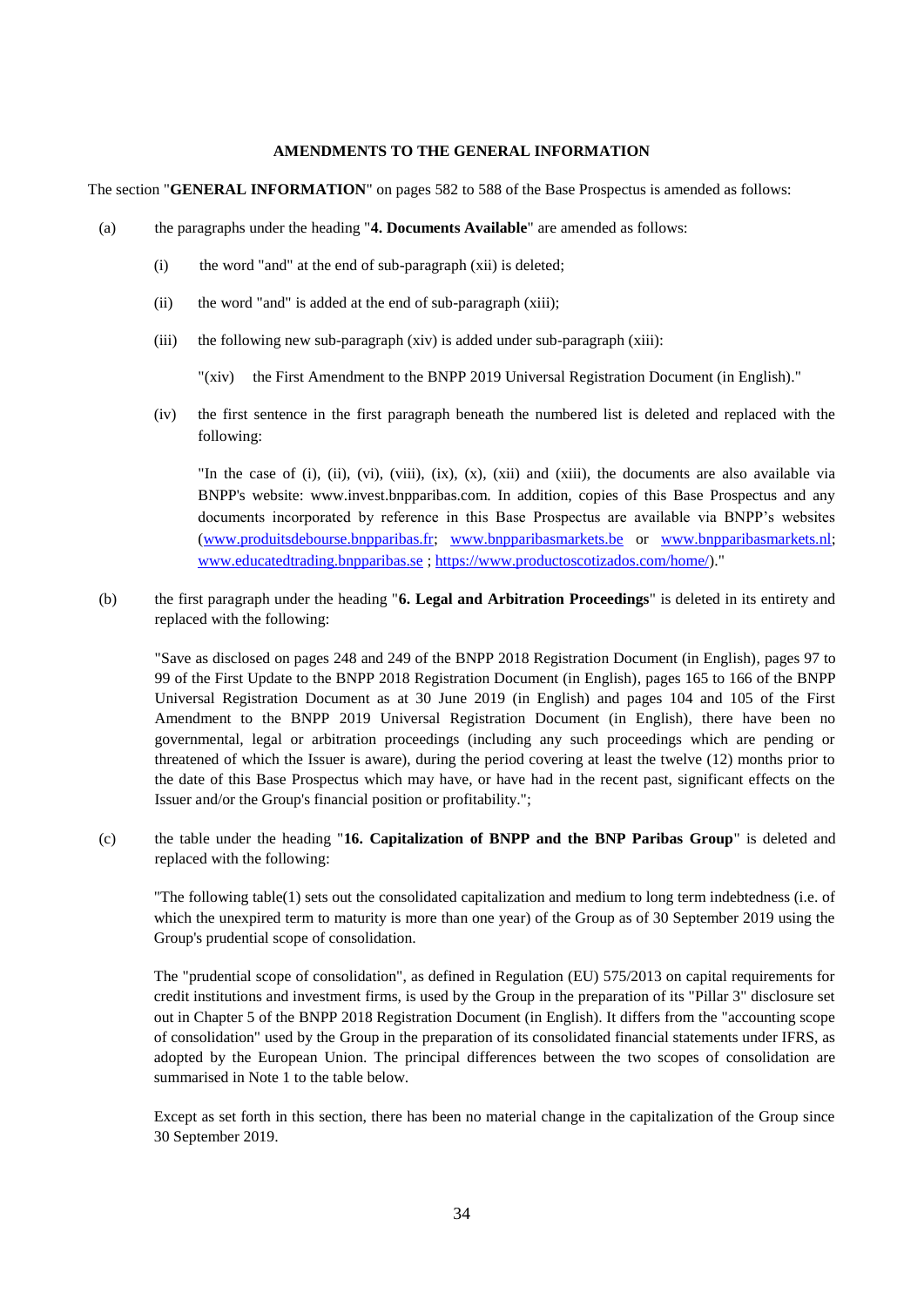For the avoidance of doubt, the figures in the table below are derived from the Group's unaudited consolidated financial statements as of and for the nine months ended 30 September 2019 and the Group's audited consolidated financial statements as of and for the year ended 31 December 2018 (which do not include prudential deductions), and are used for the purposes of the Group's prudential capital calculations.

|                                                                                  | As of        | As of       |
|----------------------------------------------------------------------------------|--------------|-------------|
|                                                                                  | 30 September | 31 December |
|                                                                                  | 2019         | 2018        |
| (in millions of euros)                                                           |              |             |
| Medium- and Long-Term Debt (of which the unexpired term to                       |              |             |
| maturity is more than one year) <sup>2</sup>                                     |              |             |
| Senior preferred debt at fair value through profit or loss                       | 42,044       | 37,516      |
|                                                                                  | 47,017       | 48,223      |
|                                                                                  | 89,060       | 85,739      |
| Senior non preferred debt at fair value through profit or loss                   | 644          | $\theta$    |
|                                                                                  | 37,831       | 23,549      |
|                                                                                  | 38,475       | 23,549      |
|                                                                                  | 17,526       | 14,929      |
|                                                                                  | 535          | 516         |
| Undated participating subordinated notes at amortised cost <sup>4</sup>          | 225          | 225         |
| Redeemable subordinated debt at fair value through profit or loss                | 54           | 118         |
| Perpetual subordinated notes at fair value through profit or loss <sup>5,6</sup> | 660          | 669         |
|                                                                                  | 9,753        | 8,240       |
|                                                                                  | 28,752       | 24,697      |
|                                                                                  | 2,500        | 2,500       |
|                                                                                  | 24,564       | 24,537      |
|                                                                                  | 64,830       | 61,928      |
| Unrealised or deferred gains and losses attributable to Shareholders             | 2,519        | 503         |
| <b>Total Shareholders' Equity and Equivalents (net of proposed</b>               |              |             |
|                                                                                  | 94,413       | 89,468      |
|                                                                                  | 4,094        | 4,049       |
| Total Capitalization and Medium-to-Long Term Indebtedness                        | 254,795      | 227,502     |

(1) Prior to 30 September 2018, the Group presented its consolidated capitalization and medium-to-long term indebtedness using the accounting scope of consolidation. Since then, the Group presents its capitalization table using the prudential scope of consolidation. As stated in Section 5.2 of the BNPP 2018 Registration Document, the material differences between the prudential scope of consolidation and the accounting scope of consolidation are the following:

- o insurance companies (primarily BNP Paribas Cardif and its subsidiaries) that are fully consolidated under the accounting scope of consolidation are accounted for under the equity method in the prudential scope of consolidation;
- o jointly controlled entities (mainly UCI Group entities and Bpost banque) are accounted for under the equity method in the accounting scope of consolidation and under the proportional consolidation scope in the prudential scope of consolidation.

(2) All medium- and long-term senior preferred debt of the Issuer ranks equally with deposits and senior to the new category of senior non preferred debt first issued by the Issuer in January 2017. The subordinated debt of the Issuer is subordinated to all of its senior debt (including both senior preferred and senior non preferred debt). The Issuer and its subsidiaries issue medium- to long-term debt on a continuous basis, particularly through private placements in France and abroad.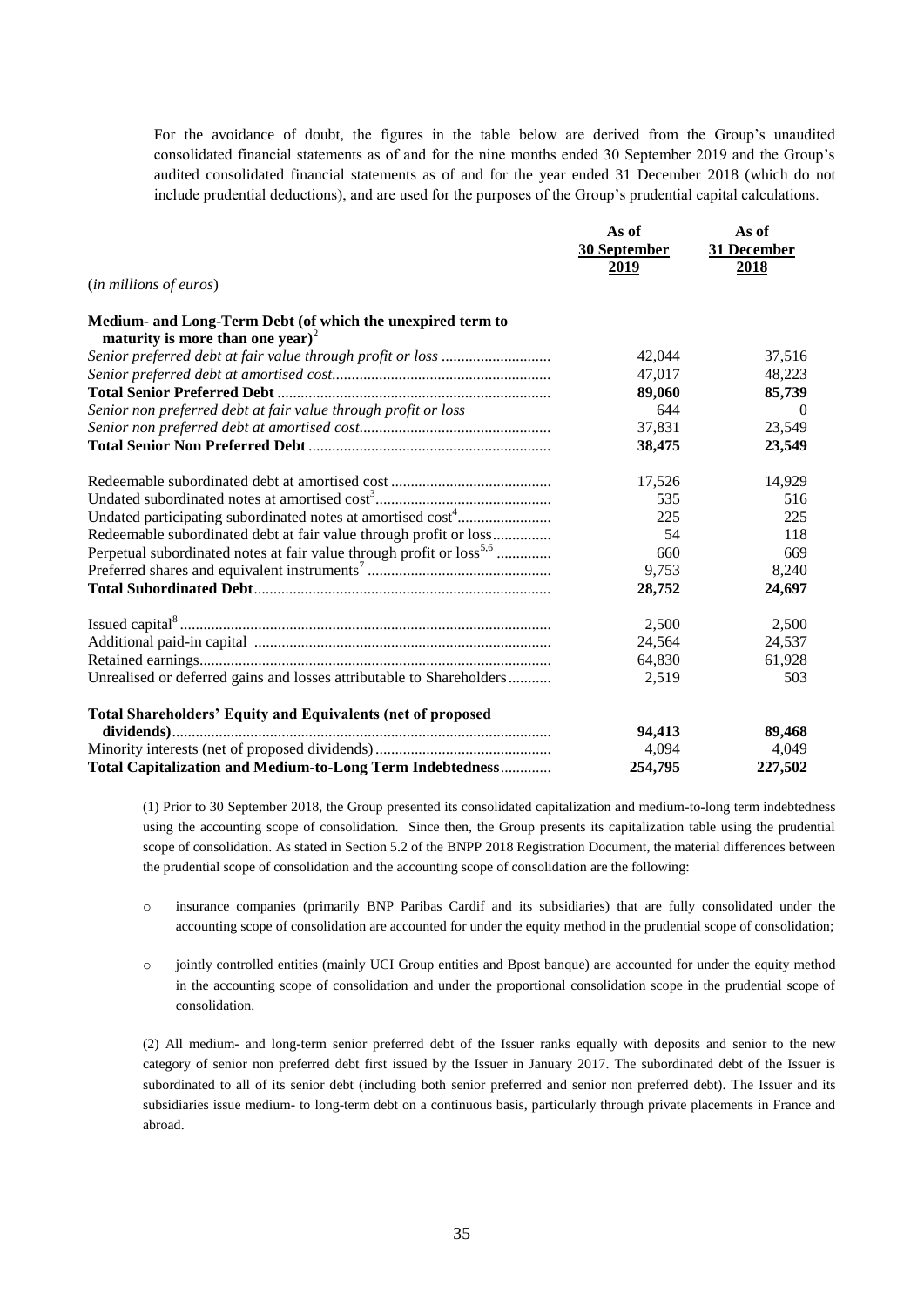Euro against foreign currency as at 31 December 2017, CAD =1.506, GBP = 0.889, CHF = 1.171, HKD = 9.387, JPY =  $135.303$ ,  $USD = 1.201$ .

Euro against foreign currency as at 31 December 2018, CAD = 1.563, GBP = 0.898, CHF = 1.126, HKD = 8.972, JPY =  $125.594$ , USD = 1.146.

Euro against foreign currency as at 30 September 2019, CAD = 1.443, GBP = 0.886, CHF = 1.088, HKD = 8.549, JPY =  $117.818$ ,  $USD = 1.090$ .

(3) At 30 September 2019, the remaining subordinated debt included €505 million of undated floating-rate subordinated notes ("**TSDIs**").

(4) Undated participating subordinated notes issued by BNP SA in July 1984 for a total amount of €337 million are redeemable only in the event of the liquidation of the Issuer, but may be redeemed in accordance with the terms specified in the French law of 3 January1983. The number of notes outstanding as at 30 September 2019 was 1,434,092 amounting to approximately €215 million. Payment of interest is obligatory, but the Board of Directors may postpone interest payments if the Ordinary General Meeting of shareholders held to approve the financial statements notes that there is no income available for distribution. Additionally, as at 30 September 2019, there were 28,698 undated participating subordinated notes issued by Fortis Banque France (amounting to approximately €4 million) and 6,773 undated participating subordinated notes issued by Banque de Bretagne (amounting to approximately  $\epsilon_2$  million) outstanding; both entities have since been merged into BNPP.

(5) Subordinated debt corresponds to an issue of Convertible And Subordinated Hybrid Equity-linked Securities ("**CASHES**") made by Fortis Bank SA/NV (now acting in Belgium under the commercial name BNP Paribas Fortis) in December 2007, for an initial nominal amount of €3 billion, which has now been reduced to an outstanding nominal amount of €948 million corresponding to a market value of €660 million at 30 September 2019. They bear interest at a floating rate equal to three-month EURIBOR plus a margin equal to 2% paid quarterly in arrears. The CASHES are undated but may be exchanged for Ageas (previously Fortis SA/NV) shares at the holder's sole discretion at a price per Ageas share of €239.40. However, as of 19 December 2014, the CASHES are subject to automatic exchange into Ageas shares if the price of Ageas shares is equal to or higher than  $\epsilon$ 359.10 for twenty consecutive trading days. The principal amount will never be redeemed in cash. The rights of CASHES holders are limited to the Ageas shares held by BNP Paribas Fortis and pledged to them.

Ageas and BNP Paribas Fortis have entered into a Relative Performance Note ("**RPN**") contract, the value of which varies contractually so as to offset the impact on BNP Paribas Fortis of the relative difference between changes in the value of the CASHES and changes in the value of the Ageas shares.

On 7 May 2015, BNPP and Ageas reached an agreement which allows BNPP to purchase outstanding CASHES subject to the condition that these are converted into Ageas shares, leading to a proportional settlement of the RPN. The agreement between Ageas and BNPP expired on 31 December 2016 and has not been renewed.

On 24 July 2015, BNPP obtained a prior agreement from the European Central Bank permitting it to purchase outstanding CASHES up to a nominal amount of  $\epsilon$ 200 million. In 2016, BNPP used such agreement to purchase  $\epsilon$ 164 million outstanding CASHES, converted into Ageas shares.

On 8 July 2016, BNPP obtained a new agreement from the European Central Bank which superseded the prior agreement permitting it to purchase outstanding CASHES up to a nominal amount of  $\epsilon$ 200 million. BNPP requested the cancellation of this agreement from the European Central Bank and the European Central Bank approved such cancellation in August 2017.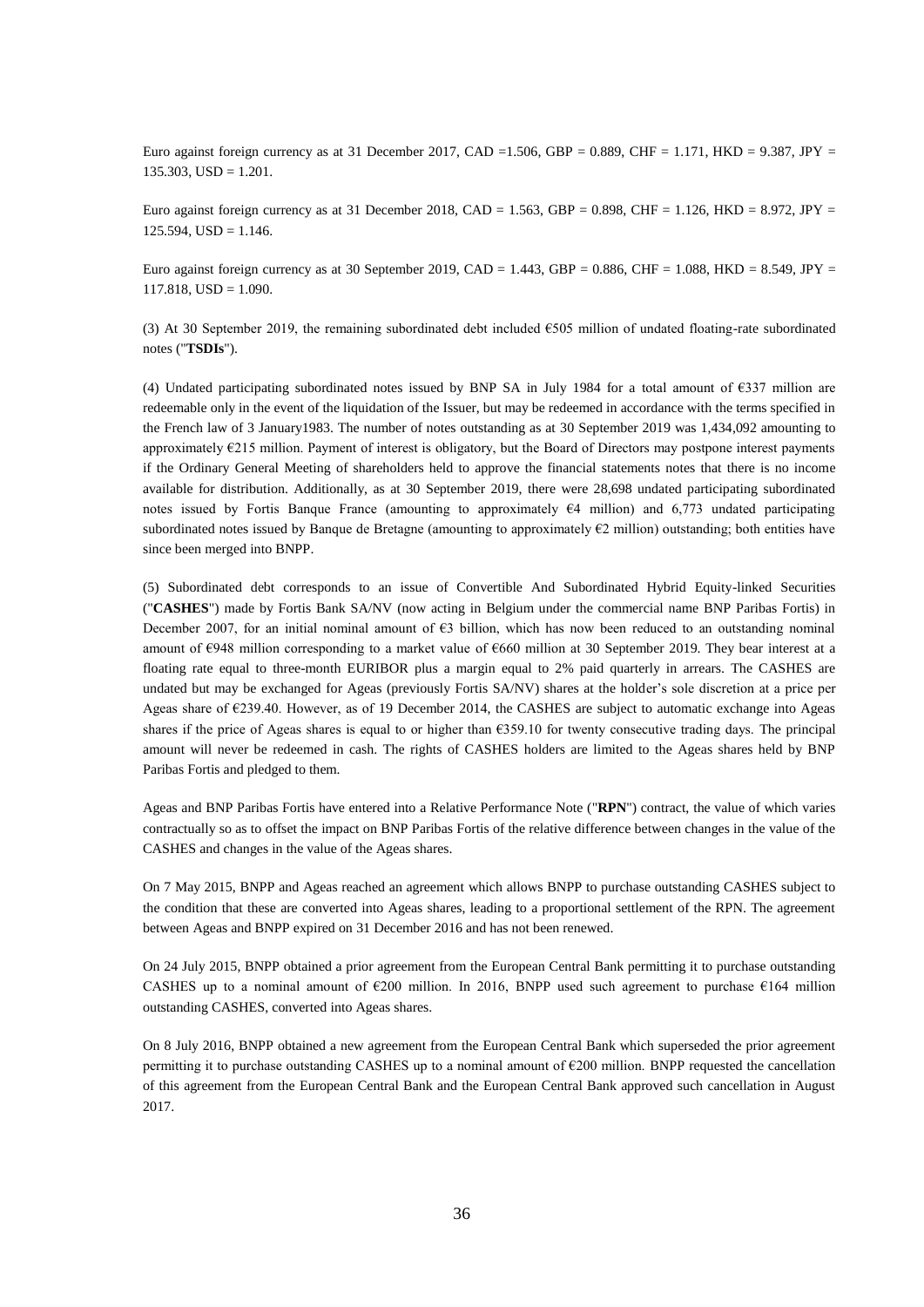As at 30 September 2019, the subordinated liability is eligible to Tier 1 capital for  $\epsilon$ 205 million (considering both the transitional period and the cancellation of the aforementioned agreement).

(6) Carrying amount of the CASHES, of which the amount eligible in prudential own funds was €205 million as of 31 December 2018 and €205 million as of 30 September 2019.

(7) Consists of numerous issuances by BNPP in various currencies (i) over the 2005-2009 period, of undated deeply subordinated non cumulative notes and (ii) since 2015, of perpetual fixed rate resettable additional tier 1 notes. The details of the debt instruments recognized as capital, as well as their characteristics, as required by Implementing Regulation No. 1423/2013, are available in the BNP Paribas Debt section of the Issuer's investor relations website at www.invest.bnpparibas.com.

(8) At 30 September 2019, the Issuer's share capital stood at  $\epsilon$ 2,499,597,122 divided into 1,249,798,561 shares with a par value of €2 each."; and

(d) the paragraph under the heading "**18. Events impacting the solvency of BNPP**" on page 588 of the Base Prospectus is amended by the deletion of the words "30 June 2019" and their replacement with the words "30 September 2019".